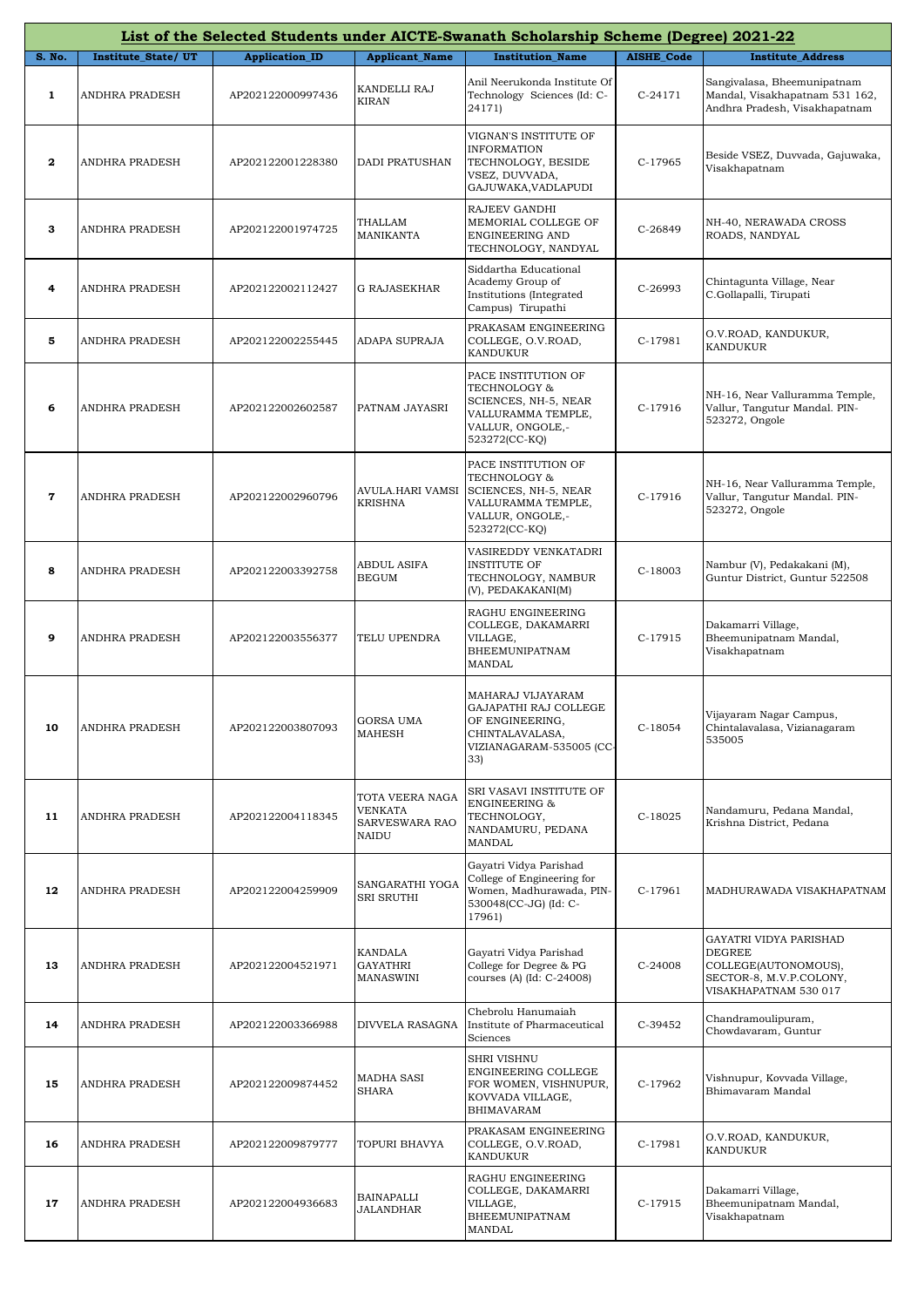|        |                           |                       |                                                       | List of the Selected Students under AICTE-Swanath Scholarship Scheme (Degree) 2021-22                                    |                   |                                                                                   |
|--------|---------------------------|-----------------------|-------------------------------------------------------|--------------------------------------------------------------------------------------------------------------------------|-------------------|-----------------------------------------------------------------------------------|
| S. No. | <b>Institute State/UT</b> | <b>Application_ID</b> | <b>Applicant Name</b>                                 | <b>Institution Name</b>                                                                                                  | <b>AISHE Code</b> | <b>Institute Address</b>                                                          |
| 18     | ANDHRA PRADESH            | AP202122009972034     | VALLU SRINU SIVA<br><b>SUBRAHMANYAM</b>               | NRI Institute of Technology,<br>Visadala Road, Medikonda<br>Mandal, Perecherla, PIN-522<br>009(CC-KP) (Id: C-17990)      | C-17990           | VISADALA ROAD, MEDIKONDURU<br>MANDAL, GUNTUR DISTRICT<br><b>PINCODE 522438</b>    |
| 19     | ANDHRA PRADESH            | AP202122005161489     | KANCHARLA<br><b>STEPHEN</b>                           | VIGNAN'S FOUNDATION OF<br>SCIENCE, TECHNOLOGY &<br>RESEARCH, GUNTUR                                                      | U-0043            | Vignan Deemed to be university                                                    |
| 20     | ANDHRA PRADESH            | AP202122010042541     | SUDDAMALLA<br><b>VANDANA</b>                          | ADITYA COLLEGE OF<br>ENGINEERING,<br>MADANAPALLE                                                                         | C-26971           | Punganur Road, Valasapalle(P0),<br>Madanapalle                                    |
| 21     | ANDHRA PRADESH            | AP202122005171519     | KANCHARLA<br><b>CHSALLET</b><br><b>CHRISTINA</b>      | VIGNAN'S FOUNDATION OF<br>SCIENCE, TECHNOLOGY &<br>RESEARCH, GUNTUR                                                      | U-0043            | Vignan Deemed to be university                                                    |
| 22     | <b>ANDHRA PRADESH</b>     | AP202122005240493     | BOGADI YAMINI<br>SAISRI                               | MAHARAJ VIJAYARAM<br>GAJAPATHI RAJ COLLEGE<br>OF ENGINEERING,<br>CHINTALAVALASA,<br>VIZIANAGARAM-535005 (CC-<br>33)      | $C-18054$         | Vijayaram Nagar Campus,<br>Chintalavalasa, Vizianagaram<br>535005                 |
| 23     | ANDHRA PRADESH            | AP202122010144216     | S NIRUPA                                              | ADITYA COLLEGE OF<br>ENGINEERING,<br>MADANAPALLE                                                                         | C-26971           | Punganur Road, Valasapalle(P0),<br>Madanapalle                                    |
| 24     | ANDHRA PRADESH            | AP202122010143200     | PULICHINTHALA<br>GUNASRISAI                           | ADITYA COLLEGE OF<br>ENGINEERING,<br>MADANAPALLE                                                                         | C-26971           | Punganur Road, Valasapalle(P0),<br>Madanapalle                                    |
| 25     | ANDHRA PRADESH            | AP202122010132460     | PERUMALLA ASHA                                        | ADITYA COLLEGE OF<br>ENGINEERING,<br>MADANAPALLE                                                                         | $C-26971$         | Punganur Road, Valasapalle(P0),<br>Madanapalle                                    |
| 26     | ANDHRA PRADESH            | AP202122005330438     | <b>BANDARU PREMA</b><br>VEERA VENKATA<br>NAGA INDRANI | SASI INSTITUTE OF<br><b>TECHNOLOGY &amp;</b><br>ENGINEERING,<br>KADAKATLA,<br>TADEPALLIGUDEM                             | C-17929           | Kadakatla, Near NIT AP,<br>Tadepalligudem                                         |
| 27     | ANDHRA PRADESH            | AP202122005356753     | PALLI SATISH<br>CHANDRA                               | ADITYA INSTITUTE OF<br>TECHNOLOGY &<br>MANAGEMENT,<br>K.KOTHURU, TEKKALI -<br>532201, SRIKAKULAM<br>DISTRICT, A.P(CC-A5) | C-18122           | KKOTTURU, TEKKALI-532201,<br><b>TEKKALI</b>                                       |
| 28     | ANDHRA PRADESH            | AP202122005374362     | VELAVARTHI<br><b>MAHESWARA</b><br><b>REDDY</b>        | SIDDHARTH INSTITUTE OF<br>ENGINEERING &<br>TECHNOLOGY, PUTTUR                                                            | C-26859           | Siddharth Nagar, Naraynavanam<br>Road, Puttur, Puttur                             |
| 29     | ANDHRA PRADESH            | AP202122010181809     | DARSA JAYASREE                                        | ADITYA COLLEGE OF<br>ENGINEERING,<br>MADANAPALLE                                                                         | C-26971           | Punganur Road, Valasapalle(P0),<br>Madanapalle                                    |
| 30     | ANDHRA PRADESH            | AP202122010261881     | NADELLA HARINI                                        | CHIRALA ENGINEERING<br>COLLEGE, RAMAPURAM,<br>BEACH ROAD, CHIRALA                                                        | C-17968           | Ramapuram Beach Road, Chirala,<br>chirala                                         |
| 31     | ANDHRA PRADESH            | AP202122010265078     | GOPISETTY<br>ABHIRAM                                  | ADITYA COLLEGE OF<br>ENGINEERING,<br>MADANAPALLE                                                                         | C-26971           | Punganur Road, Valasapalle(P0),<br>Madanapalle                                    |
| 32     | ANDHRA PRADESH            | AP202122005547404     | <b>RAVURI</b><br><b>BHUVANESH</b>                     | PACE INSTITUTION OF<br>TECHNOLOGY &<br>SCIENCES, NH-5, NEAR<br>VALLURAMMA TEMPLE,<br>VALLUR, ONGOLE,-<br>523272(CC-KQ)   | C-17916           | NH-16, Near Valluramma Temple,<br>Vallur, Tangutur Mandal. PIN-<br>523272, Ongole |
| 33     | ANDHRA PRADESH            | AP202122005652782     | POLIDASU<br>HARSHAVARDHAN                             | G. Pulla Reddy Engineering<br>College, (Autonomous),<br>Kurnool                                                          | C-26905           | G Pulla Reddy Nagar, Nandyal<br>Road, Kurnool-518007.                             |
| 34     | ANDHRA PRADESH            | AP202122005648483     | POLIDASU<br>HARSHITHA                                 | G. Pulla Reddy Engineering<br>College, (Autonomous),<br>Kurnool                                                          | C-26905           | G Pulla Reddy Nagar, Nandyal<br>Road, Kurnool-518007.                             |
| 35     | ANDHRA PRADESH            | AP202122006256928     | VARIKUTI SREE<br>LAKSHMI<br>TIRUMALA                  | VASIREDDY VENKATADRI<br><b>INSTITUTE OF</b><br>TECHNOLOGY, NAMBUR<br>(V), PEDAKAKANI(M)                                  | C-18003           | Nambur (V), Pedakakani (M),<br>Guntur District, Guntur 522508                     |
| 36     | ANDHRA PRADESH            | AP202122006541820     | KATEKELA JOHN<br>KAMAL                                | Koneru Lakshmaiah<br>Education<br>Foundation, Guntur (Id: U-<br>0020                                                     | U-0020            | GREEN FIELDS VADDESWARAM-<br>522502                                               |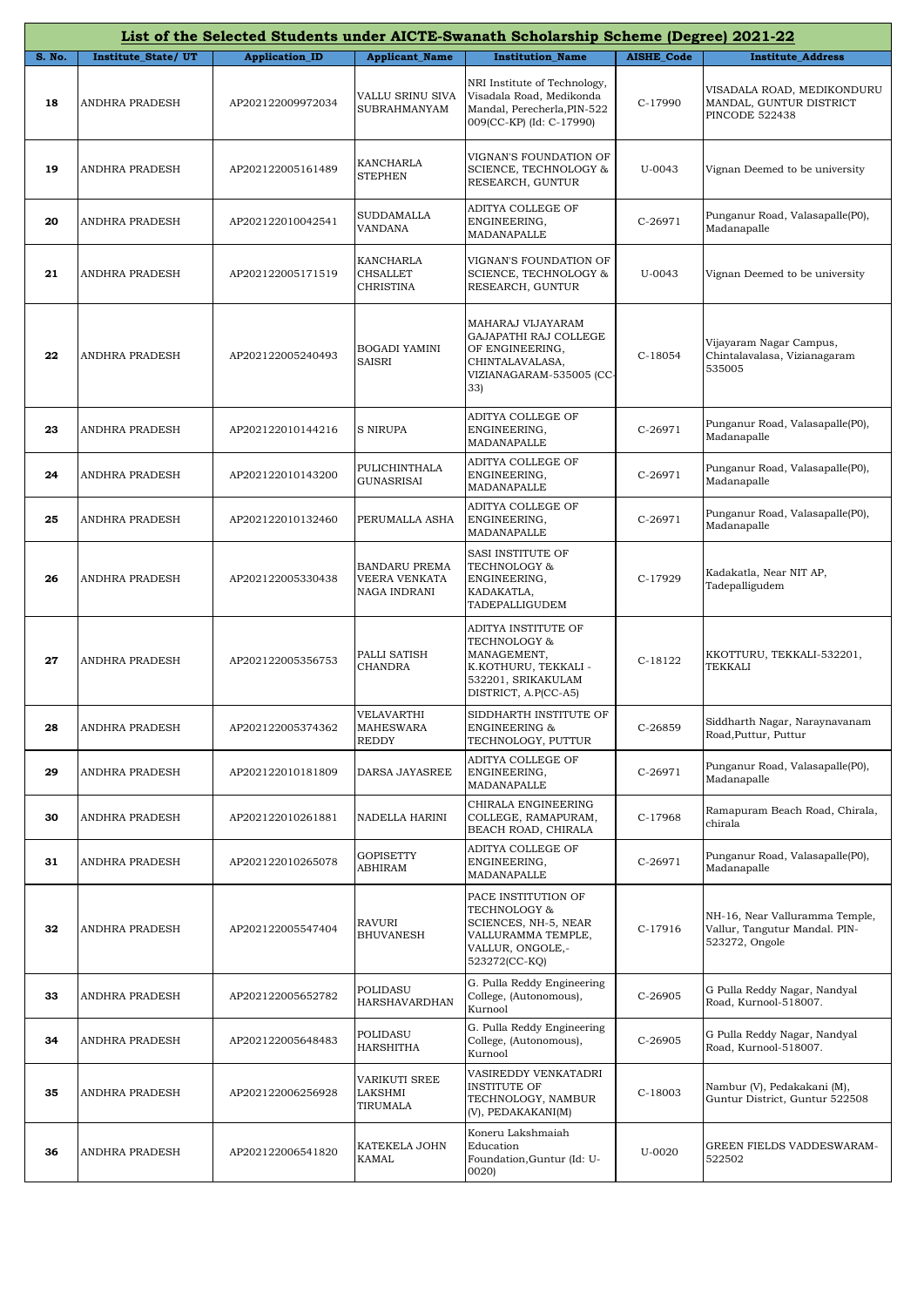|        |                       |                       |                                         | List of the Selected Students under AICTE-Swanath Scholarship Scheme (Degree) 2021-22                                                                               |                   |                                                                                                                     |
|--------|-----------------------|-----------------------|-----------------------------------------|---------------------------------------------------------------------------------------------------------------------------------------------------------------------|-------------------|---------------------------------------------------------------------------------------------------------------------|
| S. No. | Institute_State/UT    | <b>Application_ID</b> | <b>Applicant_Name</b>                   | <b>Institution Name</b>                                                                                                                                             | <b>AISHE Code</b> | <b>Institute Address</b>                                                                                            |
| 37     | <b>ANDHRA PRADESH</b> | AP202122006719716     | SANGARATHI<br>LALITHA<br>SNEHANJALI     | VIGNAN'S INSTITUTE OF<br><b>ENGINEERING FOR</b><br>WOMEN,<br>KAPUJAGGARUPETA,<br>VADLAPUDI POST,<br>GAJUWAKA, PIN-530049(CC-<br>$NM$ )                              | $C-18044$         | Kapujaggaraju peta,, VSEZ (Post),<br>Visakhapatnam - 530 049                                                        |
| 38     | <b>ANDHRA PRADESH</b> | AP202122006712662     | MANGALI PAVAN<br>KUMAR                  | G. Pulla Reddy Engineering<br>College, (Autonomous),<br>Kurnool                                                                                                     | C-26905           | G Pulla Reddy Nagar, Nandyal<br>Road, Kurnool-518007.                                                               |
| 39     | ANDHRA PRADESH        | AP202122006914173     | SANKA MEGHANA                           | VIGNAN'S FOUNDATION OF<br>SCIENCE, TECHNOLOGY &<br>RESEARCH, GUNTUR                                                                                                 | U-0043            | Vignan Deemed to be university                                                                                      |
| 40     | ANDHRA PRADESH        | AP202122006911356     | NASAKA KANAKA<br><b>MALLESWARA RAO</b>  | GODAVARI INSTITUTE OF<br><b>ENGINEERING &amp;</b><br>TECHNOLOGY (GIET), NH-5,<br>CHAITANYA NAGAR,<br>VELAGUVANDA VILLAGE,<br>RAJANAGARAM(M), RAJAHM<br><b>UNDRY</b> | C-18029           | NH-16, Chaitanya Knowledge City,<br>Velugubanda Village,<br>Rajahhmundry                                            |
| 41     | ANDHRA PRADESH        | AP202122007082163     | GOPANAPALLI<br><b>GIRISH SAI</b>        | CHAITANYA BHARATHI<br><b>INSTITUTE OF</b><br>TECHNOLOGY,<br>PRODDUTUR                                                                                               | C-26867           | Vidyanagar<br>Pallavolu<br>Proddatur                                                                                |
| 42     | ANDHRA PRADESH        | AP202122007160323     | GUNAPATI SAI<br>PRATHAP REDDY           | PACE INSTITUTION OF<br>TECHNOLOGY &<br>SCIENCES, NH-5, NEAR<br>VALLURAMMA TEMPLE,<br>VALLUR, ONGOLE,-<br>523272(CC-KQ)                                              | C-17916           | NH-16, Near Valluramma Temple,<br>Vallur, Tangutur Mandal. PIN-<br>523272, Ongole                                   |
| 43     | ANDHRA PRADESH        | AP202122007257142     | KAKARLA VENKATA<br><b>GOPI</b>          | CHIRALA ENGINEERING<br>COLLEGE, RAMAPURAM,<br>BEACH ROAD, CHIRALA                                                                                                   | C-17968           | Ramapuram Beach Road, Chirala,<br>chirala                                                                           |
| 44     | ANDHRA PRADESH        | AP202122007273476     | VEMULA ANIL<br>KUMAR                    | CHIRALA ENGINEERING<br>COLLEGE, RAMAPURAM,<br>BEACH ROAD, CHIRALA                                                                                                   | C-17968           | Ramapuram Beach Road, Chirala,<br>chirala                                                                           |
| 45     | ANDHRA PRADESH        | AP202122007725454     | <b>B SAQIB KHAN</b>                     | DR.K.V.SUBBA REDDY<br><b>INSTITUTE OF</b><br>TECHNOLOGY, KURNOOL                                                                                                    | C-26856           | Opp. Dupadu Railway Station,,<br>Lakshmipuram Post, NH -44,,<br>Kurnool                                             |
| 46     | ANDHRA PRADESH        | AP202122007713350     | ALAPATI VIJAYA<br>LAKSHMI               | CHIRALA ENGINEERING<br>COLLEGE, RAMAPURAM,<br>BEACH ROAD, CHIRALA                                                                                                   | C-17968           | Ramapuram Beach Road, Chirala,<br>chirala                                                                           |
|        | ANDHRA PRADESH        | AP202122007703039     | <b>GUNTUPALLI</b><br>CHARAN GOPI        | CHIRALA ENGINEERING<br>COLLEGE, RAMAPURAM,<br>BEACH ROAD, CHIRALA                                                                                                   | C-17968           | Ramapuram Beach Road, Chirala,<br>chirala                                                                           |
| 48     | ANDHRA PRADESH        | AP202122007929797     | PHINEHAS<br>PRAKASH JUPUDI              | VASIREDDY VENKATADRI<br><b>INSTITUTE OF</b><br>TECHNOLOGY, NAMBUR<br>(V), PEDAKAKANI(M)                                                                             | C-18003           | Nambur (V), Pedakakani (M),<br>Guntur District, Guntur 522508                                                       |
| 49     | ANDHRA PRADESH        | AP202122007948299     | KOTHA PAVAN<br><b>KALYAN</b>            | VIGNAN'S FOUNDATION OF<br>SCIENCE, TECHNOLOGY &<br>RESEARCH, GUNTUR                                                                                                 | U-0043            | Vignan Deemed to be university                                                                                      |
| 50     | ANDHRA PRADESH        | AP202122007926918     | GADDAM<br><b>SIDHARTHA</b>              | Gandhi Institute of<br>Technology & Management<br>(GITAM) University,<br>Visakhapatnam (Id: U-0011)                                                                 | U-0011            | GITAM Deemed to be University<br>Rushikonda Visakhapatnam,<br>Andhra Pradesh -530045                                |
| 51     | ANDHRA PRADESH        | AP202122007981150     | KORITALA DIVYA                          | PACE INSTITUTION OF<br>TECHNOLOGY &<br>SCIENCES, NH-5, NEAR<br>VALLURAMMA TEMPLE,<br>VALLUR, ONGOLE,-<br>523272(CC-KQ)                                              | C-17916           | NH-16, Near Valluramma Temple,<br>Vallur, Tangutur Mandal. PIN-<br>523272, Ongole                                   |
| 52     | ANDHRA PRADESH        | AP202122008280405     | PUTTA ABHIRAM                           | Gayatri Vidya Parishad<br>College for Degree & PG<br>courses (A) (Id: C-24008)                                                                                      | C-24008           | GAYATRI VIDYA PARISHAD<br><b>DEGREE</b><br>COLLEGE(AUTONOMOUS),<br>SECTOR-8, M.V.P.COLONY,<br>VISAKHAPATNAM 530 017 |
| 53     | ANDHRA PRADESH        | AP202122008374727     | NARAPUSETTY<br>VENKATA ANU<br>SRAVANTHI | <b>BUCHEPALLI</b><br>VENKAYAMMA<br><b>SUBBAREDDY</b><br>ENGINEERING COLLEGE,<br>ONGOLE-KURNOOL ROAD,<br>CHIMAKURTHY-523<br>226, (CC-HR)                             | C-18108           | Ongole-Kurnool Road,<br>Chimakurthy, Chmakurthy                                                                     |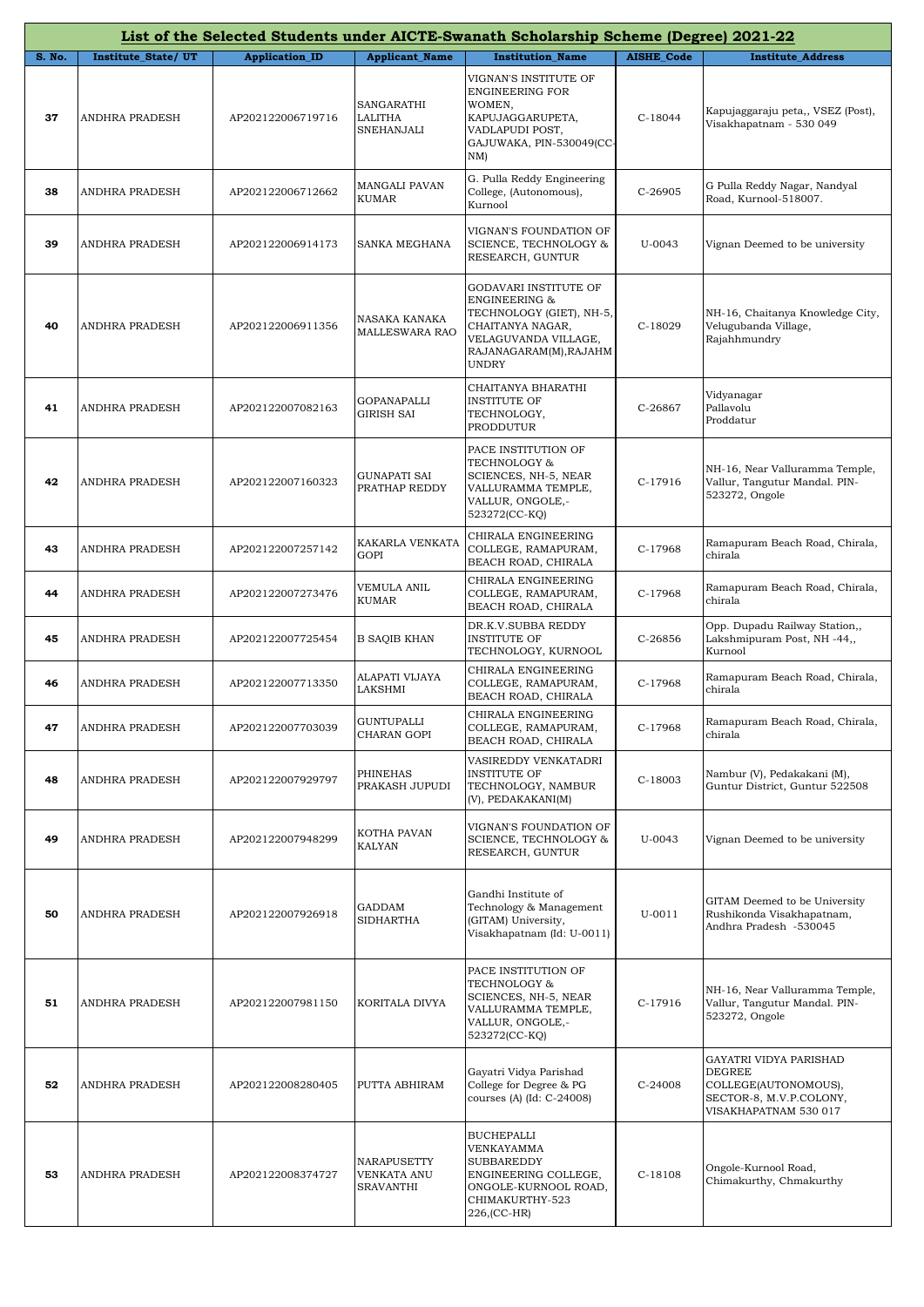|        |                     |                       |                                                      | List of the Selected Students under AICTE-Swanath Scholarship Scheme (Degree) 2021-22                                   |                   |                                                                                                 |
|--------|---------------------|-----------------------|------------------------------------------------------|-------------------------------------------------------------------------------------------------------------------------|-------------------|-------------------------------------------------------------------------------------------------|
| S. No. | Institute_State/UT  | <b>Application_ID</b> | <b>Applicant_Name</b>                                | <b>Institution_Name</b>                                                                                                 | <b>AISHE_Code</b> | <b>Institute Address</b>                                                                        |
| 54     | ANDHRA PRADESH      | AP202122008411157     | SYED AHAMMAD                                         | CHAITANYA BHARATHI<br><b>INSTITUTE OF</b><br>TECHNOLOGY,<br>PRODDUTUR                                                   | C-26867           | Vidyanagar<br>Pallavolu<br>Proddatur                                                            |
| 55     | ANDHRA PRADESH      | AP202122008686646     | CHIVUKULA<br>KOWSALYA                                | ST. ANN'S COLLEGE OF<br>ENGINEERING AND<br>TECHNOLOGY.,<br>NAYUNIPALLI(V),<br>VETAPALEM(M), CHIRALA-<br>523187, (CC-F0) | C-17908           | NAYUNIPALLI VILLAGE,<br>VETAPALEM MANDAL, CHIRALA                                               |
| 56     | ANDHRA PRADESH      | AP202122008722200     | K SAI MANOGYNA                                       | Madanapalle Institute of<br>Technology Science,<br>Madanapalle                                                          | C-26902           | Post Box No:14, 10th KM, Kadiri<br>Road, Angallu Village,,<br>Madanapalle, Madanapalle-517325   |
| 57     | ANDHRA PRADESH      | AP202122009106978     | JUTURI LAKSHMI<br>TEJASWINI                          | PACE INSTITUTION OF<br>TECHNOLOGY &<br>SCIENCES, NH-5, NEAR<br>VALLURAMMA TEMPLE,<br>VALLUR, ONGOLE,-<br>523272(CC-KQ)  | C-17916           | NH-16, Near Valluramma Temple,<br>Vallur, Tangutur Mandal. PIN-<br>523272, Ongole               |
| 58     | ANDHRA PRADESH      | AP202122009243620     | PULLELA VENKATA<br>KAMESWARI SATYA<br><b>REVATHI</b> | MAHARAJ VIJAYARAM<br>GAJAPATHI RAJ COLLEGE<br>OF ENGINEERING,<br>CHINTALAVALASA,<br>VIZIANAGARAM-535005 (CC-<br>33)     | $C-18054$         | Vijayaram Nagar Campus,<br>Chintalavalasa, Vizianagaram<br>535005                               |
| 59     | ASSAM               | AS202122006610029     | DIMPY KALITA                                         | GAUHATI UNIVERSITY,<br><b>GUWAHATI</b>                                                                                  | U-0052            | Gopinath Bordoloi Nagar<br>Guwahati<br>781014                                                   |
| 60     | CHHATTISGARH        | BR202122005348580     | MEGHNA<br>CHOUDHARY                                  | <b>GURU GHASIDAS</b><br>VISHWAVIDYALAYA,<br><b>BILASPUR</b>                                                             | U-0085            | Koni Bilaspur Chhattisgarh                                                                      |
| 61     | CHHATTISGARH        | CT202122005372708     | ROHAN KUMAR<br>KUSHWAHA                              | <b>BHILAI INSTITUTE OF</b><br>TECHNOLOGY KENDRI,<br>RAIPUR                                                              | $C-16634$         | Near Kendri Railway Station<br>Abhanpur Road, Kendri, Atal Nagar,<br>Raipur (C.G.) Pin - 493661 |
| 62     | CHHATTISGARH        | CT202122006597186     | MAYANK<br><b>NAGWANSHI</b>                           | <b>GOVERNMENT</b><br>ENGINEERING COLLEGE<br><b>RAIPUR</b>                                                               | $C-16641$         | Sejbhar, Old Dhamtari Road, Raipur<br>(C.G.), pin 492015, Raipur                                |
| 63     | CHHATTISGARH        | CT202122006823474     | SAMEEKSHA<br>KASHYAP                                 | <b>GOVERNMENT</b><br>ENGINEERING COLLEGE<br><b>RAIPUR</b>                                                               | $C-16641$         | Sejbhar, Old Dhamtari Road, Raipur<br>(C.G.), pin 492015, Raipur                                |
| 64     | <b>CHHATTISGARH</b> | CT202122007630616     | SIMRAN SHARMA                                        | OP JINDAL UNIVERSITY<br>RAIGARH                                                                                         | U-0832            | PUNJIPATHARA RAIGARH                                                                            |
| 65     | CHHATTISGARH        | MH202122007757815     | YASH<br><b>DNYANESHWAR</b><br>WANJARI                | OP JINDAL UNIVERSITY<br>RAIGARH                                                                                         | U-0832            | PUNJIPATHARA RAIGARH                                                                            |
| 66     | CHHATTISGARH        | CT202122008245709     | <b>ABHISHEK KHARE</b>                                | BHILAI INSTITUTE OF<br>TECHNOLOGY KENDRI,<br>RAIPUR                                                                     | $C-16634$         | Near Kendri Railway Station<br>Abhanpur Road, Kendri, Atal Nagar,<br>Raipur (C.G.) Pin - 493661 |
| 67     | CHHATTISGARH        | CT202122008264012     | DEMAN LAL<br>KOTHARI                                 | CHRISTIAN COLLEGE OF<br>ENGINEERING AND<br>TECHNOLOGY BHILAI.                                                           | $C-16644$         | KAILASH NAGAR,, P O INDUSTRIAL<br>ESTATE, BHILAI                                                |
| 68     | CHHATTISGARH        | MH202122009219319     | PRATHAMESH<br>RAVINDRA BAJAIT                        | RUNGTA COLLEGE OF<br><b>ENGINEERING &amp;</b><br>TECHNOLOGY KOHKA-<br>KURUD BHILAI.                                     | $C-16639$         | Rungta Educational Campus,<br>Kohka Road, Kurud,, Bhilai                                        |
| 69     | GUJARAT             | GJ202122000991628     | PARTH BHADRESH<br>SONI                               | C.K.PITHAWALA INSTITUTE<br>OF PHARMACETICAL<br>SCIENCE RESEARCH,<br><b>SURAT 216</b>                                    | $C-38$            | Near Malvan Temple, Via Magdalla<br>Port, Dumas Road, Surat-395007,<br>Surat                    |
| 70     | GUJARAT             | GJ202122003259693     | SARVAIYA MOHMAD<br>FAIZAL FIROZBHAI                  | Dharmsinh Desai univeristy,<br>Nadiad (Id: U-0129)                                                                      | U-0129            | College Road, Nadiad                                                                            |
| 71     | GUJARAT             | GJ202122003310319     | AMBARIYA<br><b>BRIJESHKUMAR</b><br>GANPATBHAI        | VIDUSH SOMANY<br><b>INSTITUTE OF</b><br>TECHNOLOGY AND<br><b>RESEARCH</b>                                               | C-61970           | Sarva Vidyalay Campus, Nr.<br>Railway station, Ayodhya Nagar,<br>Kadi 382715                    |
| 72     | GUJARAT             | GJ202122003368635     | PATEL VIDHI                                          | S.K. PATEL COLLEGE OF<br>PHARMACEUTICAL<br>EDUCATION & RESEARCH                                                         | $C-446$           | Ganpat Vidyanagar Ta Di Mehsana                                                                 |
| 73     | GUJARAT             | GJ202122003440683     | SOURABH<br><b>BASARAGAON</b>                         | VEERAYATAN INSTITUTE<br>OF PHARMACY, JAKHANIA<br>267                                                                    | $C-22$            | Jakhania, Bhuj-Mandvi Road,<br>Mandvi Kutch. Gujarat                                            |
| 74     | GUJARAT             | GJ202122004221655     | BHIMANI HET<br>POPATLAL                              | N.R.VEKARIA INSTITUTE<br>OF PHARMACY, JUNAGADH<br>231                                                                   | $C-153$           | C.L.COLLEGE CAMPUS, BILKHA<br>ROAD, Junagadh                                                    |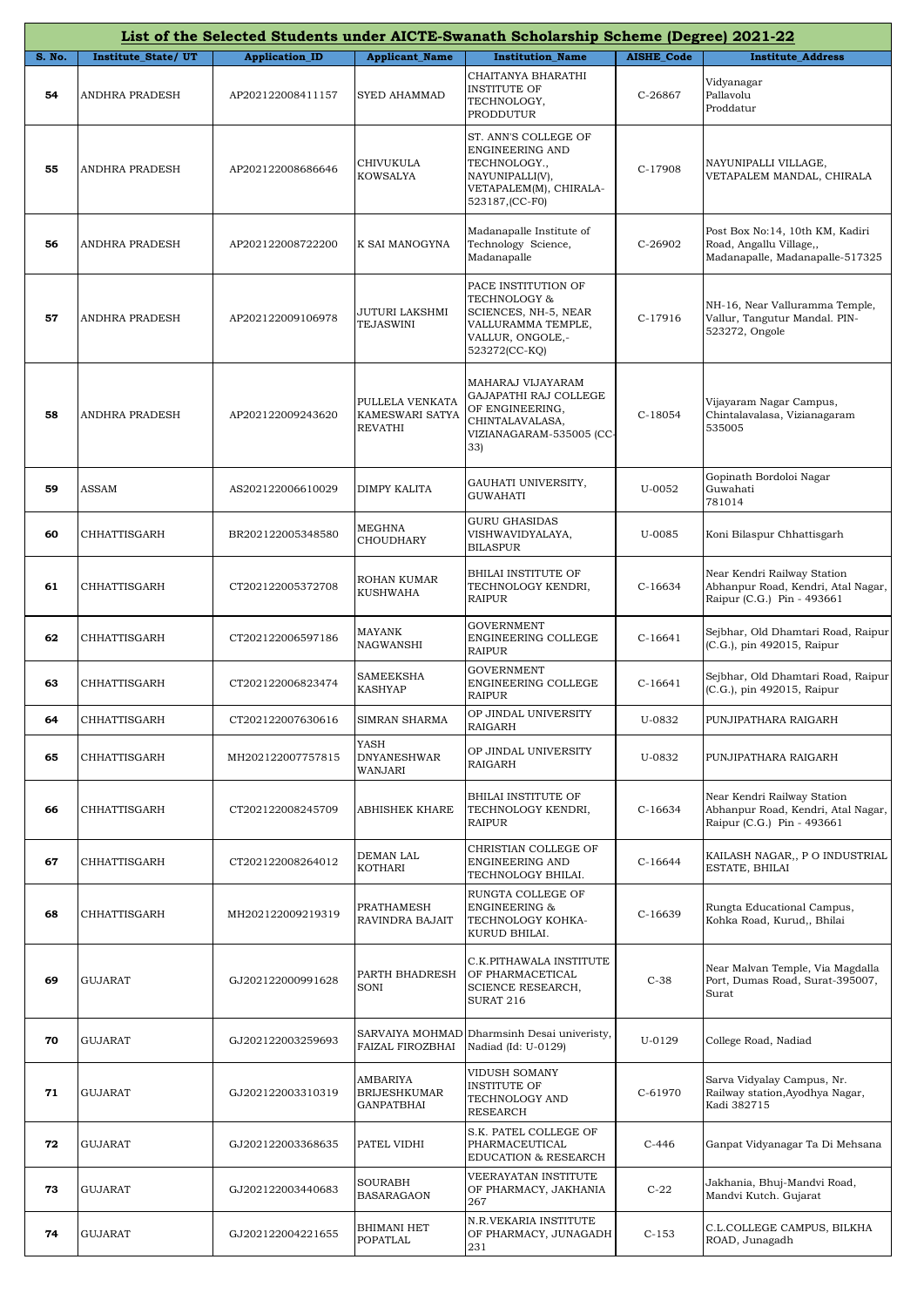|               |                    |                       |                                           | List of the Selected Students under AICTE-Swanath Scholarship Scheme (Degree) 2021-22                                |                   |                                                                                                           |
|---------------|--------------------|-----------------------|-------------------------------------------|----------------------------------------------------------------------------------------------------------------------|-------------------|-----------------------------------------------------------------------------------------------------------|
| <b>S. No.</b> | Institute_State/UT | <b>Application_ID</b> | <b>Applicant Name</b>                     | <b>Institution Name</b>                                                                                              | <b>AISHE Code</b> | <b>Institute Address</b>                                                                                  |
| 75            | <b>GUJARAT</b>     | GJ202122010327431     | <b>GANDHI ANJALI</b><br>NILESHKUMAR       | <b>GOVERNMENT</b><br>ENGINEERING COLLEGE,<br>SURAT 023                                                               | $C-225$           | Ring Road Opp.old RTO Office Dr.<br>S. S. Gandhi College campus,<br>Majura Gate, Surat, Gujarat 395008    |
| 76            | <b>GUJARAT</b>     | GJ202122010328152     | YASH PATEL                                | U.V. PATEL COLLEGE OF<br>ENGINEERING                                                                                 | $C-443$           | Ganpat Vidyanagar, Kherva,<br>Gozaria Highway, Ganpat<br>Vidyanagar - 384012                              |
| 77            | <b>GUJARAT</b>     | GJ202122010327931     | SHOBHIT AJAY<br>MENDIRATTA                | U.V. PATEL COLLEGE OF<br>ENGINEERING                                                                                 | $C-443$           | Ganpat Vidyanagar, Kherva,<br>Gozaria Highway, Ganpat<br>Vidyanagar - 384012                              |
| 78            | GUJARAT            | GJ202122010304754     | <b>MANSURI</b><br>RAJVINBHAI<br>YUNUSBHAI | U.V. PATEL COLLEGE OF<br><b>ENGINEERING</b>                                                                          | $C-443$           | Ganpat Vidyanagar, Kherva,<br>Gozaria Highway, Ganpat<br>Vidyanagar - 384012                              |
| 79            | GUJARAT            | GJ202122010303575     | <b>SOLANKI POOJA</b><br>DILIPBHAI         | U.V. PATEL COLLEGE OF<br>ENGINEERING                                                                                 | $C-443$           | Ganpat Vidyanagar, Kherva,<br>Gozaria Highway, Ganpat<br>Vidyanagar - 384012                              |
| 80            | <b>GUJARAT</b>     | GJ202122010340756     | RAVAL HEMANG<br>PARESHBHAI                | AHMEDABAD INSTITUTE<br>OF TECH, AHMEDABAD<br>002                                                                     | $C-407$           | Near Vasant Nagar Town Ship,,<br>Gota-Ognaj Road,, Ahmedabad.                                             |
| 81            | <b>GUJARAT</b>     | GJ202122010342337     | MAHAPATRA<br>UMARANI                      | <b>GOVERNMENT</b><br>ENGINEERING COLLEGE,<br>SURAT 023                                                               | $C-225$           | Ring Road Opp.old RTO Office Dr.<br>S. S. Gandhi College campus,<br>Majura Gate, Surat, Gujarat 395008    |
| 82            | <b>GUJARAT</b>     | GJ202122010342050     | MAKVANA JANAK<br><b>ASHOKBHAI</b>         | GOVERNMENT<br>ENGINEERING COLLEGE,<br>SURAT 023                                                                      | $C-225$           | Ring Road Opp.old RTO Office Dr.<br>S. S. Gandhi College campus,<br>Majura Gate, Surat, Gujarat 395008    |
| 83            | <b>GUJARAT</b>     | GJ202122005968808     | MAYURDHWAJSINH<br>PADAMSINH<br>PARMAR     | <b>GOVERNMENT</b><br>ENGINEERING COLLEGE,<br>MODASA 016                                                              | $C-108$           | SHAMLAJI ROAD, NEAR TATVA<br>INSTITUTE OF TECHNOLOGY,<br><b>MODASA</b>                                    |
| 84            | <b>GUJARAT</b>     | GJ202122006803057     | KAKA<br><b>ARYANKUMAR</b>                 | SAT KAIVAL COLLEGE OF<br>PHARMACY, SAARSA 246                                                                        | $C-60$            | PARAMGURU PATHSHALA<br>SARSA CROSS ROAD<br>AT POST SARSA<br>TA ANAND<br><b>DIST ANAND</b>                 |
| 85            | <b>GUJARAT</b>     | GJ202122007524466     | VEGAD SAGAR<br>PRASHANTBHAI               | SHANTILAL SHAH<br>ENGINEERING COLLEGE<br>BHAVNAGAR 043,                                                              | $C-44$            | Sidsar Campus, Sidsar, Post: Vartej,<br>Bhavnagar                                                         |
| 86            | <b>GUJARAT</b>     | GJ202122008175362     | <b>ALPESHKUMAR</b>                        | PATEL RISHIKUMAR SAT KAIVAL COLLEGE OF<br>PHARMACY, SAARSA 246                                                       | $C-60$            | PARAMGURU PATHSHALA<br><b>SARSA CROSS ROAD</b><br>AT POST SARSA<br>TA ANAND<br><b>DIST ANAND</b>          |
| 87            | <b>GUJARAT</b>     | GJ202122009121184     | <b>SACHIN</b><br>RAMASHANKAR<br>JAISWAL   | <b>GOVERNMENT</b><br>ENGINEERING COLLEGE,<br>PATAN 022                                                               | $C-423$           | Government Engineering College,<br>Patan AT POST KATPUR PATAN<br>(North Gujarat) 384265, PATAN            |
| 88            | GUJARAT            | GJ202122009657387     | PANCHAL SHIRISH                           | <b>GOVERNMENT</b><br>ENGINEERING COLLEGE,<br>PATAN 022                                                               | $C-423$           | Government Engineering College,<br>Patan AT POST KATPUR PATAN<br>(North Gujarat) 384265, PATAN            |
| 89            | <b>HARYANA</b>     | HR202122001633080     | AMAN GOYAL                                | <b>KURUKSHETRA</b><br>UNIVERSITY,<br>KURUKSHETRA                                                                     | U-0164            | KURUKSHETRA UNIVERSITY,<br><b>KURUKSHETRA</b>                                                             |
| 90            | <b>HARYANA</b>     | HR202122003491309     | <b>MANJEET</b>                            | GURU JAMBHESHWAR<br>UNIVERSITY OF SCIENCE<br>AND TECHNOLOGY,<br><b>HISSAR</b>                                        | U-0162            | <b>GURU JAMBHESHWAR</b><br>UNIVERSITY OF SCIENCE AND<br>TECHNOLOGY HISAR 125001                           |
| 91            | HARYANA            | HR202122003953594     | <b>MOHAN</b>                              | UNIVERSITY INSTITUTE OF<br>ENGINEERING AND<br>TECHNOLOGY<br><b>KURUKESHETRA</b><br><b>UNIVERSITY</b><br>KURUKSHETRA. | C-52012           | DIRECTOR UNIVERSITY INSTITUTE<br>OF ENGINEERING AND<br>TECHNOLOGY KURUKESHETRA<br>UNIVERSITY KURUKSHETRA. |
| 92            | HARYANA            | HR202122005013034     | SAMEEP SEHGAL                             | YMCA University of Science<br>& Technology (Id: U-0175)                                                              | U-0175            | Sector-6, Main Mathura Road,<br>Sanjay Industrial Estate, Faridabad                                       |
| 93            | HARYANA            | HR202122010113512     | <b>HARSH</b>                              | RAO BIRENDER SINGH<br>STATE INSTITUTE OF<br>ENGINEERING and<br>TECHNOLOGY, ZAINABAD<br>$(Id: C-58734)$               | C-58734           | RAO BIRENDER SINGH STATE<br>INSTITUTE OF ENGINEERING and<br>TECHNOLOGY, ZAINABAD                          |
| 94            | HARYANA            | UP202122006138341     | DHANANJAY RAI                             | CH. RANBIR SINGH STATE<br><b>INSTITUTE OF</b><br>ENGINEERING AND<br>TECHNOLOGY (Id: C-58700)                         | C-58700           | VILLAGE SILANI KESHO.OPP<br>SEHWAG INTERNATIONAL<br>SCHOOL. JHAJJAR                                       |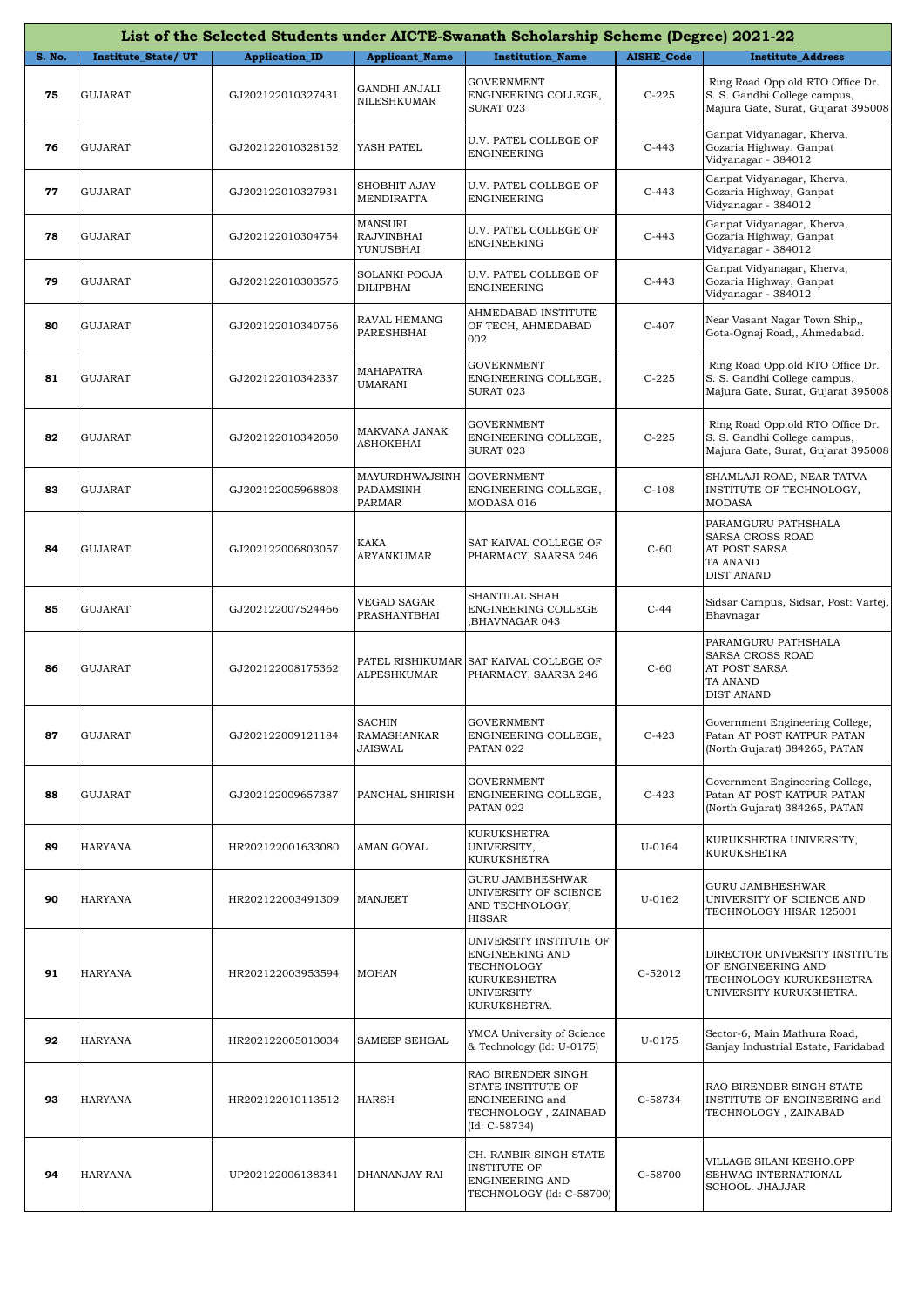|               |                    |                       |                              | List of the Selected Students under AICTE-Swanath Scholarship Scheme (Degree) 2021-22                       |                   |                                                                                                                                                                     |
|---------------|--------------------|-----------------------|------------------------------|-------------------------------------------------------------------------------------------------------------|-------------------|---------------------------------------------------------------------------------------------------------------------------------------------------------------------|
| <b>S. No.</b> | Institute_State/UT | <b>Application_ID</b> | <b>Applicant_Name</b>        | <b>Institution Name</b>                                                                                     | <b>AISHE Code</b> | <b>Institute Address</b>                                                                                                                                            |
| 95            | HIMACHAL PRADESH   | HP202122001505603     | SHUBHAM SAINI                | UNIVERSITY INSTITUTE OF<br><b>INFORMATION AND</b><br>TECHNOLOGY, H.P.U,<br><b>SHIMLA</b>                    | C-11332           | University Institute of Information<br>Technology, Silverwood Estate<br>Building, Near Police Station<br>Summer Hill, Summer HIll, Shimla                           |
| 96            | HIMACHAL PRADESH   | HP202122006759171     | HIMANI                       | GOVT. COLLEGE OF<br>PHARMACY, ROHROO,<br>DISTT SHIMLA                                                       | C-11322           | Govt. College of Pharmacy, Rohru,<br>District Shimla, Himachal Pradesh<br>171207                                                                                    |
| 97            | HIMACHAL PRADESH   | HP202122008719260     | <b>VISHAL</b>                | Atal Bihari Vajpayee Govt.<br>Institute of Engineering<br>Technology (Degree wing),<br>Pragatinagar, Shimla | C-53594           | ATAL BIHARI VAJPAYEE GOVT.<br>INSTITUTE OF ENGINEERING AND<br>TECHNOLOGY (DEGREE WING),<br>PRAGATINAGAR (GUMMA), TEHSIL<br>KOTKHAI, DISTRICT SHIMLA-<br>171202 H.P. |
| 98            | JAMMU AND KASHMIR  | JK202122007333568     | VISHAL NAGPAL                | MAHANT BACHITTAR<br>SINGH COLLEGE OF ENGG.<br>& TECH.                                                       | C-22925           | BABLIANA, JEEVAN NAGAR Post<br>Office Miran Sahib                                                                                                                   |
| 99            | KARNATAKA          | KA202122000324881     | YASHWANTH KIRAN<br>S         | <b>BMS COLLEGE OF</b><br>ENGINEERING,<br><b>BANGALORE</b>                                                   | $C-1262$          | <b>BULL TEMPLE ROAD</b>                                                                                                                                             |
| 100           | KARNATAKA          | KA202122000559625     | <b>BINDUSHREE V</b>          | DAYANANDA SAGAR<br><b>COLLEGE OF</b><br>ENGINEERING,<br><b>BANGALORE</b>                                    | $C-1413$          | SHAVIGE MALLESWARA HILLS,<br>KUMARASWAMY LAYOUT,<br>BANGALORE 560111                                                                                                |
| 101           | <b>KARNATAKA</b>   | KA202122001627205     | <b>PRAVEEN</b>               | R V COLLEGE OF<br>ENGINEERING,<br><b>BANGALORE</b>                                                          | $C-1269$          | R.V. VIDYANIKETANA POST<br>MYSORE ROAD BENGALURU-<br>560059, KARNATAKA                                                                                              |
| 102           | KARNATAKA          | KA202122001643838     | AJITH M D                    | Saint Joseph College of<br>Engg. & Tech., DAKSHINA<br>KANNADA (Id: C-1277)                                  | $C-1277$          | St Joseph Engineering College,<br>Vamanjoor, Mangalore - 575 028                                                                                                    |
| 103           | KARNATAKA          | KA202122002057887     | <b>BHUVAN K</b>              | VIDYA VARDHAKA<br><b>COLLEGE OF</b><br>ENGINEERING, MYSORE                                                  | $C-1273$          | P. B. No. 206, Gokulam - III stage,<br>Mysore - 570002                                                                                                              |
| 104           | KARNATAKA          | KA202122002437901     | <b>KEERTHANA S</b>           | G S S S INSTITUTE OF<br><b>ENGINEERING &amp;</b><br>TECHNOLOGY FOR<br>WOMEN, MYSORE                         | $C-1341$          | K.R.S. ROAD, METAGALLI,<br><b>MYSURU - 570016</b>                                                                                                                   |
| 105           | KARNATAKA          | KA202122002662760     | CHANDUSHRINIVAS<br>S         | RAJARAJESWARI COLLEGE<br>OF ENGINEERING                                                                     | $C-1404$          | No. 14, Ramohalli Cross,,<br>Kumbalgodu, Mysore Road,,<br>Bangalore-560074                                                                                          |
| 106           | KARNATAKA          | KA202122002678143     | PRIYANKA                     | DAYANANDA SAGAR<br><b>COLLEGE OF</b><br>ENGINEERING,<br><b>BANGALORE</b>                                    | $C-1413$          | SHAVIGE MALLESWARA HILLS,<br>KUMARASWAMY LAYOUT,<br>BANGALORE 560111                                                                                                |
| 107           | KARNATAKA          | KA202122003081954     | NISHCHAY D                   | NATIONAL INSTITUTE OF<br>ENGINEERING, MYSORE                                                                | $C-1263$          | NATIONAL INSTITUTE OF<br><b>ENGINEERING</b><br>Manadavadi road MYSORE                                                                                               |
| 108           | KARNATAKA          | KA202122003086815     | S TEJKUMAR                   | DAYANANDA SAGAR<br><b>COLLEGE OF</b><br>ENGINEERING,<br><b>BANGALORE</b>                                    | $C-1413$          | SHAVIGE MALLESWARA HILLS,<br>KUMARASWAMY LAYOUT,<br>BANGALORE 560111                                                                                                |
| 109           | KARNATAKA          | KA202122003250736     | ANIKET ARVIND<br>MULGE       | A M C Engineering College,<br><b>BANGALORE</b>                                                              | $C-1231$          | 18KM, BANNERAGHATTA ROAD,<br>KALKERE POST, BANGALORE                                                                                                                |
| 110           | KARNATAKA          | KA202122003364289     | MANJUNATH S                  | KALPATARU INSTITUTE OF<br>TECHNOLOGY TIPTUR                                                                 | $C-1390$          | B.H.Road Near Hassan Circle<br>Tiptur<br>Tumkur Dist                                                                                                                |
| 111           | KARNATAKA          | KA202122003430898     | <b>S KAUSHIK</b>             | <b>J S S ACADEMY OF</b><br>TECHNICAL EDUCATION,<br><b>BANGALORE</b>                                         | $C-1410$          | JSS Campus, Uttarahalli-Kengeri<br>Road, Bangalore                                                                                                                  |
| 112           | KARNATAKA          | KA202122003758273     | <b>BASAVARAJ</b><br>HIREMATH | Govt. Engineering College,<br>RAMANAGARA (Id: C-1328)                                                       | $C-1328$          | DODDAMANNU GUDDE, NEAR<br>JANAPADALOKA, MB ROAD,<br>RAMANAGARA                                                                                                      |
| 113           | KARNATAKA          | KA202122004041215     | SUJATHA                      | <b>BASAVESHWAR</b><br>ENGINEERING COLLEGE,<br><b>BAGALKOT</b>                                               | $C-1360$          | BASAVESHWAR ENGINEERING<br>COLLEGE BAGALKOT<br>S Nijalingappa Vidyanagar<br>Bagalkot587103                                                                          |
| 114           | KARNATAKA          | KA202122004085638     | NANDAN M E                   | Sahyadri College of<br>Engineering Management,<br>MANGALURU                                                 | $C-1265$          | SAHYADRI CAMPUS ADYAR<br>MANGALORE 575007 KARNATAKA                                                                                                                 |
| 115           | KARNATAKA          | KA202122004142612     | SNEHA DADDI                  | KLE'S KLE COLLEGE OF<br>ENGINEERING AND<br>TECHNOLOGY                                                       | $C-1237$          | KLES KLE COLLEGE OF<br>ENGINEERING AND<br>TECHNOLOGYBANANTIKODI<br><b>ROAD</b><br>CHIKODIBELGAUM DISTRICT591<br>201KARNATAKA CHIKODI<br>BELGAUM Karnataka           |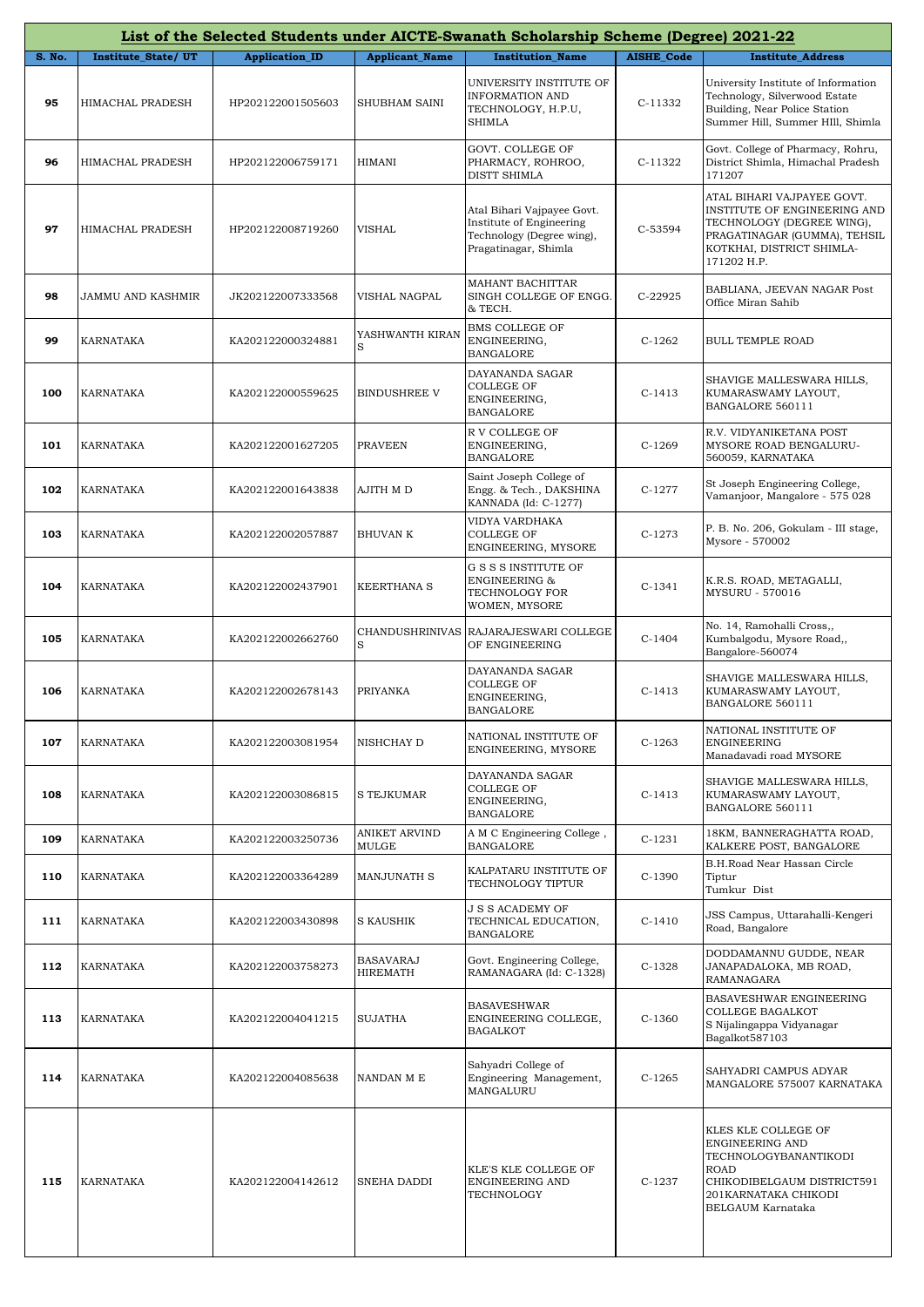|        | List of the Selected Students under AICTE-Swanath Scholarship Scheme (Degree) 2021-22 |                       |                                                   |                                                                             |                   |                                                                                                                                                           |  |  |
|--------|---------------------------------------------------------------------------------------|-----------------------|---------------------------------------------------|-----------------------------------------------------------------------------|-------------------|-----------------------------------------------------------------------------------------------------------------------------------------------------------|--|--|
| S. No. | Institute_State/UT                                                                    | <b>Application_ID</b> | <b>Applicant_Name</b>                             | <b>Institution Name</b>                                                     | <b>AISHE Code</b> | <b>Institute Address</b>                                                                                                                                  |  |  |
| 116    | KARNATAKA                                                                             | KA202122004164430     | <b>UDHAY KUMAR S V</b>                            | <b>CMR INSTITUTE OF</b><br>TECHNOLOGY BANGALORE                             | $C-1406$          | #132 IT PARK ROAD AECS LAYOUT<br>KUNDALAHALLI BANGALORE<br>560037                                                                                         |  |  |
| 117    | KARNATAKA                                                                             | KA202122004175046     | <b>PRAVEEN</b><br>VANTAMURI                       | BANGALORE INSTITUTE OF<br>TECHNOLOGY,<br>BANGALORE-560 004                  | C-1340            | K.R.Road, V.V.Pura, BANGALORE-<br>560 004, K.R.Road, V.V.Pura,<br>BANGALORE-560 004,<br><b>BANGALORE</b>                                                  |  |  |
| 118    | KARNATAKA                                                                             | KA202122004288576     | MEGHANA S<br><b>KALMAT</b>                        | VEMANA INSTITUTE OF<br>TECHNOLOGY,<br><b>BANGALORE</b>                      | $C-1288$          | 1, MAHAYOGI VEMANA ROAD,,<br>3RD BLOCK, KORAMANGALA,<br>BANGALORE - 560034                                                                                |  |  |
| 119    | KARNATAKA                                                                             | KA202122004488349     | <b>SHRINIVAS</b><br>KUMARASWAMI<br><b>KADIWAL</b> | <b>BASAVESHWAR</b><br>ENGINEERING COLLEGE,<br><b>BAGALKOT</b>               | $C-1360$          | BASAVESHWAR ENGINEERING<br><b>COLLEGE BAGALKOT</b><br>S Nijalingappa Vidyanagar<br>Bagalkot587103                                                         |  |  |
| 120    | KARNATAKA                                                                             | KA202122003425686     | S CHARANSAI                                       | PROUDADEVARAYA<br><b>INSTITUTE OF</b><br>TECHNOLOGY, HOSPET                 | $C-1337$          | Beside T.S.P. Ltd., Indiranagar,<br>T.B.Dam Road, HOSPET-583225,<br><b>HOSPET</b>                                                                         |  |  |
| 121    | KARNATAKA                                                                             | KA202122009820489     | <b>GOUTAM VASANT</b><br>CHOUGULE                  | GOGTE INSTITUTE OF<br>TECHNOLOGY, BELGAUM                                   | C-1439            | JNANGANGA Udyambag                                                                                                                                        |  |  |
| 122    | KARNATAKA                                                                             | KA202122000870737     | FAZAL FATHIMA                                     | CMR INSTITUTE OF<br>TECHNOLOGY BANGALORE                                    | $C-1406$          | #132 IT PARK ROAD AECS LAYOUT<br>KUNDALAHALLI BANGALORE<br>560037                                                                                         |  |  |
| 123    | KARNATAKA                                                                             | KA202122004933607     | BINDU                                             | Saint Joseph College of<br>Engg. & Tech., DAKSHINA<br>KANNADA (Id: C-1277)  | $C-1277$          | St Joseph Engineering College,<br>Vamanjoor, Mangalore - 575 028                                                                                          |  |  |
| 124    | KARNATAKA                                                                             | KA202122010026499     | <b>GOUS PASHA</b>                                 | UBDT College of<br>Engineering, Davanagere                                  | $C-1366$          | UBDTCE, Hadadi Road, Post Box<br>No. 304,<br>Davangere-577 004. Karnataka                                                                                 |  |  |
| 125    | KARNATAKA                                                                             | KA202122010089604     | TEJASWINI SUNIL<br>KULKARNI                       | KLE'S KLE COLLEGE OF<br>ENGINEERING AND<br>TECHNOLOGY                       | $C-1237$          | KLES KLE COLLEGE OF<br>ENGINEERING AND<br>TECHNOLOGYBANANTIKODI<br><b>ROAD</b><br>CHIKODIBELGAUM DISTRICT591<br>201KARNATAKA CHIKODI<br>BELGAUM Karnataka |  |  |
| 126    | KARNATAKA                                                                             | AP202122010119158     | K SANTHI<br><b>SWAROOP</b>                        | K S School of Engineering<br>Management, BANGALORE<br><b>SOUTH</b>          | $C-1344$          | No. 15, Mallasandra, Off<br>Kanakapura Road, Bangalore-<br>560109                                                                                         |  |  |
| 127    | KARNATAKA                                                                             | AP202122010121330     | MUPPARAJU<br>VENKATA ASHOK                        | PRESIDENCY UNIVERSITY,<br><b>BENGALURU</b>                                  | U-0876            | Itgalpura, Rajanukunte, Yelahanka,<br>Bangalore 560064                                                                                                    |  |  |
| 128    | KARNATAKA                                                                             | KA202122010049206     | MADHU SNEHA<br>SHREE S                            | K S INSTITUTE OF<br>TECHNOLOGY,<br><b>BANGALORE</b>                         | $C-1283$          | No 14, Raghuvanahalli, Kanakapura<br>Main Road, Bengaluru - 560 109.                                                                                      |  |  |
| 129    | KARNATAKA                                                                             | KA202122005361217     | MOHANISH<br>NAGZARKAR                             | JAIN COLLEGE OF<br>ENGINEERING AND<br>RESEARCH BELAGAVI                     | $C-62653$         | NEAR JAIN HERITAGE SCHOOL<br>DEAD END OF DOUBLE ROAD<br>683/2A UDYAMBAG, BELAGAVI                                                                         |  |  |
| 130    | KARNATAKA                                                                             | KA202122010105059     | PRERANA JATTI                                     | BLDEAS COLLEGE OF<br>ENGG. & TECHNOLOGY,<br><b>BIJAPUR</b>                  | $C-1310$          | BLDEA Engg College, Ashram<br>Road, Ashram Road, Bijapur                                                                                                  |  |  |
| 131    | KARNATAKA                                                                             | KA202122010284498     | PRANAV AGARWAL                                    | BLDEAS COLLEGE OF<br>ENGG. & TECHNOLOGY,<br>BIJAPUR                         | $C-1310$          | BLDEA Engg College, Ashram<br>Road, Ashram Road, Bijapur                                                                                                  |  |  |
| 132    | KARNATAKA                                                                             | KA202122010183511     | R K SHRINIDHI                                     | <b>G M INSTITUTE OF</b><br>TECHNOLOGY,<br>DAVANGERE                         | C-1374            | POST BOX NO 4., P B ROAD,<br>DAVANGERE                                                                                                                    |  |  |
| 133    | KARNATAKA                                                                             | KA202122001711570     | ADITYA KAMARTHI                                   | R V COLLEGE OF<br>ENGINEERING,<br><b>BANGALORE</b>                          | C-1269            | R.V. VIDYANIKETANA POST<br>MYSORE ROAD BENGALURU-<br>560059, KARNATAKA                                                                                    |  |  |
| 134    | KARNATAKA                                                                             | KA202122010208266     | SMITA GAJANAN<br><b>HEGDE</b>                     | The Oxford College of<br>Engineering, BANGALORE                             | C-1377            | 10TH MILESTONE, HOSUR RD,<br>BOMMANAHALLI, BENGALORE,<br>KARNATAKA-560068                                                                                 |  |  |
| 135    | KARNATAKA                                                                             | KA202122010265984     | PRATIBHA<br>AGARWAL                               | BLDEAS COLLEGE OF<br>ENGG. & TECHNOLOGY,<br><b>BIJAPUR</b>                  | $C-1310$          | BLDEA Engg College, Ashram<br>Road, Ashram Road, Bijapur                                                                                                  |  |  |
| 136    | KARNATAKA                                                                             | KA202122010320383     |                                                   | BLDEAS COLLEGE OF<br>LAXMI MELINAMANI ENGG. & TECHNOLOGY,<br><b>BIJAPUR</b> | $C-1310$          | BLDEA Engg College, Ashram<br>Road, Ashram Road, Bijapur                                                                                                  |  |  |
| 137    | KARNATAKA                                                                             | KA202122010324725     | N S SUJANA                                        | NIE Institute of Technology,<br>MYSORE $Id: C-1426$                         | C-1426            | #50(PART), Hootagalli Industrial<br>area, Koorgalli, Mysore                                                                                               |  |  |
| 138    | KARNATAKA                                                                             | KA202122005606434     | MAHIKA K S                                        | SIDDAGANGA INSTITUTE<br>OF TECHNOLOGY TUMKUR                                | $C-1297$          | B. H. Road, Tumkur - 572103,<br>Tumkur                                                                                                                    |  |  |
| 139    | KARNATAKA                                                                             | KA202122005652062     | NITHIN P G                                        | VEMANA INSTITUTE OF<br>TECHNOLOGY,<br>BANGALORE                             | $C-1288$          | 1, MAHAYOGI VEMANA ROAD,,<br>3RD BLOCK, KORAMANGALA,<br>BANGALORE - 560034                                                                                |  |  |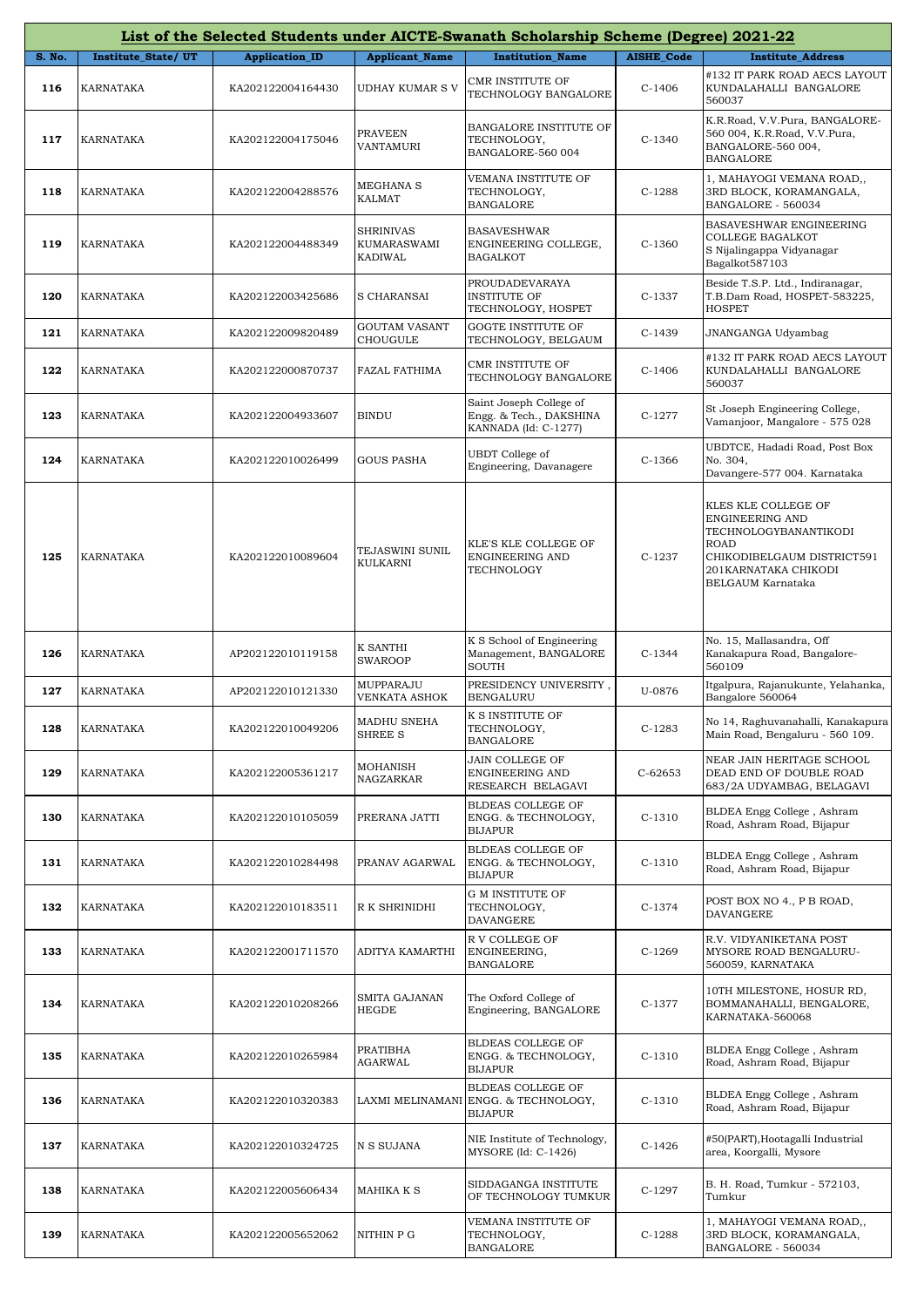|               | List of the Selected Students under AICTE-Swanath Scholarship Scheme (Degree) 2021-22 |                       |                                  |                                                                 |                   |                                                                                                                                                                   |  |  |
|---------------|---------------------------------------------------------------------------------------|-----------------------|----------------------------------|-----------------------------------------------------------------|-------------------|-------------------------------------------------------------------------------------------------------------------------------------------------------------------|--|--|
| <b>S. No.</b> | <b>Institute State/UT</b>                                                             | <b>Application_ID</b> | <b>Applicant_Name</b>            | <b>Institution Name</b>                                         | <b>AISHE_Code</b> | <b>Institute Address</b>                                                                                                                                          |  |  |
| 140           | KARNATAKA                                                                             | KA202122010343318     | VIDYA<br><b>UDAYAKUMAR</b>       | B N M INSTITUTE OF<br>TECHNOLOGY,<br><b>BANGALORE</b>           | $C-1398$          | P B No.7087, 12th Main, 27th<br>Cross, Banashankari II Stage,<br>Bangalore-560070                                                                                 |  |  |
| 141           | KARNATAKA                                                                             | KA202122010373823     | AISHWARYA<br>MANIGAPPA<br>SHIRUR | BLDEAS COLLEGE OF<br>ENGG. & TECHNOLOGY,<br>BIJAPUR             | $C-1310$          | BLDEA Engg College, Ashram<br>Road, Ashram Road, Bijapur                                                                                                          |  |  |
| 142           | KARNATAKA                                                                             | UP202122005954434     | ANKIT TIWARI                     | SRI VENKATESHWARA<br>COLLEGE OF<br>ENGINEERING                  | $C-1381$          | SVCE, VIDYANAG<br>AR, BENGALURU<br><b>INTERNATIONAL</b><br>AIRPORT ROAD,,<br><b>BETTAHALASUR</b><br>POST, BENGALU<br>RU-562157,<br><b>BANGALORE</b>               |  |  |
| 143           | KARNATAKA                                                                             | KA202122005970586     | SHIVAPRASAD<br>GOUDA M           | Sahyadri College of<br>Engineering Management,<br>MANGALURU     | $C-1265$          | SAHYADRI CAMPUS ADYAR<br>MANGALORE 575007 KARNATAKA                                                                                                               |  |  |
| 144           | KARNATAKA                                                                             | KA202122005962456     | CHANDAN K R                      | KALPATARU INSTITUTE OF<br>TECHNOLOGY TIPTUR                     | $C-1390$          | B.H.Road Near Hassan Circle<br>Tiptur<br>Tumkur Dist                                                                                                              |  |  |
| 145           | KARNATAKA                                                                             | KA202122006515759     | ANKITA JAYWANT<br>TUWAR          | KLE'S KLE COLLEGE OF<br>ENGINEERING AND<br>TECHNOLOGY           | $C-1237$          | KLES KLE COLLEGE OF<br>ENGINEERING AND<br>TECHNOLOGYBANANTIKODI<br><b>ROAD</b><br>CHIKODIBELGAUM DISTRICT591<br>201 KARNATAKA CHIKODI<br>BELGAUM Karnataka        |  |  |
| 146           | KARNATAKA                                                                             | KA202122006596099     | SUSHANT<br>HIREMATH              | GOGTE INSTITUTE OF<br>TECHNOLOGY, BELGAUM                       | $C-1439$          | JNANGANGA Udyambag                                                                                                                                                |  |  |
| 147           | KARNATAKA                                                                             | KA202122006609931     | ANISH K                          | Acharya Institute of<br>Technology, BANGALORE<br>$(Id: C-1319)$ | $C-1319$          | SOLADEVANAHALLI, ACHIT NAGAR<br>POST, HESARAGATTA MAIN ROAD,<br>BANGALORE 560107                                                                                  |  |  |
| 148           | KARNATAKA                                                                             | KA202122006927369     | MANJUNATH<br>NARAKE              | <b>GOGTE INSTITUTE OF</b><br>TECHNOLOGY, BELGAUM                | $C-1439$          | JNANGANGA Udyambag                                                                                                                                                |  |  |
| 149           | KARNATAKA                                                                             | KA202122004169907     | KISHORE C M                      | J S S ACADEMY OF<br>TECHNICAL EDUCATION,<br>BANGALORE           | $C-1410$          | JSS Campus, Uttarahalli-Kengeri<br>Road, Bangalore                                                                                                                |  |  |
| 150           | <b>KARNATAKA</b>                                                                      | KA202122007062104     | VINODHKUMAR M V ENGINEERING      | SRI SAIRAM COLLEGE OF<br><b>BANGALORE</b>                       | $C-1391$          | Sai Leo Nagar, Guddanahalli Post,<br>Anekal, Bangalore<br>Pin-562106                                                                                              |  |  |
| 151           | KARNATAKA                                                                             | KA202122007335512     | NIROSHA.G.M                      | K S School of Engineering<br>Management, BANGALORE<br>SOUTH     | $C-1344$          | No. 15, Mallasandra, Off<br>Kanakapura Road, Bangalore-<br>560109                                                                                                 |  |  |
| 152           | KARNATAKA                                                                             | AP202122007467996     | GOLLA<br>GOVARDHAN               | Jain university, Bangalore<br>$(Id: U-0223)$                    | U-0223            | NO.319, 17TH CROSS, 25TH MAIN<br>ROAD, 6TH PHASE, J.P. NAGAR,<br><b>BANGALORE</b>                                                                                 |  |  |
| 153           | KARNATAKA                                                                             | KA202122007573823     | MIRZA ISHAM BAIG                 | NATIONAL INSTITUTE OF<br>ENGINEERING, MYSORE                    | $C-1263$          | NATIONAL INSTITUTE OF<br>ENGINEERING<br>Manadavadi road MYSORE                                                                                                    |  |  |
| 154           | KARNATAKA                                                                             | KA202122007623145     | RAKSHITHA.A                      | SAPTHAGIRI COLLEGE OF<br>ENGINEERING,<br>BANGALORE              | $C-1359$          | CHIKKASANDRA HESARAGHATTA<br>MAIN ROAD BANGALORE                                                                                                                  |  |  |
| 155           | KARNATAKA                                                                             | KA202122007662916     | AKSHATA<br>SHIVAPUR              | GOGTE INSTITUTE OF<br>TECHNOLOGY, BELGAUM                       | $C-1439$          | JNANGANGA Udyambag                                                                                                                                                |  |  |
| 156           | KARNATAKA                                                                             | JH202122007838570     | RITIK KUMAR<br>DUBEY             | Sir M Visvesvaraya Institute<br>of Technology, BANGALORE        | $C-1327$          | Sir M Visvesvaraya Institute of<br>Technology, BANGALORE<br>KRISHNADEVARAYANAGAR,<br>HUNASAMARANAHALLI,<br>International Airport Road Via<br>Yelahanka BANGALORE. |  |  |
| 157           | KARNATAKA                                                                             | KA202122007887154     | RAJALAKSHMI<br>VEERESH           | K S School of Engineering<br>Management, BANGALORE<br>SOUTH     | $C-1344$          | No. 15, Mallasandra, Off<br>Kanakapura Road, Bangalore-<br>560109                                                                                                 |  |  |
| 158           | KARNATAKA                                                                             | KA202122007968199     | SOUMYASHREE<br>BADIGER           | BLDEAS COLLEGE OF<br>ENGG. & TECHNOLOGY,<br><b>BIJAPUR</b>      | $C-1310$          | BLDEA Engg College, Ashram<br>Road, Ashram Road, Bijapur                                                                                                          |  |  |
| 159           | KARNATAKA                                                                             | KA202122008095865     | JNANESH GOWDA L<br>L             | MALNAD COLLEGE OF<br>ENGINEERING, HASSAN                        | $C-1300$          | P B NO.21 SALAGAME ROAD<br>HASSAN 573 202, KARNATAKA,<br><b>HASSAN</b>                                                                                            |  |  |
| 160           | KARNATAKA                                                                             | KA202122008230768     | PRASHANTH G                      | K S School of Engineering<br>Management, BANGALORE<br>SOUTH     | $C-1344$          | No. 15, Mallasandra, Off<br>Kanakapura Road, Bangalore-<br>560109                                                                                                 |  |  |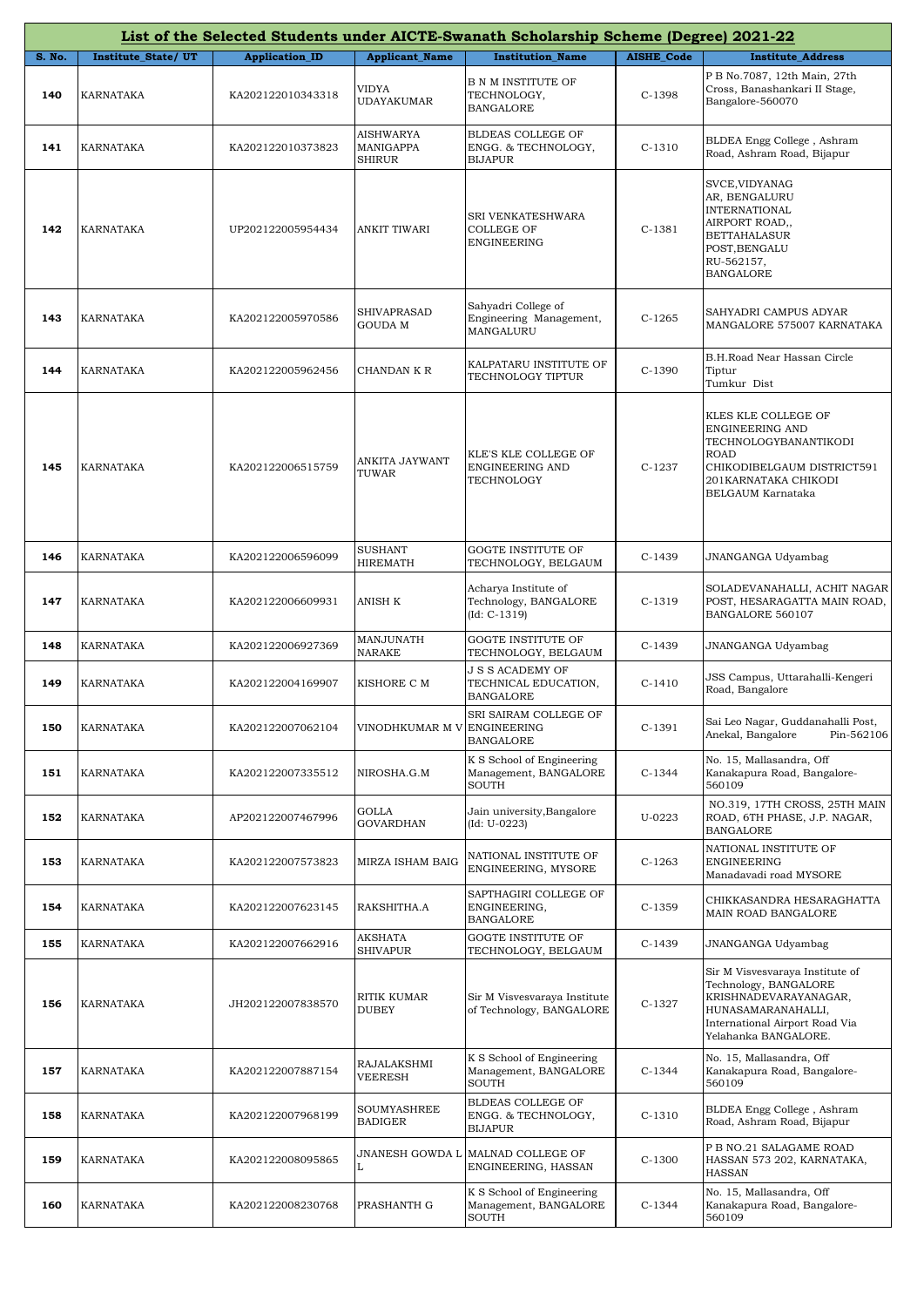|               |                       |                       |                                   | List of the Selected Students under AICTE-Swanath Scholarship Scheme (Degree) 2021-22                               |                   |                                                                                                                                                                   |
|---------------|-----------------------|-----------------------|-----------------------------------|---------------------------------------------------------------------------------------------------------------------|-------------------|-------------------------------------------------------------------------------------------------------------------------------------------------------------------|
| <b>S. No.</b> | Institute_State/UT    | <b>Application ID</b> | <b>Applicant_Name</b>             | <b>Institution Name</b>                                                                                             | <b>AISHE_Code</b> | <b>Institute Address</b>                                                                                                                                          |
| 161           | KARNATAKA             | KA202122008263080     | T ANOOP SAI                       | DAYANANDA SAGAR<br><b>ACADEMY OF</b><br>TECHNOLOGY AND<br>MANAGEMENT,<br><b>BANGALORE</b>                           | C-45307           | Udayapura, Kanakapura Road, Opp<br>Art Of Living, Bangalore-560082,<br>Bangalore                                                                                  |
| 162           | KARNATAKA             | KA202122008380836     | ANIL NINGAPPA<br><b>BATAKURKI</b> | GOGTE INSTITUTE OF<br>TECHNOLOGY, BELGAUM                                                                           | $C-1439$          | JNANGANGA Udyambag                                                                                                                                                |
| 163           | KARNATAKA             | AP202122008482496     | N SHYAMSUNDAR                     | SAI VIDYA INSTITUTE OF<br>TECHNOLOGY,<br><b>BANGALORE</b>                                                           | $C-1235$          | RAJANKUNTE, BENGALURU                                                                                                                                             |
| 164           | KARNATAKA             | KA202122008785716     | PAVAN KUMAR G K                   | Sir M Visvesvaraya Institute<br>of Technology, BANGALORE                                                            | $C-1327$          | Sir M Visvesvaraya Institute of<br>Technology, BANGALORE<br>KRISHNADEVARAYANAGAR,<br>HUNASAMARANAHALLI,<br>International Airport Road Via<br>Yelahanka BANGALORE. |
| 165           | KARNATAKA             | KA202122009393111     | NANDESH                           | Sahyadri College of<br>Engineering Management,<br>MANGALURU                                                         | $C-1265$          | SAHYADRI CAMPUS ADYAR<br>MANGALORE 575007 KARNATAKA                                                                                                               |
| 166           | <b>KERALA</b>         | KL202122010145205     | ABHISHEK G K                      | GOVERNMENT<br>ENGINEERING COLLEGE,<br>SREEKRISHNAPURAM                                                              | C-43298           | MANNAMPATTA P.O.,<br>SREEKRISHNAPURAM, PALAKKAD                                                                                                                   |
| 167           | <b>KERALA</b>         | TN202122006553048     | <b>ARUN NAMBI</b>                 | VIDYA ACADEMY OF<br><b>SCIENCE AND</b><br>TECHNOLOGY TECHNICAL<br>CAMPUS, KILIMANOOR                                | C-49991           | Vidya Academy Of Science and<br>Technology Technical Campus<br>Malakkal PO<br>Kilimanoor<br>Thiruvananthapuram                                                    |
| 168           | <b>KERALA</b>         | KL202122006630327     | AKASH A                           | VALIYA<br>KOONAMBAIKULATHAMMA<br>COLLEGE OF<br>ENGINEERING AND<br>TECHNOLOGY,<br>CHAVARCODE,,<br>THIRUVANANTHAPURAM | C-43610           | Chavarcode, Parippally P.O,<br>Thiruvananthapuram                                                                                                                 |
| 169           | <b>KERALA</b>         | KL202122007902092     | SONAN C                           | COLLEGE OF<br>ENGINEERING<br>,THALASSERY                                                                            | C-9481            | Eranholi PO, Thalassery, Kannur                                                                                                                                   |
| 170           | <b>KERALA</b>         | KL202122008201208     | <b>SONAMB</b>                     | GOVT. ENGINEERING<br>COLLEGE, PAINAVU<br>LDUKKI                                                                     | C-11790           | Painavu PO, Idukki, Painavu                                                                                                                                       |
| 171           | <b>KERALA</b>         | KL202122008909750     | R ARATHI<br><b>KRISHNAN</b>       | COLLEGE OF<br>ENGINEERING<br>CHEGANNUR                                                                              | C-9453            | college of engineering<br>chegannur<br>alapuzha                                                                                                                   |
| 172           | <b>MADHYA PRADESH</b> | MP202122003419221     | AYUSHI SHUKLA                     | MADHAV INSTITUTE OF<br>TECHNOLOGY & SCIENCE                                                                         | C-36239           | Gole ka Mandir, P.O.<br>Residency, Gwalior5655                                                                                                                    |
| 173           | MADHYA PRADESH        | MP202122003847421     | AHIMSA JAIN                       | ACROPOLIS INSTITUTE OF<br>TECHNOLOGY AND<br>RESARCH                                                                 | C-36237           | INDORE BYPASS ROAD, MANGLIYA<br>SQUARE, INDORE                                                                                                                    |
| 174           | MADHYA PRADESH        | MP202122004381843     | MOHAMMAD<br>FAIZAN KHAN           | VNS GROUP OF<br><b>INSTITUTIONS VNS</b><br><b>INSTITUTE OF</b><br>TECHNOLOGY BHOPAL                                 | $C-36061$         | VNS campus vidya vihar neelbud<br>bhopal                                                                                                                          |
| 175           | MADHYA PRADESH        | MP202122009943675     | <b>KRISHNA GAHLOT</b>             | SCOPE COLLEGE OF<br>ENGINEERING MISROD<br>BHOPAL                                                                    | C-36055           | NH12<br>Hoshangabad Road<br>Village Bhaironpur Misrod<br>Bhopal.462026                                                                                            |
| 176           | MADHYA PRADESH        | MP202122002746453     | <b>AKSHAT TARE</b>                | Lakshmi Narain College of<br>Technology, Kalchuri Nagar,<br>Raisen Road, Post Klua,<br>Bhopal462021 (Id: C36022)    | C-36022           | Kalchuri<br>Nagar Raisen Road Post<br>Kolua Bhopal                                                                                                                |
| 177           | MADHYA PRADESH        | MP202122002060962     | <b>BHAKTI PATIL</b>               | Swami Vivekanand College<br>of Pharmacy, Khandwa<br>Road, Tool Naka, Indore-<br>452020 (Id: C-35959)                | C-35959           | SWAMI VIVEKANAND COLLEGE OF<br>PHARMACY                                                                                                                           |
| 178           | MADHYA PRADESH        | MP202122005354344     | ARJUN KHANNADE                    | INDORE INSTITUTE OF<br>SCIENCE & TECHNOLOGY,<br>VILLAGE DEHRI, OPP IIM,<br>PITHAMPUR ROAD, INDORE<br>453 331        | C-36075           | Opp, IIM, Pithampur Bypass Road,<br>Rau, Indore, Opp, IIM, Pithampur<br>Bypass Road, Rau, Indore, Indore                                                          |
| 179           | MADHYA PRADESH        | MP202122001975192     | ROHIT TIWARI                      | Lakshmi Narain College of<br>Technology, Kalchuri Nagar,<br>Raisen Road, Post Klua,<br>Bhopal462021 (Id: C36022)    | C-36022           | Kalchuri<br>Nagar Raisen Road Post<br>Kolua Bhopal                                                                                                                |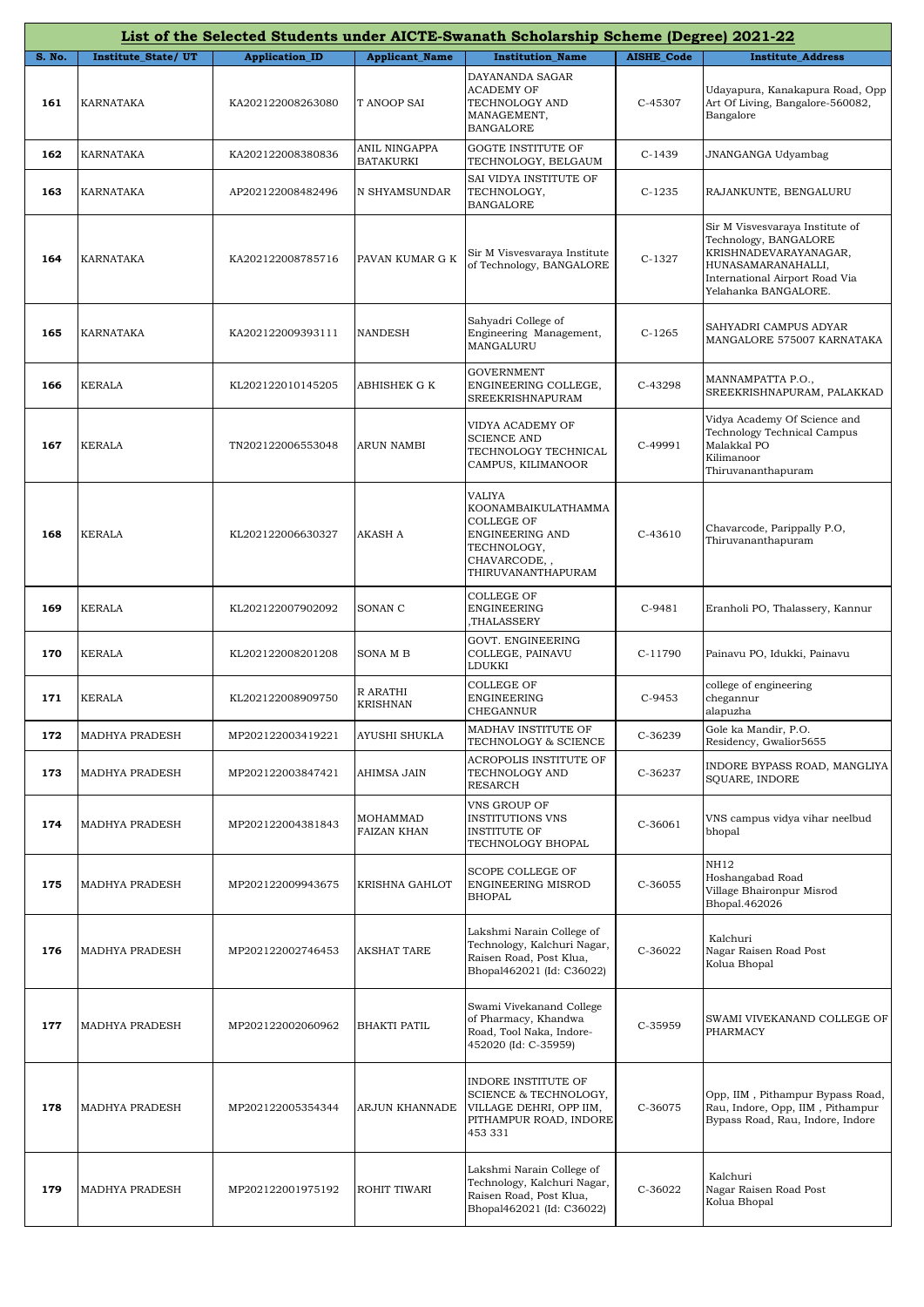|        | List of the Selected Students under AICTE-Swanath Scholarship Scheme (Degree) 2021-22 |                       |                                  |                                                                                                                                                                       |                   |                                                                                                          |  |  |
|--------|---------------------------------------------------------------------------------------|-----------------------|----------------------------------|-----------------------------------------------------------------------------------------------------------------------------------------------------------------------|-------------------|----------------------------------------------------------------------------------------------------------|--|--|
| S. No. | Institute_State/UT                                                                    | <b>Application_ID</b> | <b>Applicant_Name</b>            | <b>Institution Name</b>                                                                                                                                               | <b>AISHE_Code</b> | <b>Institute Address</b>                                                                                 |  |  |
| 180    | MADHYA PRADESH                                                                        | MP202122010280068     | <b>AAYUSHI GOUR</b>              | Transnational Knowledge<br>Society's Group of<br>Institutions, Tillore Khured,<br>Ralamandal, Indore (Id: C-<br>36012)                                                | C-36012           | Tillore Khurd Near Ralamandal                                                                            |  |  |
| 181    | MADHYA PRADESH                                                                        | MP202122005604221     | SHIKHA THAKUR                    | ACROPOLIS INSTITUTE OF<br>TECHNOLOGY AND<br><b>RESARCH</b>                                                                                                            | C-36237           | INDORE BYPASS ROAD, MANGLIYA<br>SQUARE, INDORE                                                           |  |  |
| 182    | <b>MADHYA PRADESH</b>                                                                 | MP202122010349046     | <b>SALONI KATRE</b>              | Lakshmi Narain College of<br>Technology, Kalchuri Nagar,<br>Raisen Road, Post Klua,<br>Bhopal462021 (Id: C36022)                                                      | C-36022           | Kalchuri<br>Nagar Raisen Road Post<br>Kolua Bhopal                                                       |  |  |
| 183    | MADHYA PRADESH                                                                        | MP202122005976769     | ATUL TIWARI                      | Lakshmi Narain College of<br>Technology, Kalchuri Nagar,<br>Raisen Road, Post Klua,<br>Bhopal462021 (Id: C36022)                                                      | C-36022           | Kalchuri<br>Nagar Raisen Road Post<br>Kolua Bhopal                                                       |  |  |
| 184    | MADHYA PRADESH                                                                        | MP202122006291526     | HITANSH<br>CHANDRAWAL            | Lakshmi Narain College of<br>Technology, Kalchuri Nagar,<br>Raisen Road, Post Klua,<br>Bhopal462021 (Id: C36022)                                                      | C-36022           | Kalchuri<br>Nagar Raisen Road Post<br>Kolua Bhopal                                                       |  |  |
| 185    | <b>MADHYA PRADESH</b>                                                                 | MP202122007111631     | <b>HIMANSHI</b><br>VISHWAKARMA   | Gyan Ganga Institute of<br>Technology Sciences (Id: C-<br>53649)                                                                                                      | C-53649           | Tilwara ghat road, bargi Hills,<br>Jabalpur                                                              |  |  |
| 186    | <b>MADHYA PRADESH</b>                                                                 | MP202122007239195     | ABHAY PATIDAR                    | <b>INSTITUTE OF</b><br>ENGINEERING & SCIENCE,<br>IPS ACADEMY, RAJENDRA<br>NAGAR, A.B. ROAD, SITA<br>BUILDING, INDORE 452003                                           | C-36010           | Rajendra Nagar, A.B.Road,, Indore                                                                        |  |  |
| 187    | MADHYA PRADESH                                                                        | MP202122007691922     | SIDDHANT SHARMA                  | Ujjain Engineering College,<br>Sanwer Road, Ujjain (Id: C-<br>36192)                                                                                                  | C-36192           | Ujjain Engineering College Sanwer<br>road Ujjain Pin 456010                                              |  |  |
| 188    | MADHYA PRADESH                                                                        | MP202122007832887     | RISHABH GUPTA                    | Gyan Ganga Institute of<br>Technology Sciences (Id: C-<br>53649)                                                                                                      | C-53649           | Tilwara ghat road, bargi Hills,<br>Jabalpur                                                              |  |  |
| 189    | MADHYA PRADESH                                                                        | MP202122001700729     | YASH MOKHALE                     | INDORE INSTITUTE OF<br>SCIENCE & TECHNOLOGY,<br>VILLAGE DEHRI, OPP IIM,<br>PITHAMPUR ROAD, INDORE<br>453 331                                                          | C-36075           | Opp, IIM, Pithampur Bypass Road,<br>Rau, Indore, Opp, IIM, Pithampur<br>Bypass Road, Rau, Indore, Indore |  |  |
| 190    | MADHYA PRADESH                                                                        | MP202122008930071     | SONAL GUPTA                      | ACROPOLIS INSTITUTE OF<br>TECHNOLOGY AND<br><b>RESARCH</b>                                                                                                            | C-36237           | INDORE BYPASS ROAD, MANGLIYA<br>SQUARE, INDORE                                                           |  |  |
| 191    | MADHYA PRADESH                                                                        | MP202122009515454     | AMIT<br>VISHWAKARMA              | SAGAR INSTITUTE OF<br><b>SCIENCE AND</b><br>TECHNOLOGY                                                                                                                | C-36296           | Near Airport road Jaipur Road<br>Gandhi Nagar Bhopal                                                     |  |  |
| 192    | MADHYA PRADESH                                                                        | MP202122009553569     | SWAYAM VERMA                     | Lakshmi Narain College of<br>Technology, Kalchuri Nagar,<br>Raisen Road, Post Klua,<br>Bhopal462021 (Id: C36022)                                                      | C-36022           | Kalchuri<br>Nagar Raisen Road Post<br>Kolua Bhopal                                                       |  |  |
| 193    | MADHYA PRADESH                                                                        | MP202122009613685     | VINAYAK VYAS                     | Ujjain Engineering College,<br>Sanwer Road, Ujjain (Id: C-<br>36192)                                                                                                  | C-36192           | Ujjain Engineering College Sanwer<br>road Ujjain Pin 456010                                              |  |  |
| 194    | MAHARASHTRA                                                                           | MH202122000521709     | DIVYA HANUMANT<br><b>DHAVANE</b> | DR D Y PATIL<br><b>EDUCATIONAL</b><br><b>ENTERPRISES</b><br>CHARITABLE TRUSTS DR D<br>Y PATIL GROUP OF<br>INSTITUTIONS DR D Y<br>PATIL SCHOOL OF<br>ENGINEERING, PUNE | C-46648           | DR.D.Y.PATIL KNOWLEDGE CITY,<br>CHARHOLI BK, VIA<br>LOHEGAON, PUNE 412105, pune,<br>PUNE                 |  |  |
| 195    | MAHARASHTRA                                                                           | MH202122001447471     | SAGAR DEEPAK<br>SHINDE           | Bharati Vidyapeeth (Deemed<br>to be University) College of<br>Engineering, Pune                                                                                       | $C-35417$         | Pune satara Road Katraj<br>Dhankawadi Campus 411043                                                      |  |  |
| 196    | MAHARASHTRA                                                                           | MH202122001667698     | SARVESH SANJAY<br>WANJARI        | PRIYADARSHINI J. L.<br>COLLEGE OF PHARMACY,<br>Hingna Road (Id: C-18266)                                                                                              | C-18266           | Electronic Zone Building, MIDC,<br>Hingna Road, Nagpur                                                   |  |  |
| 197    | MAHARASHTRA                                                                           | MH202122001652481     | MANSI SANTOSH<br>ZINJURDE        | CSMSS Chh. Shahu College<br>of Engineering (Id: C-51494)                                                                                                              | C-51494           | KANCHANWADI PAITHAN ROAD<br>AURANGABAD                                                                   |  |  |
| 198    | MAHARASHTRA                                                                           | MH202122001718667     | VISHVAJEET VIVEK<br>GHATAGE      | All India Shivaji Memorial<br>Societys College of<br>Engineering, Pune (Id: C-<br>41227)                                                                              | C-41227           | Kennedy Road, Pune-411 001, Pune                                                                         |  |  |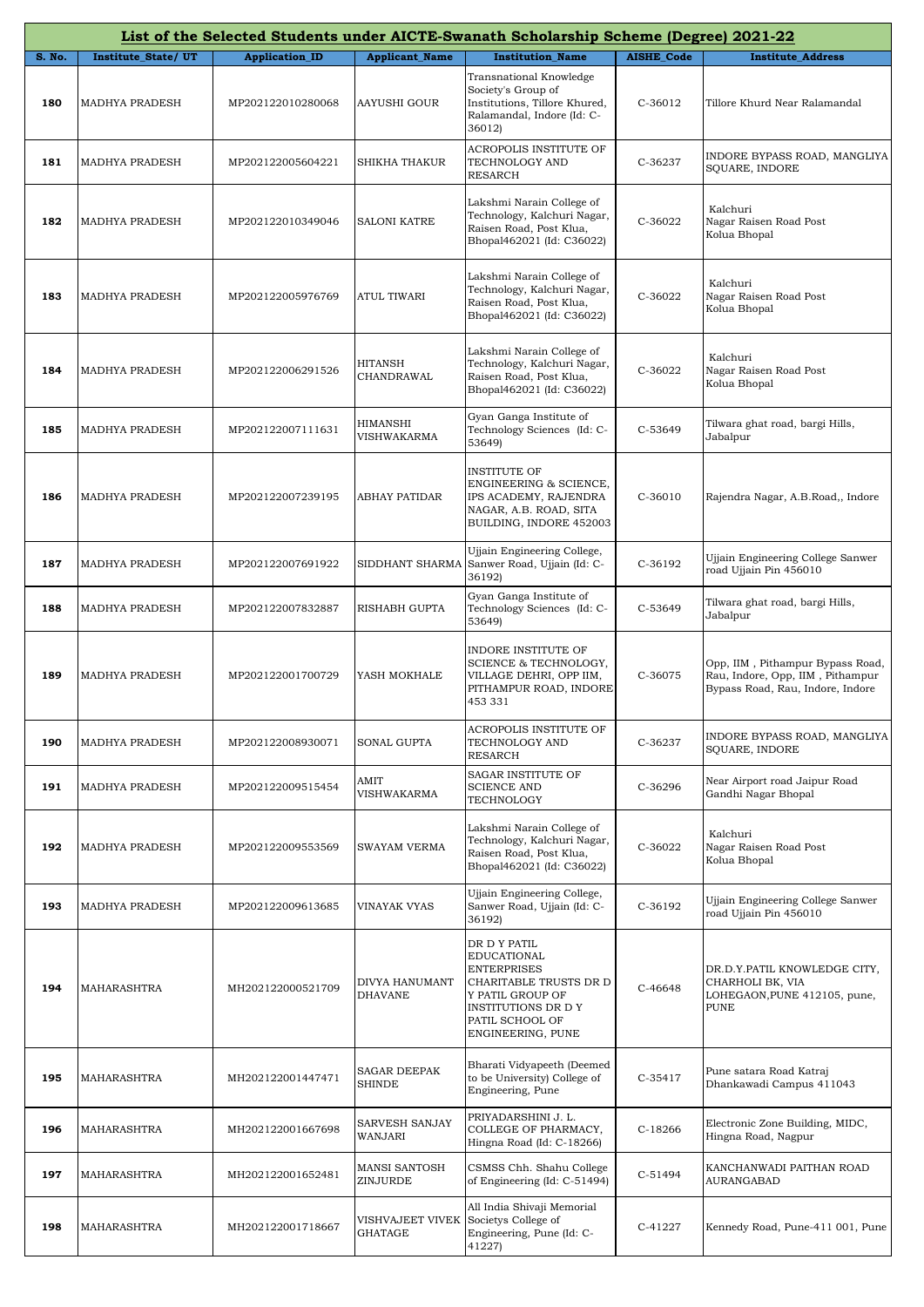|        |                    |                       |                                       | List of the Selected Students under AICTE-Swanath Scholarship Scheme (Degree) 2021-22                                                                                     |                   |                                                                                                                              |
|--------|--------------------|-----------------------|---------------------------------------|---------------------------------------------------------------------------------------------------------------------------------------------------------------------------|-------------------|------------------------------------------------------------------------------------------------------------------------------|
| S. No. | Institute_State/UT | <b>Application_ID</b> | <b>Applicant_Name</b>                 | <b>Institution Name</b>                                                                                                                                                   | <b>AISHE Code</b> | <b>Institute Address</b>                                                                                                     |
| 199    | MAHARASHTRA        | MH202122001836769     | TUSHAR RAMESH<br><b>CHAUHAN</b>       | GURU GOBIND SINGH<br>FOUNDATIONS GURU<br>GOBIND SINGH COLLEGE<br>OF ENGINEERING, &<br>RESEARCH CENTRE,<br>KHALSA EDUCATIONAL<br>COMPLEX, GURU GOBIND<br>SINGH MARG        | C-48617           | Khalsa Educational Complex, Guru<br>Gobind Singh Marg, Wadala-<br>Pathardi Road, Indira Nagar Annex,<br>Nashik               |
| 200    | MAHARASHTRA        | MH202122001837143     | <b>VIPUL RAMESH</b><br><b>CHAUHAN</b> | <b>GURU GOBIND SINGH</b><br>FOUNDATIONS GURU<br>GOBIND SINGH COLLEGE<br>OF ENGINEERING, &<br>RESEARCH CENTRE,<br>KHALSA EDUCATIONAL<br>COMPLEX, GURU GOBIND<br>SINGH MARG | C-48617           | Khalsa Educational Complex, Guru<br>Gobind Singh Marg, Wadala-<br>Pathardi Road, Indira Nagar Annex,<br>Nashik               |
| 201    | MAHARASHTRA        | MH202122002355021     | DIVYA MANOHAR<br><b>RAUT</b>          | N.D.M.V.P.S. COLLEGE OF<br>PHARMACY,<br>M.V.P.CAMPUS, GANGAPUR<br>ROAD, NASHIK 422429                                                                                     | C-41987           | MVP Campus, Gangapur Road,<br>Nahsik-422002                                                                                  |
| 202    | MAHARASHTRA        | MH202122002261683     | ANJALI JALINDAR<br><b>GAYKHE</b>      | Samarth Institute of<br>Pharmacy                                                                                                                                          | $C-62154$         | A/P- Belhe, Tal-Junnar, Dist-Pune,<br>412410.                                                                                |
| 203    | MAHARASHTRA        | MH202122002507450     | RASIKA RAJESH<br><b>BAGADE</b>        | Mahatma Education<br>Societys Pillai Colleage of<br>Engineering, New Panvel                                                                                               | C-33505           | Dr. K.M. Vasudevan Pillai Campus,<br>Sector 16, New Panvel                                                                   |
| 204    | MAHARASHTRA        | MP202122002788530     | <b>TANISHA JAIN</b>                   | RAMRAO ADIK INSTITUTE<br>OF TECHNOLOGY DR D Y<br>PATIL VIDYANAGAR<br>SECTOR-7 PHASE-I NERUL<br>NAVI MUMBAI 400 706                                                        | $C-34167$         | Dr. D Y Patil Vidaynagar Sector-7,<br>Nerul, Navi Mumbai, Dr. D Y Patil<br>Vidaynagar Sector-7, Nerul, Navi<br>Mumbai, Nerul |
| 205    | MAHARASHTRA        | MH202122002864532     | ASHWINI SURESH<br><b>MHASKE</b>       | N.D.M.V.P.S. COLLEGE OF<br>PHARMACY,<br>M.V.P.CAMPUS, GANGAPUR<br>ROAD, NASHIK 422429                                                                                     | C-41987           | MVP Campus, Gangapur Road,<br>Nahsik-422002                                                                                  |
| 206    | MAHARASHTRA        | MH202122002878877     | SUYASHA VIJAY<br>FADOL                | N.D.M.V.P.S. COLLEGE OF<br>PHARMACY,<br>M.V.P.CAMPUS, GANGAPUR<br>ROAD, NASHIK 422429                                                                                     | C-41987           | MVP Campus, Gangapur Road,<br>Nahsik-422002                                                                                  |
| 207    | MAHARASHTRA        | MP202122002910243     | YASH CHIKTE                           | JD COLLEGE OF<br>ENGINEERING, KHANDALA                                                                                                                                    | C-18192           | AT.KHANDALA, PO.VALNI, KATOL<br>ROAD, NAGPUR, Nagpur, NAGPUR                                                                 |
| 208    | MAHARASHTRA        | MH202122002927938     | KOLAPKAR ONKAR<br>PRALHADRAO          | Navsahyadri Institute of<br>Pharmacy (Id: C-58820)                                                                                                                        | C-58820           | Navsahyadri Institute of Pharmacy.<br>Sr No 69, 70, 71 Naigaon<br>(Nasrapur), Pune. Pin - 412213                             |
| 209    | MAHARASHTRA        | MH202122003024054     | <b>HARSH DILIP</b><br><b>MOHANE</b>   | INSTITUTE OF CHEMICAL<br>TECHNOLOGY, MUMBAI                                                                                                                               | U-0308            | Institute of Chemical Technology,<br>Nathalal Parekh marg, Matunga,<br>Mumbai - 19                                           |
| 210    | MAHARASHTRA        | MH202122003443366     | OM ARVIND<br><b>GAVADE</b>            | Sarojini College of<br>Pharmacy, Kolhapur                                                                                                                                 | C-58817           | R.S. NO. 576, RAJENDRANAGAR<br>WATER TANK, RAJENDRANAGAR,<br>KOLHAPUR.<br>TAL - KARVEER, DIST - KOLHAPUR<br>416004           |
| 211    | MAHARASHTRA        | MH202122003471498     | SHREYASH<br>RAMDAS JAMDADE            | MARATHWADA MITRA<br>MANDAL'S COLLEGE OF<br>PHARMACY, PUNE 17                                                                                                              | $C-41451$         | Sr. No. 4/17, Sector No. 34,<br>PCNTDA,, Off Kalewadi Phata<br>Pimpri Road, Thergaon (Kalewadi),<br>Pune                     |
| 212    | MAHARASHTRA        | MH202122003611675     | MAHESH SANJAY<br>MULEY                | DEOGIRI INSTITUTE OF<br>ENGINEERING AND<br>MANAGEMENT STUDIES,<br>AURANGABAD                                                                                              | $C-34671$         | Deogiri Campus, Railway Station<br>Road, Aurangabad                                                                          |
| 213    | MAHARASHTRA        | MH202122003743240     | NIKETAN NAMDEV<br>WAINGADE            | SHARAD INSTITUTE OF<br>TECHNOLOGY COLLEGE<br>OF ENGINEERING, GAT                                                                                                          | $C-11110$         | Near Onkareshwar Mandir, Yadrav<br>(Ichalkarnji), Tal- Shirol Dist-<br>Kolhapur, Yadrav (Ichalkarnji)                        |
| 214    | MAHARASHTRA        | MH202122003880863     | VIRAJ RAJU<br>NAGARKAR                | Mahatma Education<br>Societys Pillai Colleage of<br>Engineering, New Panvel                                                                                               | C-33505           | Dr. K.M. Vasudevan Pillai Campus,<br>Sector 16, New Panvel                                                                   |
| 215    | MAHARASHTRA        | MH202122003953241     | <b>AVINASH SANJAY</b><br>MULEY        | Gramaudyogik Shikshan<br>Mandals, Maharashtra<br>Institute of Technology,<br>Satara Parisar, Aurangabad.                                                                  | C-34399           | NH 211 SATARA VILLAGE ROAD,<br>BEED BYPASS, AURANGABAD                                                                       |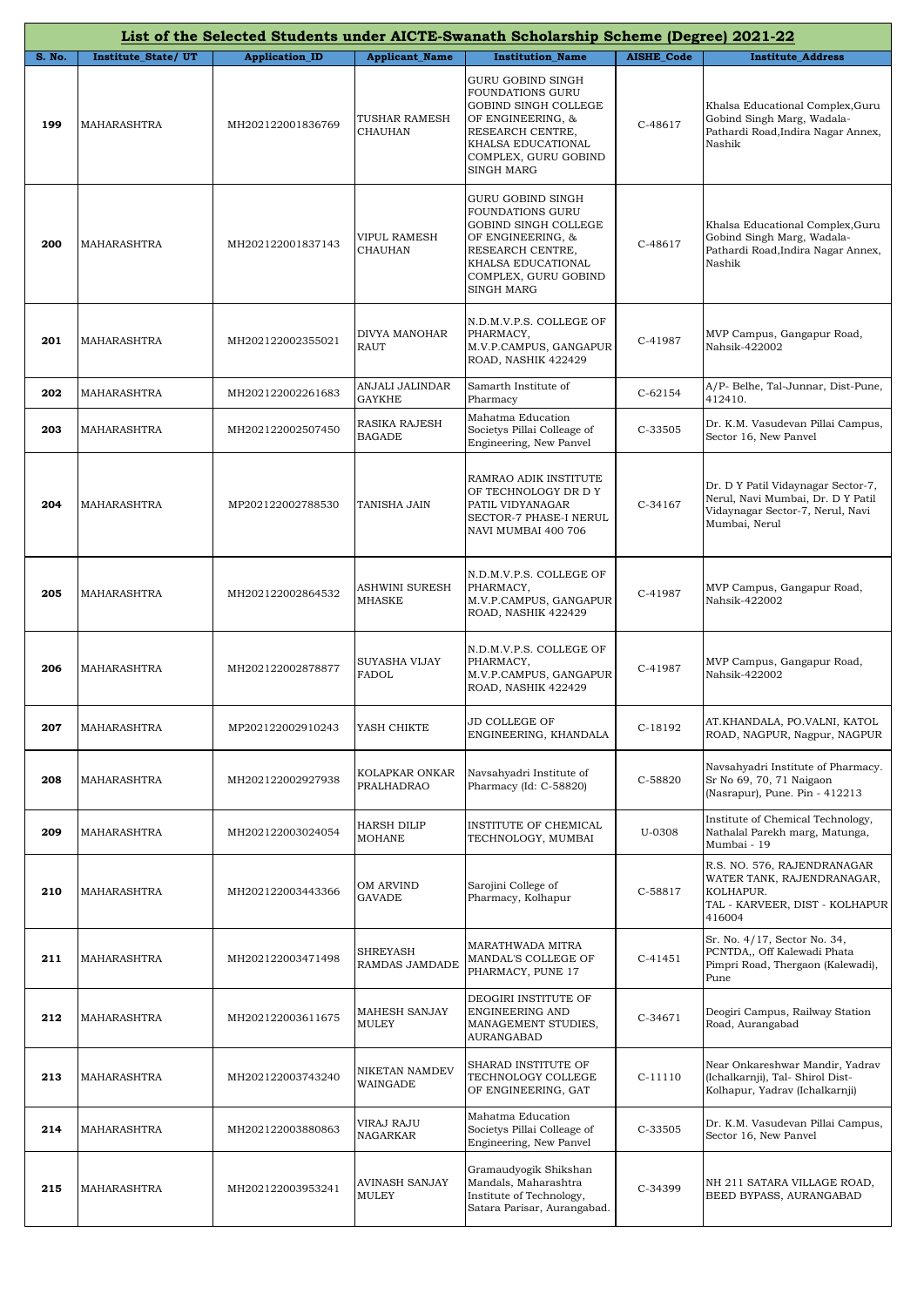|        | List of the Selected Students under AICTE-Swanath Scholarship Scheme (Degree) 2021-22 |                       |                                                  |                                                                                                                                                                                             |                   |                                                                                     |  |  |
|--------|---------------------------------------------------------------------------------------|-----------------------|--------------------------------------------------|---------------------------------------------------------------------------------------------------------------------------------------------------------------------------------------------|-------------------|-------------------------------------------------------------------------------------|--|--|
| S. No. | Institute_State/UT                                                                    | <b>Application_ID</b> | <b>Applicant_Name</b>                            | <b>Institution_Name</b>                                                                                                                                                                     | <b>AISHE_Code</b> | <b>Institute_Address</b>                                                            |  |  |
| 216    | MAHARASHTRA                                                                           | MH202122003971689     | VIKAS PUNJABHAU<br><b>BAHIRAT</b>                | SINHGAD TECHNICAL<br><b>EDUCATION SOCIETYS</b><br>SINHGAD INSTITUTE OF<br>PHARMACY, PUNE MUMBAI<br>BYPASS HIGHWAY, NARHE<br>AMBEGAON, DIST. PUNE 41                                         | C-41394           | Off.Smt.Kashibai Navale Hospital,<br>Narhe Road, Narhe, Pune 411 041                |  |  |
| 217    | MAHARASHTRA                                                                           | MH202122004027166     | MAROTI ANIL<br><b>SHINDE</b>                     | GOVERNMENT COLLEGE<br>OF ENGINEERING,<br>JALGAON.                                                                                                                                           | C-8946            | National Highway<br>No 6, Jalgaon                                                   |  |  |
| 218    | MAHARASHTRA                                                                           | MH202122004088886     | SONAL DATTATRAY<br>SABALE                        | Indrayani Vidya Mandirs<br>Indrayani Institute of<br>Pharmaceutical Education<br>and Research (B Pharmacy)<br>$(Id: C-58517)$                                                               | $C-58517$         | TALEGAON CHAKAN ROAD,<br>TALEGAON DABAHADE, TALUKA<br>MAVAL, DISTRICT- PUNE 410507  |  |  |
| 219    | MAHARASHTRA                                                                           | MH202122004108781     | PRACHI BHIMAJI<br>ARANE                          | N.D.M.V.P.S. COLLEGE OF<br>PHARMACY,<br>M.V.P.CAMPUS, GANGAPUR<br>ROAD, NASHIK 422429                                                                                                       | C-41987           | MVP Campus, Gangapur Road,<br>Nahsik-422002                                         |  |  |
| 220    | MAHARASHTRA                                                                           | MH202122004149392     | MUSEF JAMEER<br>DANGARE                          | Annasaheb Dange College of<br>B. Pharmacy, Sangli                                                                                                                                           | C-55632           | Sangli - Ashta Dist: Sangli 416301                                                  |  |  |
| 221    | MAHARASHTRA                                                                           | MH202122009804398     | VAIBHAV RAJESH<br>PATIL                          | SINHGAD TECHNICAL<br><b>EDUCATION SOCIETYS</b><br>SINHGAD ACADEMY OF<br>ENGINEERING, KONDHAWA<br>BK., DIST.PUNE 48                                                                          | C-42102           | S. No. 40, Kondhwa-Saswad Road,,<br>Kondhwa (Bk), Pune-411048, Pune                 |  |  |
| 222    | MAHARASHTRA                                                                           | MH202122004254712     | <b>BAIKEWAR ROHIT</b><br><b>ARUNRAO</b>          | S.G.G.S. INST. OF<br><b>ENGINEERING &amp;</b><br>TECHNOLOGY,<br>VISHNUPURI, NANDED                                                                                                          | C-7592            | Vishnupuri, Nanded                                                                  |  |  |
| 223    | MAHARASHTRA                                                                           | MH202122004382743     | ADITI GORAKSHA<br>HINGE                          | Mahatma Education<br>Societys Pillai Colleage of<br>Engineering, New Panvel                                                                                                                 | C-33505           | Dr. K.M. Vasudevan Pillai Campus,<br>Sector 16, New Panvel                          |  |  |
| 224    | MAHARASHTRA                                                                           | MH202122004609162     | VEDANT RAJESH<br><b>SALVI</b>                    | MARATHWADA MITRA<br>MANDAL'S COLLEGE OF<br><b>ENGINEERING PUNE 52</b>                                                                                                                       | C-41309           | S.No.18, Plot No.5/3, Behind<br>Vandevi Temple,, Larvenagar, Pune -<br>411052, Pune |  |  |
| 225    | MAHARASHTRA                                                                           | MH202122004611258     | <b>AKASH</b><br><b>RAMCHANDRA</b><br>PATIL       | SHRI SANTKRIPA COLLEGE<br>OF PHARMACY, GHOGAON,                                                                                                                                             | $C-11047$         | Ghogaon (Shivajinagar), Tal-Karad,<br>Dist-Satara                                   |  |  |
| 226    | MAHARASHTRA                                                                           | RJ202122009888492     | HITANSHU<br><b>DADHICH</b>                       | YESHWANTRAO CHAVAN<br>COLLEGE OF<br>ENGINEERING                                                                                                                                             | $C-18254$         | Wanadongri Hingna Road Nagpur                                                       |  |  |
| 227    | MAHARASHTRA                                                                           | MH202122009817939     | SAMRUDHI SUNIL<br><b>NAWALE</b>                  | SINHGAD TECHNICAL<br>EDUCATION SOCIETYS<br>SINHGAD ACADEMY OF<br>ENGINEERING, KONDHAWA<br>BK., DIST.PUNE 48                                                                                 | $C-42102$         | S. No. 40, Kondhwa-Saswad Road.,<br>Kondhwa (Bk), Pune-411048, Pune                 |  |  |
| 228    | MAHARASHTRA                                                                           | MH202122004855392     | MOHAMMAD<br>SHARUKH<br>MOHAMMAD HANIF<br>OURESHI | HAJI JAMALUDDIN THIM<br>TRUSTTHEEM COLLEGE<br>OF ENGINEERING AT<br>VILLAGE BETEGAON<br>BOISAR CHIKHAR ROAD<br>(N.H.NO.8) NEAR UNION<br>PARK BOISAR(E) TAL<br>PALGHAR DIST. THANE 401<br>501 | C-34018           | At Village Betegaon, Boisar-Chillar<br>Road., Near Union Park,<br>Boisar(East)      |  |  |
| 229    | MAHARASHTRA                                                                           | MH202122004901251     | <b>KISHOR DEVIDAS</b><br><b>RAUT</b>             | K.V.N. NAIK S. P.<br>SANSTHAS LOKNETE<br>GOPINATHJI MUNDE<br><b>INSTITUTE OF</b><br>ENGINEERING EDUCATION<br>AND RESEARCH (Id: C-<br>41603)                                                 | $C-41603$         | Canada Corner, Sharanpur Road,<br>Nashik 422002                                     |  |  |
| 230    | MAHARASHTRA                                                                           | MH202122009942620     | MOHINI BALAJI<br>KATHAR                          | CSMSS Chh. Shahu College<br>of Engineering (Id: C-51494)                                                                                                                                    | $C-51494$         | KANCHANWADI PAITHAN ROAD<br>AURANGABAD                                              |  |  |
| 231    | MAHARASHTRA                                                                           | MH202122002779601     | NIKHIL<br>NANDKUMAR<br>LASINKAR                  | S.G.G.S. INST. OF<br><b>ENGINEERING &amp;</b><br>TECHNOLOGY,<br>VISHNUPURI, NANDED                                                                                                          | C-7592            | Vishnupuri, Nanded                                                                  |  |  |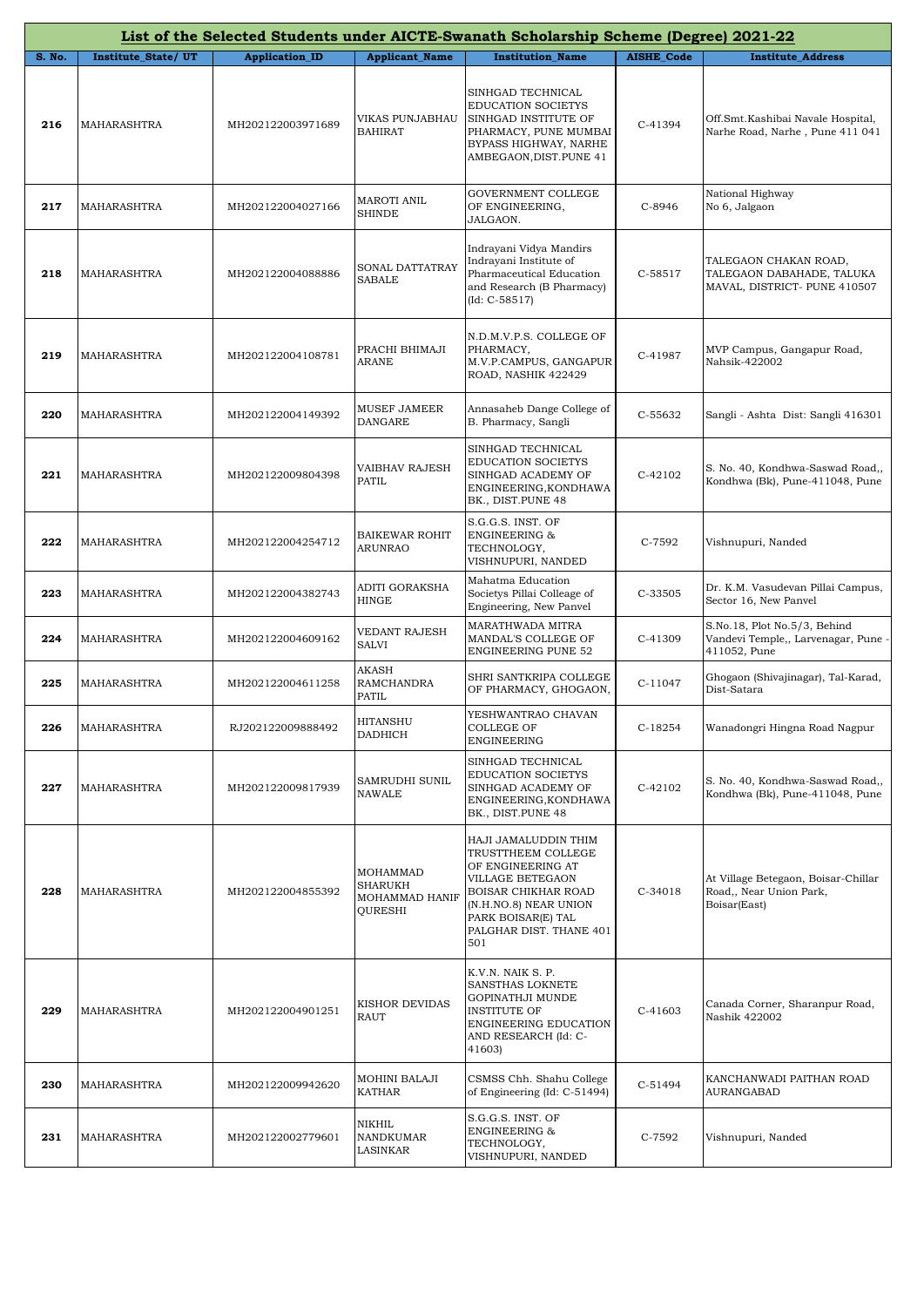|               | List of the Selected Students under AICTE-Swanath Scholarship Scheme (Degree) 2021-22 |                       |                                                     |                                                                                                                                                                                                                         |                   |                                                                                                                                                                             |  |
|---------------|---------------------------------------------------------------------------------------|-----------------------|-----------------------------------------------------|-------------------------------------------------------------------------------------------------------------------------------------------------------------------------------------------------------------------------|-------------------|-----------------------------------------------------------------------------------------------------------------------------------------------------------------------------|--|
| <b>S. No.</b> | Institute_State/UT                                                                    | <b>Application_ID</b> | <b>Applicant Name</b>                               | <b>Institution Name</b>                                                                                                                                                                                                 | <b>AISHE Code</b> | <b>Institute Address</b>                                                                                                                                                    |  |
| 232           | MAHARASHTRA                                                                           | MH202122010050941     | VEDANG NITIN<br><b>RAUT</b>                         | HAJI JAMALUDDIN THIM<br>TRUSTTHEEM COLLEGE<br>OF ENGINEERING AT<br>VILLAGE BETEGAON<br><b>BOISAR CHIKHAR ROAD</b><br>(N.H.NO.8) NEAR UNION<br>PARK BOISAR(E) TAL<br>PALGHAR DIST. THANE 401<br>501                      | C-34018           | At Village Betegaon, Boisar-Chillar<br>Road,, Near Union Park,<br>Boisar(East)                                                                                              |  |
| 233           | MAHARASHTRA                                                                           | MH202122010136339     | RUTUJA ULHAS<br>KOTE                                | Gokhale Education Society's<br>Sir Dr. M.S. Gosavi College<br>of Pharmaceutical Education<br>and Research, Address:<br>Prin. T.A. Kulkarni<br>Vidyanagar, Nashik, Taluka:<br>Nashik, District: Nashik (Id:<br>$C-42134$ | $C-42134$         | Prin. T.A. Kulkarni Vidyanagar,<br>Nashik, Taluka: Nashik, District:<br>Nashik 422005                                                                                       |  |
| 234           | MAHARASHTRA                                                                           | MH202122000759209     | TUSHAR SHANKAR<br>SATHE                             | G.H. RAISONI SOCIETYS,<br><b>COLLEGE OF</b><br>ENGINEERING AND<br>MANAGEMENT, PUNE                                                                                                                                      | C-41913           | Gat No. 1200, Domkhel Road<br>Wagholi Pune                                                                                                                                  |  |
| 235           | MAHARASHTRA                                                                           | MH202122010071260     | TEJAS ANIL RAUT                                     | SIPNA COLLEGE OF<br>ENGINEERING AND<br>TECHNOLOGY                                                                                                                                                                       | C-43142           | Sipna Campus, In front of Nemani<br>Godown, Badnera Road, Amravati<br>(M.S.) 444 701                                                                                        |  |
| 236           | MAHARASHTRA                                                                           | MH202122010151530     | VAISHNAVI JAYRAM ENGINEERING &<br><b>GAVARE</b>     | S.G.G.S. INST. OF<br>TECHNOLOGY,<br>VISHNUPURI, NANDED                                                                                                                                                                  | C-7592            | Vishnupuri, Nanded                                                                                                                                                          |  |
| 237           | MAHARASHTRA                                                                           | MH202122010269400     | <b>SHUBHAM</b><br><b>HANUMANT</b><br><b>DHAVANE</b> | DR D Y PATIL<br>EDUCATIONAL<br><b>ENTERPRISES</b><br>CHARITABLE TRUSTS DR D<br>Y PATIL GROUP OF<br>INSTITUTIONS DR D Y<br>PATIL SCHOOL OF<br><b>ENGINEERING AND</b><br>TECHNOLOGY, PUNE                                 | C-45871           | DR.D.Y.PATIL KNOWLEDGE CITY,<br>CHARHOLI BK, VIA<br>LOHEGAON, PUNE 412105, PUNE,<br><b>PUNE</b>                                                                             |  |
| 238           | MAHARASHTRA                                                                           | MH202122010325631     | ANIKET<br>VISHWANATH PATIL                          | ASHOKRAO MANE GROUP<br>OF INSTITUTIONS FACULTY<br>OF ENGINEERING,<br>WATHAR TARFE VADGAON                                                                                                                               | $C-11010$         | A/P VATHAR TARF VADGAON, TAL-<br>HATKANANGLE, DIST KOLHAPUR,<br>VATHAR TARF VADGAON                                                                                         |  |
| 239           | MAHARASHTRA                                                                           | MH202122010271624     | SHAIKH AAMER<br>SHAIKH RASHEED                      | MAULANA AZAD<br>EDUCATIONAL TRUST'S<br>Y.B.CHAVAN COLLEGE OF<br>PHARMACY, ROZA BAGH.                                                                                                                                    | C-34531           | Dr. Rafiq Zakaria Campus, Dr. Rafiq<br>Zakaria Marg, Rauza Bagh<br>Aurangabad, Dr. Rafiq Zakaria<br>Campus, Dr. Rafiq Zakaria Marg,<br>Rauza Bagh Aurangabad,<br>Aurangabad |  |
| 240           | <b>MAHARASHTRA</b>                                                                    | MH202122003671536     | <b>BANKAR</b>                                       | SINHGAD TECHNICAL<br><b>EDUCATION SOCIETYS</b><br>SAURABH KANTILAL SINHGAD INSTITUTE OF<br>PHARMACY, PUNE MUMBAI<br>BYPASS HIGHWAY, NARHE<br>AMBEGAON, DIST. PUNE 41                                                    | C-41394           | Off.Smt.Kashibai Navale Hospital,<br>Narhe Road, Narhe, Pune 411 041                                                                                                        |  |
| 241           | MAHARASHTRA                                                                           | MH202122005666409     | SAYLI RAJESH<br><b>SAWANT</b>                       | RAMRAO ADIK INSTITUTE<br>OF TECHNOLOGY DR D Y<br>PATIL VIDYANAGAR<br>SECTOR-7 PHASE-I NERUL<br>NAVI MUMBAI 400 706                                                                                                      | C-34167           | Dr. D Y Patil Vidaynagar Sector-7,<br>Nerul, Navi Mumbai, Dr. D Y Patil<br>Vidaynagar Sector-7, Nerul, Navi<br>Mumbai, Nerul                                                |  |
| 242           | <b>MAHARASHTRA</b>                                                                    | MH202122010373651     | ARFAT FARUK<br><b>PATEL</b>                         | AMRUTVAHINI SHETI &<br>VIKAS SANTHAS<br>AMRUTVAHINI COLLEGE<br>OF ENGINEERING,<br>AMRUTANGAR,<br>TAL.SANGAMNER, DIST.<br>AHMEDNAGAR 422608                                                                              | $C-41515$         | Amrutnagar, Ghulewadi,<br>Sangamner, Sangamner                                                                                                                              |  |
| 243           | MAHARASHTRA                                                                           | MH202122005862870     | ROHIT DILIP BABAR                                   | ANNASAHEB DANGE<br><b>COLLEGE OF</b><br>ENGINEERING AND<br>TECHNOLOGY, ASHTA                                                                                                                                            | C-11099           | A/P - Ashta, Tal - Walwa, Dist -<br>Sangli, Ashta                                                                                                                           |  |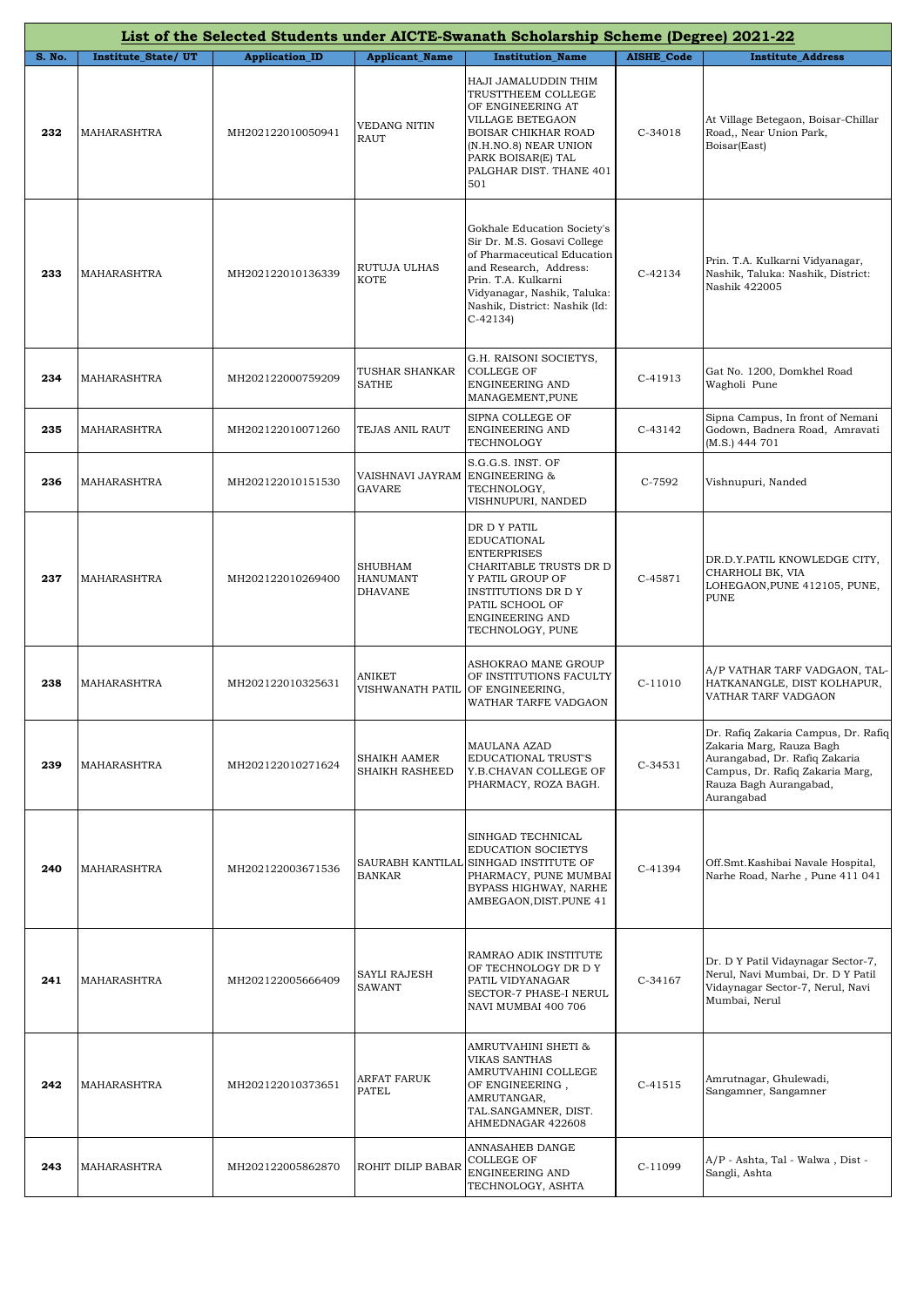|               |                           |                       |                                                     | List of the Selected Students under AICTE-Swanath Scholarship Scheme (Degree) 2021-22                                                                                        |                   |                                                                                                                                                                             |
|---------------|---------------------------|-----------------------|-----------------------------------------------------|------------------------------------------------------------------------------------------------------------------------------------------------------------------------------|-------------------|-----------------------------------------------------------------------------------------------------------------------------------------------------------------------------|
| <b>S. No.</b> | <b>Institute State/UT</b> | <b>Application_ID</b> | <b>Applicant_Name</b>                               | <b>Institution_Name</b>                                                                                                                                                      | <b>AISHE_Code</b> | <b>Institute_Address</b>                                                                                                                                                    |
| 244           | MAHARASHTRA               | MH202122005843611     | NAKUL MADHUKAR<br><b>SAHARE</b>                     | 110059-HINDI SEVA<br>MANDAL'S SHRI.SANT<br>GADGE BABA COLLEGE OF<br><b>ENGINEERING &amp;</b><br>TECHNOLOGY, BHUSAWAL<br>$(Id: C-8830)$                                       | C-8830            | Z.T.C.,, Bhusawal                                                                                                                                                           |
| 245           | MAHARASHTRA               | MH202122005988026     | <b>OMKAR SANJAY</b><br><b>RANJANE</b>               | SARASWATI VIDYA<br>BHAVANS COLLEGE OF<br>PHARMACY SANKARA<br>NAGAR SHILPADA ROAD<br>SONARPADA DOMBIVLI<br>(EAST) DIST THANE-421<br>201                                       | C-33729           | Sankara Nagar Sonarpada, Kalyan<br>Shill Road, Dombivali (E)                                                                                                                |
| 246           | MAHARASHTRA               | MH202122006294912     | KARAN MILIND<br>PAWAR                               | SANJAY GHODAWAT<br>UNIVERSITY, KOLHAPUR                                                                                                                                      | U-0973            | A/P-Atigre, Tal-Hatkanangale, Dist-<br>Kolhapur                                                                                                                             |
| 247           | MAHARASHTRA               | MH202122006390803     | GAYATRI MANOJ<br>CHAUDHARI                          | MARATHWADA MITRA<br>MANDAL'S COLLEGE OF<br><b>ENGINEERING PUNE 52</b>                                                                                                        | C-41309           | S.No.18, Plot No.5/3, Behind<br>Vandevi Temple,, Larvenagar, Pune -<br>411052, Pune                                                                                         |
| 248           | MAHARASHTRA               | MH202122006564432     | <b>RUCHIKA</b><br><b>SHANKARRAO</b><br>WANDHARE     | <b>BAJAJ INSTITUTE OF</b><br>TECHNOLOGY (Id: C-58531)                                                                                                                        | C-58531           | Bajaj Institute of Technology, Arvi<br>Road, Pipri, (Meghe), Opposite<br>Ramakrishna Bajaj Agriculture<br>College, Wardha                                                   |
| 249           | MAHARASHTRA               | MH202122006727973     | YASIN AFJAL<br>SAYYED                               | <b>GURU GOBIND SINGH</b><br>FOUNDATIONS GURU<br>GOBIND SINGH COLLEGE<br>OF ENGINEERING, &<br>RESEARCH CENTRE,<br>KHALSA EDUCATIONAL<br>COMPLEX, GURU GOBIND<br>SINGH MARG    | C-48617           | Khalsa Educational Complex, Guru<br>Gobind Singh Marg, Wadala-<br>Pathardi Road, Indira Nagar Annex,<br>Nashik                                                              |
| 250           | MAHARASHTRA               | MH202122007161762     | AMEY DEEPAK<br><b>RAJMANE</b>                       | RAMRAO ADIK INSTITUTE<br>OF TECHNOLOGY DR D Y<br>PATIL VIDYANAGAR<br>SECTOR-7 PHASE-I NERUL<br>NAVI MUMBAI 400 706                                                           | $C-34167$         | Dr. D Y Patil Vidaynagar Sector-7,<br>Nerul, Navi Mumbai, Dr. D Y Patil<br>Vidaynagar Sector-7, Nerul, Navi<br>Mumbai, Nerul                                                |
| 251           | <b>MAHARASHTRA</b>        | MH202122007308789     | SHANTANU KEKRE                                      | SYMBIOSIS INSTITUTE OF<br>TECHNOLOGY                                                                                                                                         | C-19344           | Symbiosis Institute of Technology<br>Symbiosis International University,<br>Near Lupin Research Park, Gram:<br>Lavale,<br>Tal: Mulshi, Pune 412 115                         |
| 252           | <b>MAHARASHTRA</b>        | MH202122007339089     | APEKSHA SANJAY<br><b>NAVLAKHE</b>                   | RAMRAO ADIK INSTITUTE<br>OF TECHNOLOGY DR D Y<br>PATIL VIDYANAGAR<br>SECTOR-7 PHASE-I NERUL<br>NAVI MUMBAI 400 706                                                           | C-34167           | Dr. D Y Patil Vidaynagar Sector-7,<br>Nerul, Navi Mumbai, Dr. D Y Patil<br>Vidaynagar Sector-7, Nerul, Navi<br>Mumbai, Nerul                                                |
| 253           | <b>MAHARASHTRA</b>        | MH202122007596462     | <b>RAJ SUDHIR</b><br><b>DESHMUKH</b>                | Maratha Vidya Prasarak<br>Samajs Karmaveer Adv.<br>Baburao Ganpatrao Thakare<br>College of Engineering, Udoji<br>Maratha Boarding<br>Campus, Gangapur Road,<br>Nashik 422013 | C-41622           | Udoji Maratha Boarding Campus,<br>Near Pumping Station Road,<br>Gangapur Road, Nashik-422 013,<br>Nashik                                                                    |
| 254           | MAHARASHTRA               | MH202122007796140     | <b>SAAD AHMED</b><br>SIDDIQUI                       | <b>MAULANA AZAD</b><br><b>EDUCATIONAL TRUST'S</b><br>Y.B.CHAVAN COLLEGE OF<br>PHARMACY, ROZA BAGH.                                                                           | $C-34531$         | Dr. Rafiq Zakaria Campus, Dr. Rafiq<br>Zakaria Marg, Rauza Bagh<br>Aurangabad, Dr. Rafiq Zakaria<br>Campus, Dr. Rafiq Zakaria Marg,<br>Rauza Bagh Aurangabad,<br>Aurangabad |
| 255           | <b>MAHARASHTRA</b>        | MH202122007810963     | <b>SOURABH</b><br><b>RANGNATH</b><br><b>KOTGIRE</b> | K.Js Educational Institutes<br>Trinity College of<br>Engineering and Research,<br>Pisoli, Pune 411048                                                                        | C-41957           | Sr.No. 25/27, Kondhwa-Saswad<br>Road,, Bopdev Ghat, Pune, Pune                                                                                                              |
| 256           | MAHARASHTRA               | MH202122007941361     | YASH NARENDRA<br><b>MOHADIKAR</b>                   | ST. VINCENT PALLOTI<br><b>COLLEGE OF</b><br><b>ENGINEERING AND</b><br>TECHNOLOGY, WARHA<br><b>ROAD</b>                                                                       | $C-18657$         | Gavsi Manapur, Wardha Road,<br>Nagpur-441 108, Nagpur                                                                                                                       |
| 257           | MAHARASHTRA               | MH202122008002691     | MAYUR<br>ARUNKUMAR<br><b>SHETE</b>                  | Vidya Niketan Global<br>Institutes Vidya Niketan<br>College of Engineering<br>Address: 670, Taluka<br>Sangamner, District<br>Ahmednagar 422602                               | $C-41403$         | Vidyanagari, Pune-Nashik Highway,<br>At post Bota, Tal- Sangamner, Dist.<br>Ahmednagar, 422602                                                                              |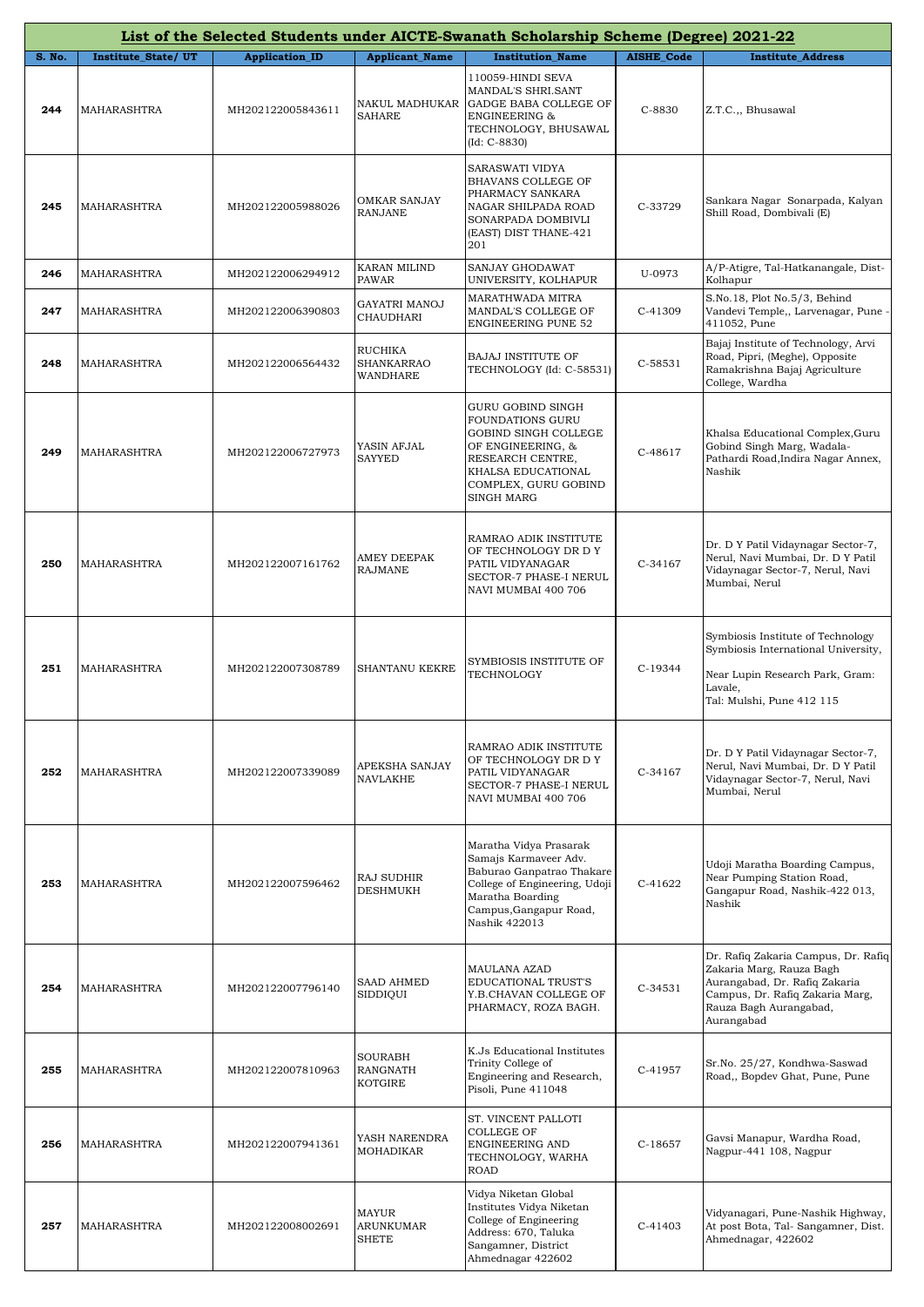|        |                    |                       |                                           | List of the Selected Students under AICTE-Swanath Scholarship Scheme (Degree) 2021-22                                        |                   |                                                                                                                               |
|--------|--------------------|-----------------------|-------------------------------------------|------------------------------------------------------------------------------------------------------------------------------|-------------------|-------------------------------------------------------------------------------------------------------------------------------|
| S. No. | Institute_State/UT | <b>Application_ID</b> | <b>Applicant_Name</b>                     | <b>Institution_Name</b>                                                                                                      | <b>AISHE_Code</b> | <b>Institute_Address</b>                                                                                                      |
| 258    | MAHARASHTRA        | CT202122008016207     | AKSHAT JAIN                               | INSTITUTE OF CHEMICAL<br>TECHNOLOGY, MUMBAI                                                                                  | U-0308            | Institute of Chemical Technology,<br>Nathalal Parekh marg, Matunga,<br>Mumbai - 19                                            |
| 259    | MAHARASHTRA        | MH202122008077435     | OMKAR GOVIND<br><b>GHATKAR</b>            | G.H. RAISONI SOCIETYS,<br><b>COLLEGE OF</b><br>ENGINEERING AND<br>MANAGEMENT, PUNE                                           | C-41913           | Gat No. 1200, Domkhel Road<br>Wagholi Pune                                                                                    |
| 260    | MAHARASHTRA        | MH202122008114559     | MORE SAMARTH<br>NAGESH                    | CSMSS Chh. Shahu College<br>of Engineering (Id: C-51494)                                                                     | $C-51494$         | KANCHANWADI PAITHAN ROAD<br>AURANGABAD                                                                                        |
| 261    | MAHARASHTRA        | MH202122008409952     | SHINGANAPURE<br><b>SHUBHAM</b><br>SANTOSH | GOVT. COLLEGE OF<br>PHARMACY, OSMANPURA.                                                                                     | C-34475           | Vedant Road, Opp Govt. Polytechnic<br>Osmanpura Aurangabad,<br>Aurangabad                                                     |
| 262    | MAHARASHTRA        | MH202122008465717     | <b>MOHIT PRAKASH</b><br>PAWAR             | K.K.WAGH EDUCATION<br>SOCIETYS COLLEGE OF<br>ENGINEERING, HIRABAI<br>HARIBAI VIDYANAGARI,<br>PANCHAVATI, NASHIK<br>422003    | C-41256           | Hirabai Haridas Vidyanagari,<br>Amrutdham, Panchavati,, Nashik-<br>422003                                                     |
| 263    | MAHARASHTRA        | MH202122008577174     | RUTIK JANARDHAN<br><b>JADHAV</b>          | AGNIHOTRI INSTITUTE<br>PHARMACY, WARDHA (Id: S-<br>1856)                                                                     | S-1856            | At- Agnihotri College Campus,<br>Bapuji Wadi, Sindi (Meghe), Tah-<br>Dist- Wardha. (442001)                                   |
| 264    | MAHARASHTRA        | MH202122008817256     | SANGRAM BHARAT<br>KOHOKADE                | Genba Sopanrao Moze<br>Trusts, Parvatibai Genba<br>Moze College of<br>Engineering, Pune (Id: C-<br>41687)                    | C-41687           | GAT.NO.2181, WAHOLI, TAL-<br>HAVELI, DIST-PUNE.412207.                                                                        |
| 265    | MAHARASHTRA        | MH202122008820699     | ROHAN RAMESH<br>CHOUGULE                  | Genba Sopanrao Moze<br>Trusts, Parvatibai Genba<br>Moze College of<br>Engineering, Pune (Id: C-<br>41687)                    | C-41687           | GAT.NO.2181, WAHOLI, TAL-<br>HAVELI, DIST-PUNE.412207.                                                                        |
| 266    | MAHARASHTRA        | MH202122009065804     | RUTUJA SANJAY<br><b>RANJANE</b>           | SARASWATI EDUCATION<br>SOCIETYS SARASWATI<br><b>COLLEGE OF</b><br>ENGINEERING KHARGHAR<br><b>NAVI MUMBAI</b>                 | C-33575           | Plot-46, Sector-5, Kharghar,<br>Kharghar, navi Mumbai, Kharghar                                                               |
| 267    | MAHARASHTRA        | HR202122009149295     | MOHIT AGGARWAL                            | Bharati Vidyapeeth (Deemed<br>to be University) College of<br>Engineering, Pune                                              | $C-35417$         | Pune satara Road Katraj<br>Dhankawadi Campus 411043                                                                           |
| 268    | MAHARASHTRA        | MH202122009182685     | PRANALI HANSARAJ<br>DAHAKE                | WAINGANGA COLLEGE OF<br>ENGINEERING AND<br>MANAGEMENT,<br>DONGARGAON,<br>ADMINISTRATIVE SERVICE<br>DEGREE COLLEGE,<br>NAGPUR | $C-18810$         | NEAR GUMGAON RAILWAY<br>STATION DONGRGAON WARDHA<br>ROAD NAGPUR 441122                                                        |
| 269    | MAHARASHTRA        | MH202122009424745     | ISHANT DIWAKAR<br><b>DAHAKE</b>           | AGNIHOTRI INSTITUTE<br>PHARMACY, WARDHA (Id: S-<br>1856)                                                                     | S-1856            | At- Agnihotri College Campus,<br>Bapuji Wadi, Sindi (Meghe), Tah-<br>Dist- Wardha. (442001)                                   |
| 270    | MAHARASHTRA        | MH202122009682163     | KEDAR MARUTI<br>GAVALI                    | SANJAY GHODAWAT<br>UNIVERSITY, KOLHAPUR                                                                                      | U-0973            | A/P-Atigre, Tal-Hatkanangale, Dist-<br>Kolhapur                                                                               |
| 271    | MAHARASHTRA        | MH202122006133149     | SANCHI BANSAL                             | SVKM'S NARSEE MONJEE<br><b>INSTIUTTE OF</b><br>MANAGEMENT STUDIES                                                            | U-0319            | V.L. Mehta Road, Vile Parle(West),<br>Mumbai- 400056, India                                                                   |
| 272    | <b>MIZORAM</b>     | MN202122006653670     | THOUNAOJAM<br>THOMSON SINGH               | MIZORAM UNIVERSITY,<br><b>AIZWAL</b>                                                                                         | U-0345            | Tanhril, Aizawl                                                                                                               |
| 273    | ODISHA             | OR202122003099865     | YASHOBANTA<br><b>MOHANTY</b>              | Central Institute of Plastic<br>Engineering and Technology<br>(CIPET), Bhubaneswar (Id: C-<br>30067)                         | C-30067           | B-25, C.N.I COMPLEX, PO-KIIT,<br>PATIA, BHUBANESWAR-751024                                                                    |
| 274    | ODISHA             | AP202122005360600     | P LAVANYA                                 | Gandhi Institute of<br><b>Engineering and Technology</b><br>(GIET), Gunupur                                                  | C-30092           | Gandhi Institute of Engineering and<br>Technology, Gunupur At:<br>Gobiriguda, Po: Kharling, Taluk:<br>Gunupur, Dist: Rayagada |
| 275    | ODISHA             | OR202122010207419     | SHUBHAM<br>PRADHAN                        | Parala Maharaja Engineering<br>College, Berhampur                                                                            | C-30068           | SITALAPALLI<br>TANGANAPALLI<br><b>BERHAMPUR</b><br>GANJAM DIST.<br>ODISHA                                                     |
| 276    | ODISHA             | JH202122008672538     | DIKSHA KUMARI                             | C.V. RAMAN GLOBAL<br>UNIVERSITY, ODISHA                                                                                      | U-1080            | BIDYA NAGAR, MAHURA, JANLA,<br>BHUBANESWAR, ODISHA, PIN-<br>752054                                                            |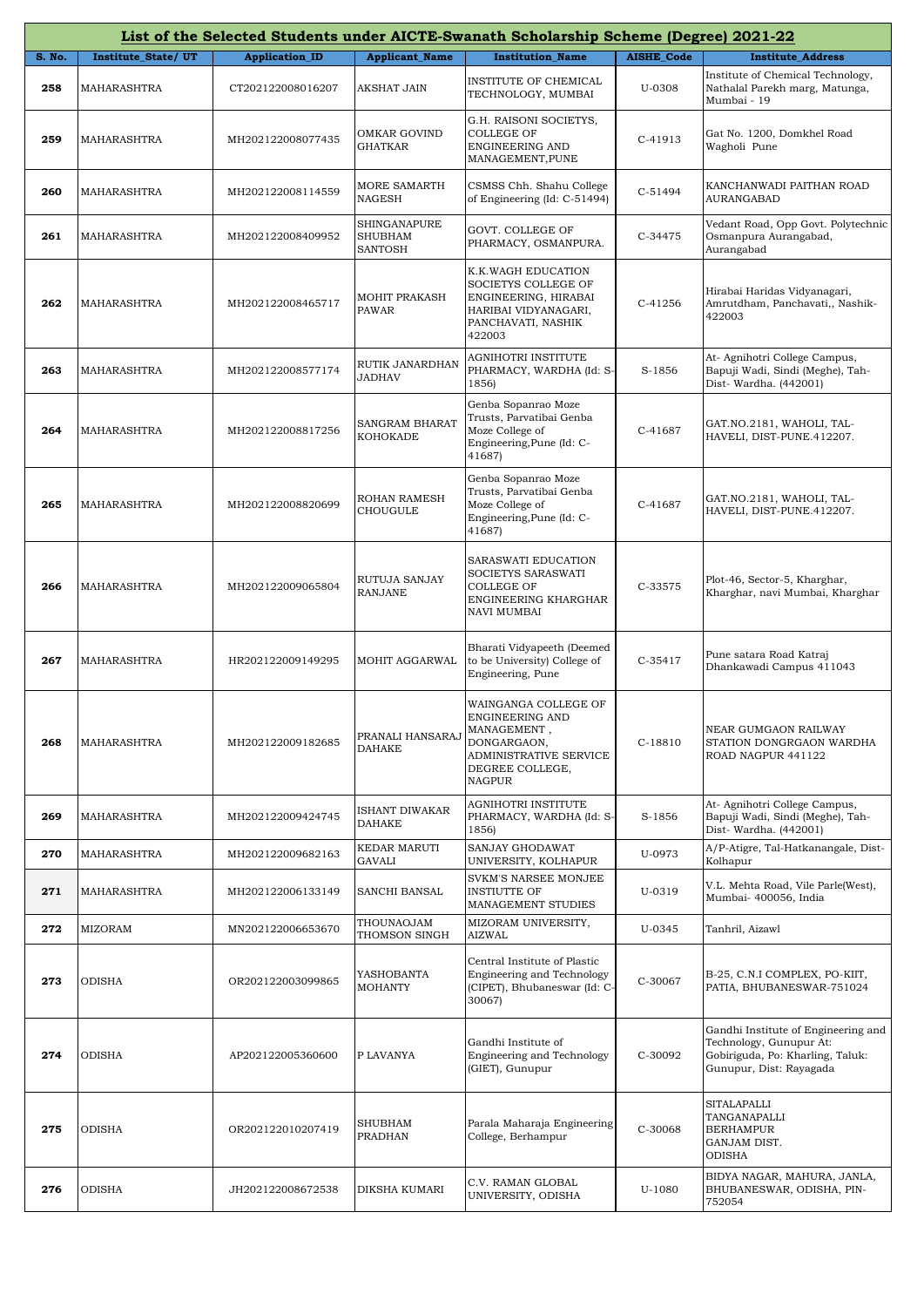|        |                           |                       |                         | List of the Selected Students under AICTE-Swanath Scholarship Scheme (Degree) 2021-22 |                   |                                                                                               |
|--------|---------------------------|-----------------------|-------------------------|---------------------------------------------------------------------------------------|-------------------|-----------------------------------------------------------------------------------------------|
| S. No. | <b>Institute State/UT</b> | <b>Application_ID</b> | <b>Applicant_Name</b>   | <b>Institution Name</b>                                                               | <b>AISHE Code</b> | <b>Institute Address</b>                                                                      |
| 277    | ODISHA                    | TS202122003578343     | KETHAVATH RAJA<br>NAYAK | INTERNATIONAL INSTITUTE<br>OF INFORMATION<br>TECHNOLOGY<br><b>BHUBANESHWAR</b>        | U-1032            | Gothapatna<br>Po Malipada<br>Bhubaneswar 751003<br>Khurdha                                    |
| 278    | <b>PUNJAB</b>             | BR202122004752515     | SHIVAM RAJ              | SANT LONGOWAL<br><b>INSTITUTE OF ENGG. &amp;</b><br>TECH., LONGOWA                    | U-0384            | SLIET Campus,<br>Longowal, SLIET<br>Campus,<br>Longowal,<br>Longowal                          |
| 279    | <b>PUNJAB</b>             | HR202122003975919     | TRIPTI                  | CGC COLLEGE OF<br>ENGINEERING, LANDRAN                                                | $C-29461$         | VPO Landran                                                                                   |
| 280    | PUNJAB                    | JH202122008286173     | ARSH AMMAR<br>HASHMI    | Swami Vivekanand Institute<br>of Engg. & Technology,<br>Ramnagar                      | C-10362           | Chandigarh-Patiala Highway, Sector-<br>8, Ramnagar, Banur                                     |
| 281    | <b>PUNJAB</b>             | JH202122009577925     | AMBER AFREEN<br>HASHMI  | Swami Vivekanand Institute<br>of Engg. & Technology,<br>Ramnagar                      | C-10362           | Chandigarh-Patiala Highway, Sector-<br>8, Ramnagar, Banur                                     |
| 282    | <b>RAJASTHAN</b>          | RJ202122000265345     | <b>JAY SONI</b>         | ENGINEERING<br>COLLEGE, AJMER                                                         | C-25122           | NH-8, BADLIYA CIRCLE, NEAR<br>NARELI TEERTH, AJMER, AJMER                                     |
| 283    | RAJASTHAN                 | RJ202122002185018     | PIYUSH AGARWAL          | Poornima Group of<br>Institutions, Jaipur                                             | C-25236           | BT-01, Bio-Technology Park,<br>Sitapura, Jaipur-302022                                        |
| 284    | RAJASTHAN                 | RJ202122003036667     | NILESH BASER            | M.L.V TEXTILE &<br>ENGINEERING<br>COLLEGE,BHILWARA                                    | C-25151           | PRATAP NAGAR PUR ROAD,<br><b>BHILWARA</b>                                                     |
| 285    | RAJASTHAN                 | RJ202122003297817     | KRITIKASONI             | POORNIMA COLLEGE OF<br>ENGINEERING, JAIPUR                                            | C-25173           | ISI-6, RIICO Institutional Area,<br>Sitapura, Goner Road, Jaipur                              |
| 286    | <b>RAJASTHAN</b>          | RJ202122004011249     | ADITYA GUPTA            | Swami Keshvanand Institute<br>of Technology Management<br>and Gramothan               | $C-25123$         | Ramnagaria (Jagatpura) Jaipur-<br>302017                                                      |
| 287    | <b>RAJASTHAN</b>          | RJ202122004511117     | KRATIKA KUMAWAT         | POORNIMA INSTITUTE OF<br><b>ENGINEERING &amp;</b><br>TECHNOLOGY,JAIPUR                | $C-25158$         | ISI - 2, RIICO Institutional Area,,<br>Goner Road, Sitapura, Jaipur                           |
| 288    | RAJASTHAN                 | RJ202122004937066     | PIYUSH DAVE             | TECHNO INDIA NJR<br><b>INSTITUTE OF</b><br>TECHNOLOGY, UDAIPUR                        | $C-25195$         | PLOT SPL -T, BHAMASHAH (<br>RIICO) INDUSTRIAL AREA,<br>UDAIPUR , RAJASTHAN, UDAIPUR           |
| 289    | <b>RAJASTHAN</b>          | RJ202122010058114     | PRIYANSHI VIG           | Swami Keshvanand Institute<br>of Technology Management<br>and Gramothan               | $C-25123$         | Ramnagaria (Jagatpura) Jaipur-<br>302017                                                      |
| 290    | <b>RAJASTHAN</b>          | RJ202122010062205     | YAYATI                  | Swami Keshvanand Institute<br>of Technology Management<br>and Gramothan               | C-25123           | Ramnagaria (Jagatpura) Jaipur-<br>302017                                                      |
| 291    | RAJASTHAN                 | RJ202122010170684     | RAJESH SINGH            | Swami Keshvanand Institute<br>of Technology Management<br>and Gramothan               | $C-25123$         | Ramnagaria (Jagatpura) Jaipur-<br>302017                                                      |
| 292    | <b>RAJASTHAN</b>          | RJ202122006068313     | SAKSHI NARUKA           | Jaipur Engineering College<br>Research Center, jaipur                                 | $C-25107$         | JECRC CAMPUS Opp. EPIP Gate,<br>Shri Ram Ki Nangal, Via-Sitapura,<br>Tonk Road, Jaipur 302022 |
| 293    | <b>RAJASTHAN</b>          | RJ202122006924474     | HARDIK CHORDIA          | Jaipur Engineering College<br>Research Center, jaipur                                 | $C-25107$         | JECRC CAMPUS Opp. EPIP Gate,<br>Shri Ram Ki Nangal, Via-Sitapura,<br>Tonk Road, Jaipur 302022 |
| 294    | <b>RAJASTHAN</b>          | HR202122007625535     | BHAVYAA SETHI           | Banasthali Vidyapith (Id: U-<br>0389)                                                 | U-0389            | Banasthali Vidyapith P.O.<br>Banasthali Vidyapith Rajasthan<br>304022                         |
| 295    | RAJASTHAN                 | RJ202122007911386     | ANUGRAH PATHAK          | Swami Keshvanand Institute<br>of Technology Management<br>and Gramothan               | $C-25123$         | Ramnagaria (Jagatpura) Jaipur-<br>302017                                                      |
| 296    | <b>RAJASTHAN</b>          | RJ202122007960416     | JATIN LALWANI           | Jaipur Engineering College<br>Research Center, jaipur                                 | $C-25107$         | JECRC CAMPUS Opp. EPIP Gate,<br>Shri Ram Ki Nangal, Via-Sitapura,<br>Tonk Road, Jaipur 302022 |
| 297    | RAJASTHAN                 | RJ202122008373369     | ABHIJEET SHARMA         | POORNIMA INSTITUTE OF<br><b>ENGINEERING &amp;</b><br>TECHNOLOGY,JAIPUR                | $C-25158$         | ISI - 2, RIICO Institutional Area,,<br>Goner Road, Sitapura, Jaipur                           |
| 298    | <b>RAJASTHAN</b>          | RJ202122009703331     | ANJALI MANTRI           | MUGNEERAM BANGUR<br>MEMORIAL ENGINEERING<br>COLLEGE, MBM                              | $C-61583$         | Ratanada                                                                                      |
| 299    | SIKKIM                    | WB202122001410054     | PRAVESH RAI             | Sikkim Institute of Science<br>and Technology                                         | $C-62853$         | Chisopani, Barbotey, P.O.<br>Nandugaon, South Sikkim<br>Pin-737126                            |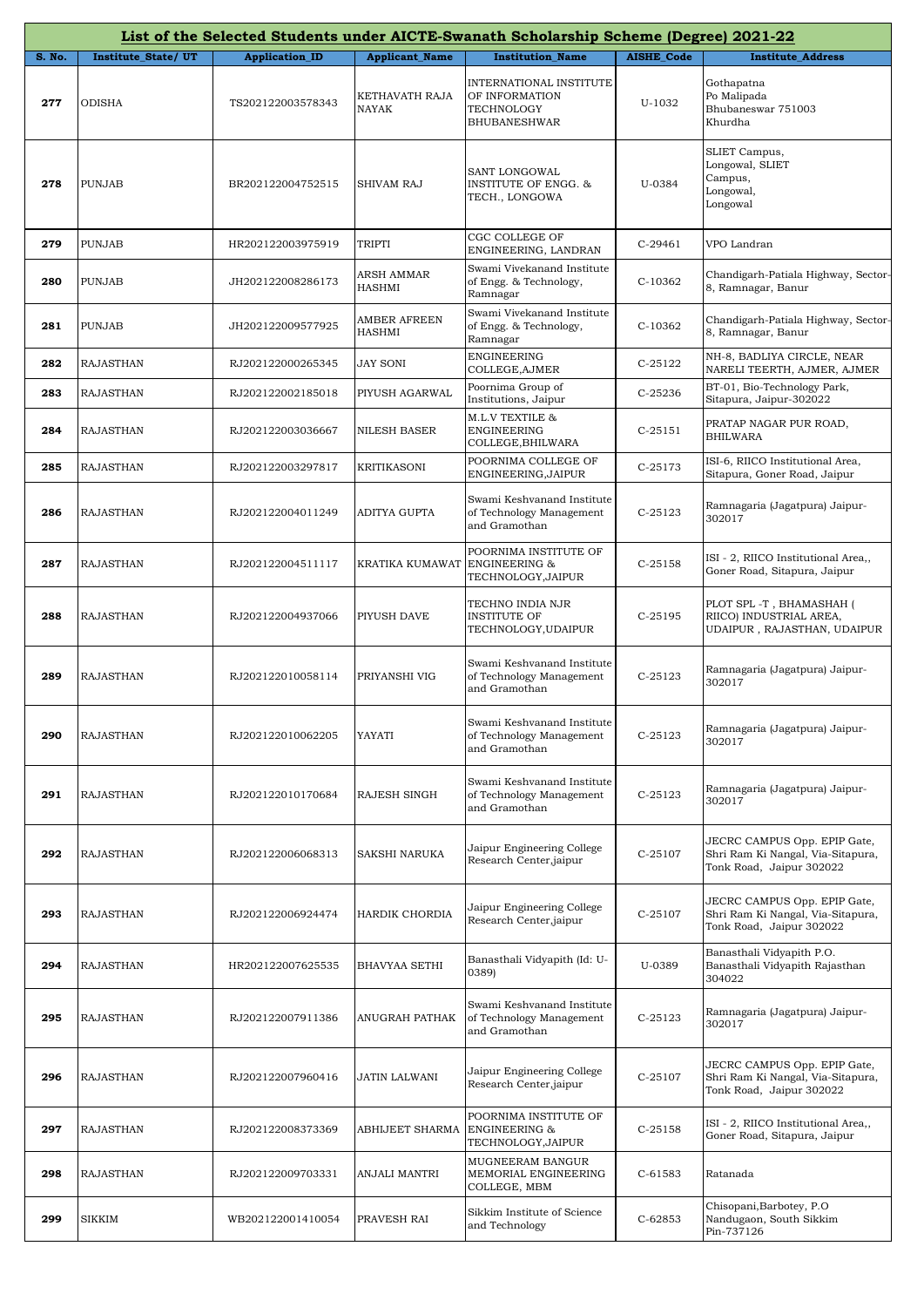|        |                    |                       |                                                 | List of the Selected Students under AICTE-Swanath Scholarship Scheme (Degree) 2021-22 |                   |                                                                                                    |
|--------|--------------------|-----------------------|-------------------------------------------------|---------------------------------------------------------------------------------------|-------------------|----------------------------------------------------------------------------------------------------|
| S. No. | Institute_State/UT | <b>Application_ID</b> | <b>Applicant_Name</b>                           | <b>Institution Name</b>                                                               | <b>AISHE Code</b> | <b>Institute_Address</b>                                                                           |
| 300    | <b>SIKKIM</b>      | WB202122007559978     | RABINDRA SHARMA                                 | Sikkim Institute of Science<br>and Technology                                         | C-62853           | Chisopani, Barbotey, P.O.<br>Nandugaon, South Sikkim<br>Pin-737126                                 |
| 301    | TAMIL NADU         | TN202122000094441     | JAYANTHAN<br>PRAKASH                            | SONA COLLEGE OF<br>TECHNOLOGY                                                         | C-37028           | Junction Main Road,,<br>Suramangalam P.O., Salem -<br>636005.                                      |
| 302    | TAMIL NADU         | TN202122000390223     | THIRUVENKADAKRI<br>SHNAN<br><b>SUBRAMANIYAN</b> | SRI SAIRAM ENGINEERING<br>COLLEGE                                                     | $C-16547$         | SAI LEO NAGAR, WEST<br>TAMBARAM, Chennai                                                           |
| 303    | TAMIL NADU         | TN202122000984868     | P.SAIVENKAT                                     | SONA COLLEGE OF<br>TECHNOLOGY                                                         | C-37028           | Junction Main Road,,<br>Suramangalam P.O., Salem -<br>636005.                                      |
| 304    | TAMIL NADU         | TN202122001440050     | KARTHICK R                                      | SRI KRISHNA COLLEGE OF<br>TECHNOLOGY                                                  | C-37064           | Arovoli Nagar, Kovaipudur,<br>Coimbatore, Kovaipudur,<br>Coimbatore                                |
| 305    | TAMIL NADU         | TN202122001463687     | RATHISH S                                       | SRI KRISHNA COLLEGE OF<br>TECHNOLOGY                                                  | C-37064           | Arovoli Nagar, Kovaipudur,<br>Coimbatore, Kovaipudur,<br>Coimbatore                                |
| 306    | TAMIL NADU         | TN202122001499918     | VENKADARAGHAVA<br>N<br>SATHIYANARAYANA<br>N     | <b>BANNARI AMMAN</b><br><b>INSTITUTE OF</b><br>TECHNOLOGY                             | C-36984           | Alathukombai post,<br>Sathyamangalam -638 401, Erode<br>District Tamil Nadu,<br>Sathyamangalam     |
| 307    | TAMIL NADU         | TN202122001653577     | RAGUL NAGARAJ                                   | SRI KRISHNA COLLEGE OF<br>TECHNOLOGY                                                  | C-37064           | Arovoli Nagar, Kovaipudur,<br>Coimbatore, Kovaipudur,<br>Coimbatore                                |
| 308    | TAMIL NADU         | TN202122001664117     | SRIMUKESH T                                     | PANIMALAR INSTITUTE OF<br>TECHNOLOGY                                                  | $C-16484$         | 391, BANGALORE TRUNK ROAD,<br>VARADHARAJAPURM,<br>NAZARETHPETTAI,<br>POONAMALLEE, CHENNAI          |
| 309    | TAMIL NADU         | TN202122001646633     | RAHUL GANESH P I                                | NATIONAL ENGINEERING<br><b>COLLEGE</b>                                                | C-27089           | K.R.NAGAR KOVILPATTI.                                                                              |
| 310    | TAMIL NADU         | TN202122001917182     | THATHI YAMINI                                   | RAJALAKSHMI<br>ENGINEERING COLLEGE                                                    | C-16626           | RAJALAKSHMI NAGAR,<br>THANDALAM, CHENNAI                                                           |
| 311    | TAMIL NADU         | TN202122002218008     | VIGNESHKUMAR<br>VEERAPPAN                       | KPR INSTITUTE OF<br>ENGINEERING AND<br>TECHNOLOGY                                     | C-36999           | S.F. No. 204/4, AVINASHI ROAD,<br>ARASUR, COIMBATORE - 641 407                                     |
| 312    | TAMIL NADU         | TN202122002278848     | S NISHANTH                                      | PANIMALAR INSTITUTE OF<br>TECHNOLOGY                                                  | $C-16484$         | 391, BANGALORE TRUNK ROAD,<br>VARADHARAJAPURM,<br>NAZARETHPETTAI,<br>POONAMALLEE, CHENNAI          |
| 313    | TAMIL NADU         | TN202122002283616     | VARSHA ALAGESAN                                 | P.S.N.A. COLLEGE OF<br>ENGINEERING AND<br>TECHNOLOGY, DINDIGUL                        | C-26783           | KOTHANDARAMAN NAGAR,<br>DINDIGUL 624 622, DINDIGUL                                                 |
| 314    | TAMIL NADU         | TN202122002459767     | SAKTHIVEL<br><b>SIVAKUMAR</b>                   | SRI KRISHNA COLLEGE OF<br>TECHNOLOGY                                                  | C-37064           | Arovoli Nagar, Kovaipudur,<br>Coimbatore, Kovaipudur,<br>Coimbatore                                |
| 315    | TAMIL NADU         | TN202122002471765     | PAVITHRA R                                      | RAJALAKSHMI<br>ENGINEERING COLLEGE                                                    | $C-16626$         | RAJALAKSHMI NAGAR,<br>THANDALAM, CHENNAI                                                           |
| 316    | TAMIL NADU         | TN202122002661991     | K SRIDHAR                                       | Government College of<br>Engineering                                                  | C-36980           | Government College of<br>Engineering, Salem, NH 7, Bangalore<br>Highway, Salem-11,                 |
| 317    | TAMIL NADU         | TN202122002726194     | PREETHIKA A R                                   | Bharathiyar Institute of<br>Engineering for Women (Id:<br>$C-37076$                   | C-37076           | 43/3, DEVIYAKURUCHI, ATTUR<br>(TK), SALEM (DT), SALEM                                              |
| 318    | TAMIL NADU         | TN202122002843314     | PARKAVI                                         | LOYOLA INSTITUTE OF<br>TECHNOLOGY                                                     | $C-16518$         | PALANCHUR, NAZARETHPET POST,<br>CHENNAI - 600 123                                                  |
| 319    | TAMIL NADU         | TN202122003074933     | <b>MOWNIKA S</b>                                | Dr.Mahalingam College of<br>Engineering and Technology<br>$(Id: C-37050)$             | C-37050           | Udumalai Road, Mackinaikenpatti<br>(Post), Pollachi (Taluk) - 642003                               |
| 320    | TAMIL NADU         | TN202122003119925     | SRI JAI AKASH T                                 | RAJALAKSHMI INSTITUTE<br>OF TECHNOLOGY                                                | C-16532           | Chennai Bangalore Highway,<br>Kuthambakkam,, Chennai - 600<br>124                                  |
| 321    | TAMIL NADU         | TN202122003200842     | KOWSHIKA SANKAR                                 | KNOWLEDGE INSTITUTE<br>OF TECHNOLOGY                                                  | C-37058           | KIOT Campus, NH-47,<br>KAKAPALAYAM P.O., SALEM                                                     |
| 322    | TAMIL NADU         | TN202122003291205     | MANIKANDAPRABH<br>U P                           | THAMIRABHARANI<br>ENGINEERING COLLEGE,<br>TIRUNELVELI                                 | C-45261           | CHATHIRAMPUDUKULAM,<br>CHIDAMBARANAGAR-<br>VEPEMKULAM ROAD<br>THATCHANALLUR,TIRUNELVELI-<br>627358 |
| 323    | TAMIL NADU         | AP202122003354026     | YALPI RUTHVIK                                   | Shanmugha Arts, Science,<br>Technology Reserch<br>Academy (SASTRA),<br>Thanjavur      | U-0476            | Tirumalaisamudram<br>Thanjavur<br>613401                                                           |
| 324    | TAMIL NADU         | TN202122003466205     | SOUNDARYA<br>ELANGOVAN                          | SRI RAMAKRISHNA<br>ENGINEERING COLLEGE                                                | C-37089           | Vattamalaipalayam, NGGO Colony<br>Post, Coimbatore - 641022                                        |
| 325    | TAMIL NADU         | TN202122003527702     | S. VELAN                                        | Annai College of Engineering<br>and Technology (Id: C-<br>25040)                      | C-25040           | ANNAI COLLEGE OF<br>ENGINEERING AND TECHNOLOGY,<br>KOVILACHERY, KUMBAKONAM -<br>612503             |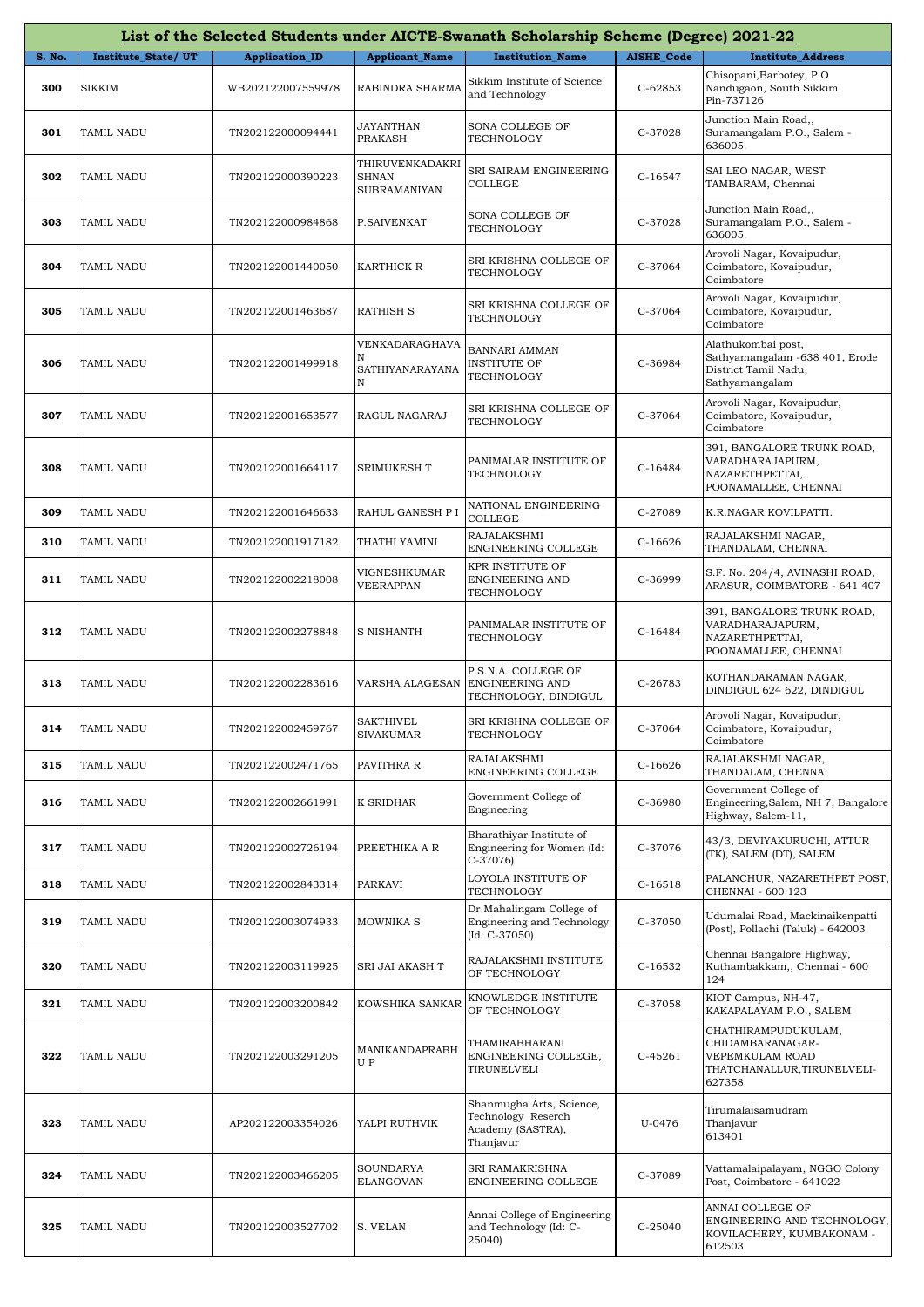|               |                           |                       |                                      | List of the Selected Students under AICTE-Swanath Scholarship Scheme (Degree) 2021-22 |                   |                                                                                                                          |
|---------------|---------------------------|-----------------------|--------------------------------------|---------------------------------------------------------------------------------------|-------------------|--------------------------------------------------------------------------------------------------------------------------|
| <b>S. No.</b> | <b>Institute State/UT</b> | <b>Application_ID</b> | <b>Applicant_Name</b>                | <b>Institution Name</b>                                                               | <b>AISHE_Code</b> | <b>Institute_Address</b>                                                                                                 |
| 326           | TAMIL NADU                | TN202122003358448     | <b>S.ROOTH MALAR</b>                 | THAMIRABHARANI<br>ENGINEERING COLLEGE,<br>TIRUNELVELI                                 | $C-45261$         | CHATHIRAMPUDUKULAM,<br>CHIDAMBARANAGAR-<br>VEPEMKULAM ROAD<br>THATCHANALLUR,TIRUNELVELI-<br>627358                       |
| 327           | TAMIL NADU                | TN202122002259387     | <b>SUNIL</b><br>KARUPPASAMY          | EASWARI ENGINEERING<br>COLLEGE                                                        | $C-16560$         | Bharathi salai Ramapuram Chennai                                                                                         |
| 328           | TAMIL NADU                | TN202122003739239     | <b>HARISHKUMAR S</b>                 | SRM TRP Engineering<br>College                                                        | C-25028           | IRUNGALUR, MANACHANALLUR,<br><b>TRICHY</b>                                                                               |
| 329           | TAMIL NADU                | TN202122002939670     | <b>MELVIN MOSES</b><br>DAVID PAULRAJ | Karunya Institute of<br>Technology and Sciences,<br>Coimbatore                        | U-0460            | KARUNYA INSTITUTE OF<br>TECHNOLOGY AND SCIENCES<br>(DEEMED-TO-BE UNIVERSITY),<br>KARUNYA NAGAR, COIMBATORE -<br>641 114. |
| 330           | TAMIL NADU                | TN202122003681427     | <b>KIRUTHIKA</b><br>PRABAHAR         | Shanmugha Arts, Science,<br>Technology Reserch<br>Academy (SASTRA),<br>Thanjavur      | U-0476            | Tirumalaisamudram<br>Thanjavur<br>613401                                                                                 |
| 331           | TAMIL NADU                | TN202122003870337     | <b>SAVITHA</b><br><b>SRINIVASAN</b>  | RAJALAKSHMI<br>ENGINEERING COLLEGE                                                    | $C-16626$         | RAJALAKSHMI NAGAR,<br>THANDALAM, CHENNAI                                                                                 |
| 332           | TAMIL NADU                | TN202122003886106     | SRIVIDHYA P                          | Meenakshi Sundararajan<br>Engineering College (Id: C-<br>16480)                       | $C-16480$         | 363 ARCOT ROAD,<br>KODAMBAKKAM, CHENNAI                                                                                  |
| 333           | TAMIL NADU                | TN202122004023653     | <b>SHAKTHI</b>                       | SRM Valliammai<br><b>Engineering College</b>                                          | $C-16624$         | SRM Nagar, Kattankulathur, Potheri<br>Village, Chennai                                                                   |
| 334           | TAMIL NADU                | TN202122004064730     | KALAIMANIVEL<br><b>ANBU</b>          | K.S.RANGASAMY COLLEGE<br>OF TECHNOLOGY                                                | C-39247           | K.S.R.Kalvi Nagar, Thokkavadi (Po),<br>Tiruchengode - 637 215, Namakkal.                                                 |
| 335           | TAMIL NADU                | TN202122003991954     | <b>RAM KUMAR</b>                     | S.VEERASAMY CHETTIAR<br><b>COLLEGE OF</b><br><b>ENGINEERING</b>                       | C-27063           | S.V.Nagar, Puliangudi                                                                                                    |
| 336           | TAMIL NADU                | AP202122004086060     | CHALLA BHARGAVA<br>RAMI REDDY        | Bharath Institute of Higher<br>Education & Research (Id: U-<br>0446)                  | U-0446            | 173, Agaram Road<br>Selaiyur, Chennai.                                                                                   |
| 337           | TAMIL NADU                | TN202122004112763     | <b>MAHESWARAN</b><br><b>MANIVEL</b>  | SRI KRISHNA COLLEGE OF<br>TECHNOLOGY                                                  | C-37064           | Arovoli Nagar, Kovaipudur,<br>Coimbatore, Kovaipudur,<br>Coimbatore                                                      |
| 338           | TAMIL NADU                | TN202122004214469     | <b>KARTHIK</b><br>SARAVANAN          | SHANMUGANATHAN<br>ENGINEERING COLLEGE                                                 | C-25059           | Arasampatti, Pillivalam (PO),<br>Thirumayam TK                                                                           |
| 339           | TAMIL NADU                | TN202122003411955     | <b>SUGAVANESWAR</b><br>ELANGOVAN     | BANNARI AMMAN<br><b>INSTITUTE OF</b><br>TECHNOLOGY                                    | C-36984           | Alathukombai post,<br>Sathyamangalam -638 401, Erode<br>District Tamil Nadu,<br>Sathyamangalam                           |
| 340           | <b>TAMIL NADU</b>         | TN202122004435764     | <b>RASHAD H</b>                      | M.A.M. COLLEGE OF<br>ENGINEERING AND<br>TECHNOLOGY                                    | C-25045           | TRICHY CHENNAI TRUNK ROAD,<br>SIRUGANUR, TIRUCHIRAPPALLI                                                                 |
| 341           | TAMIL NADU                | TN202122004454911     | VIGNESHWARI.S                        | Arulmurugan College of<br>Engineering                                                 | C-48254           | THENNILAI, PUGALUR TALUK,<br>KARUR DISTRICT- 639206                                                                      |
| 342           | TAMIL NADU                | TN202122004459246     | <b>HEMANTH L</b>                     | PANIMALAR INSTITUTE OF<br>TECHNOLOGY                                                  | $C-16484$         | 391, BANGALORE TRUNK ROAD,<br>VARADHARAJAPURM,<br>NAZARETHPETTAI,<br>POONAMALLEE, CHENNAI                                |
| 343           | TAMIL NADU                | TN202122004479446     | M.MUTHUMANI                          | P.S.R.ENGINEERING<br>COLLEGE                                                          | C-27082           | APPAYANAICKENPATTY,<br>SEVALPATTI, SIVAKASI-626 140.                                                                     |
| 344           | TAMIL NADU                | TN202122004578875     | <b>NARENDRA PRASAD</b><br>M          | Dr.Mahalingam College of<br>Engineering and Technology<br>$(Id: C-37050)$             | C-37050           | Udumalai Road, Mackinaikenpatti<br>(Post), Pollachi (Taluk) - 642003                                                     |
| 345           | TAMIL NADU                | TN202122009831035     | RAGHUL S.J                           | SONA COLLEGE OF<br>TECHNOLOGY                                                         | C-37028           | Junction Main Road,,<br>Suramangalam P.O., Salem -<br>636005.                                                            |
| 346           | TAMIL NADU                | TN202122002000669     | AAKASH KRISHNAN                      | SONA COLLEGE OF<br>TECHNOLOGY                                                         | C-37028           | Junction Main Road,,<br>Suramangalam P.O., Salem -<br>636005.                                                            |
| 347           | TAMIL NADU                | TN202122003894634     | <b>BAGHAVATHI BABU</b><br>S          | THAMIRABHARANI<br>ENGINEERING COLLEGE,<br>TIRUNELVELI                                 | $C-45261$         | CHATHIRAMPUDUKULAM,<br>CHIDAMBARANAGAR-<br>VEPEMKULAM ROAD<br>THATCHANALLUR, TIRUNELVELI-<br>627358                      |
| 348           | TAMIL NADU                | TN202122002956161     | <b>ABDULLAH</b>                      | MOUNT ZION COLLEGE OF<br>ENGINEERING AND<br>TECHNOLOGY                                | $C-25024$         | Pilivalam (PO),, Thirumayam (TK),,<br>Pudukkottai,                                                                       |
| 349           | TAMIL NADU                | TN202122004718694     | MOHANAPRIYAN G<br>$\mathbb R$        | VEL'S INSTITUTE OF<br>SCIENCE, TECHNOLOYG<br>AND ADVANCED STUDIES,<br>CHENNAI         | U-0491            | Velan Nagar, P.V.Vaithiyalingam<br>Road, Pallavaram, Chennai -<br>600117                                                 |
| 350           | TAMIL NADU                | TN202122004739598     | <b>KISHOR B</b>                      | ACADEMY OF MARITIME<br>EDUCATION AND<br>TRAINING, CHENNAI                             | U-0434            | 135 East Coast Road<br>Kanathur, chennai - 603112                                                                        |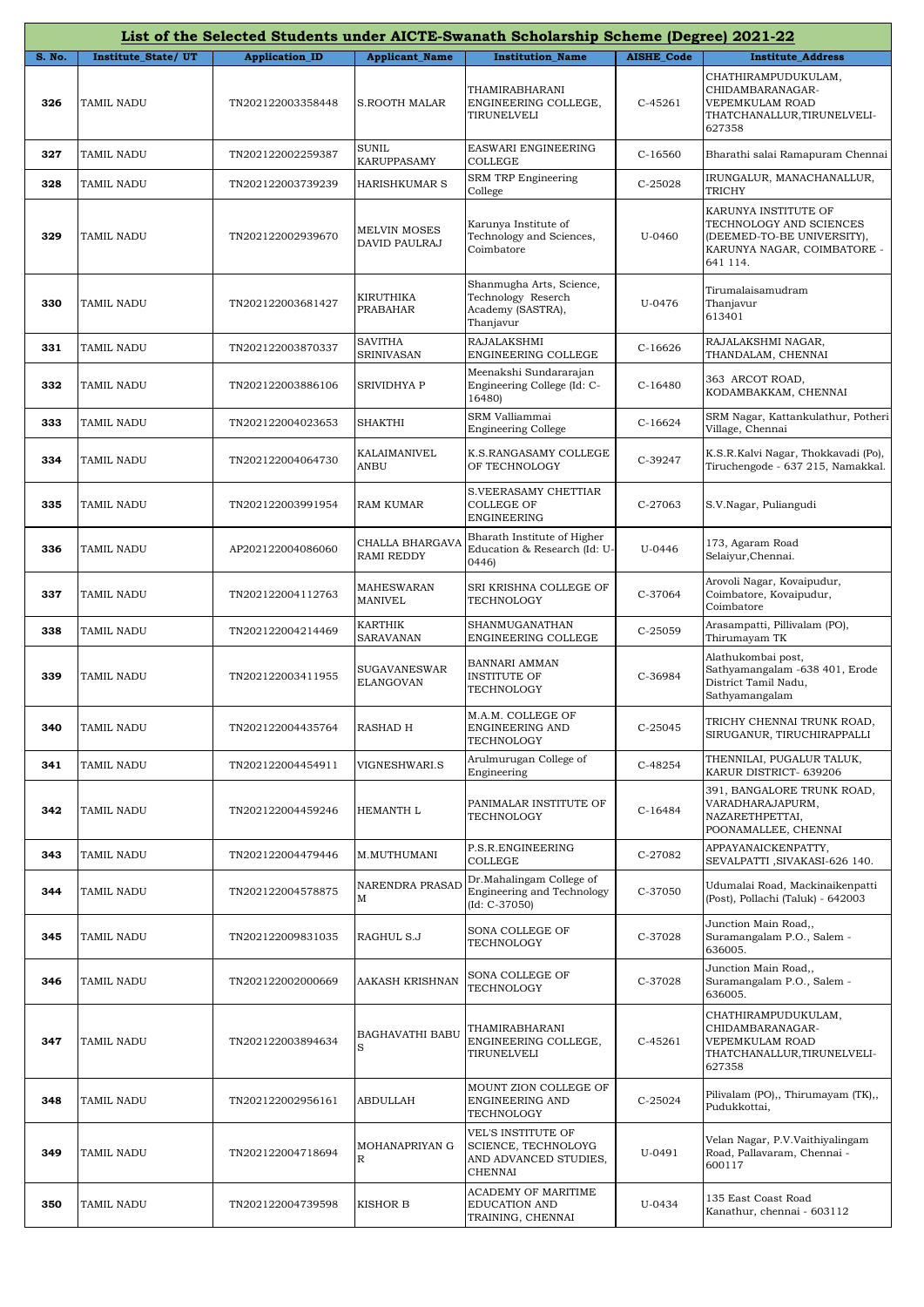|        |                    |                       |                                                  | List of the Selected Students under AICTE-Swanath Scholarship Scheme (Degree) 2021-22 |            |                                                                                                |
|--------|--------------------|-----------------------|--------------------------------------------------|---------------------------------------------------------------------------------------|------------|------------------------------------------------------------------------------------------------|
| S. No. | Institute_State/UT | <b>Application ID</b> | <b>Applicant_Name</b>                            | <b>Institution Name</b>                                                               | AISHE_Code | <b>Institute_Address</b>                                                                       |
| 351    | TAMIL NADU         | TN202122004962934     | SHIRLEY LOYAL C J                                | PANIMALAR INSTITUTE OF<br>TECHNOLOGY                                                  | $C-16484$  | 391, BANGALORE TRUNK ROAD,<br>VARADHARAJAPURM,<br>NAZARETHPETTAI,<br>POONAMALLEE, CHENNAI      |
| 352    | TAMIL NADU         | TS202122005061232     | PENTYALA BHAVANI                                 | Shanmugha Arts, Science,<br>Technology Reserch<br>Academy (SASTRA),<br>Thanjavur      | U-0476     | Tirumalaisamudram<br>Thanjavur<br>613401                                                       |
| 353    | <b>TAMIL NADU</b>  | TN202122005024463     | POOJA.K                                          | SRI RAMAKRISHNA<br>ENGINEERING COLLEGE                                                | C-37089    | Vattamalaipalayam, NGGO Colony<br>Post, Coimbatore - 641022                                    |
| 354    | TAMIL NADU         | TN202122010090613     | MOULIESWARAN<br>SHANMUGAM                        | Kongu Engineering College                                                             | C-37065    | Perundurai Railway station Road,<br>Thoppupalayam,<br>Perundurai                               |
| 355    | TAMIL NADU         | TN202122005191558     | <b>MONALISA S</b>                                | DHANALAKSHMI<br>SRINIVASAN ENGINEERING<br><b>COLLEGE</b>                              | C-24984    | Thuraiyur Road, Perambalur -<br>621212, Perambalur                                             |
| 356    | <b>TAMIL NADU</b>  | TN202122005189826     | <b>SATHISH</b><br>KANAGARAJ                      | Government College of<br>Engineering                                                  | C-36980    | Government College of<br>Engineering, Salem, NH 7, Bangalore<br>Highway, Salem-11,             |
| 357    | TAMIL NADU         | TN202122005313594     | <b>JACQUELIN BELITA</b><br>D                     | V V COLLEGE OF<br>ENGINEERING                                                         | C-27074    | ARASOOR SATHANKULAM TALUKA<br>TISAIYANVILAI(VIA)                                               |
| 358    | <b>TAMIL NADU</b>  | TN202122010063383     | SOWMIYA M                                        | NADAR SARASWATHI<br><b>COLLEGE OF</b><br><b>ENGINEERING AND</b><br>TECHNOLOGY         | C-56319    | VADAPUDUPATTI,ANNANJI POST,<br>THENI.                                                          |
| 359    | TAMIL NADU         | TN202122003568408     | PORKO K E                                        | I.F.E.T. COLLEGE OF<br>ENGINEERING                                                    | $C-16543$  | IFET Nagar, Gangarampalayam,<br>Valavanur (Post), Villupuram                                   |
| 360    | TAMIL NADU         | TN202122005384989     | SARABHESHWARAN<br>Κ                              | SRI KRISHNA COLLEGE OF<br>TECHNOLOGY                                                  | C-37064    | Arovoli Nagar, Kovaipudur,<br>Coimbatore, Kovaipudur,<br>Coimbatore                            |
| 361    | TAMIL NADU         | TN202122010313773     | HARISH ARAVINDH<br>S                             | KCG COLLEGE OF<br>TECHNOLOGY                                                          | $C-16611$  | Rajiv Gandhi Salai, Karapakkam,<br>Chennai - 600097, Chennai                                   |
| 362    | TAMIL NADU         | TN202122007307629     | JAYASURYA<br><b>BHARATHKUMAR</b>                 | PSG INSTITUTE OF<br>TECHNOLOGY AND<br>APPLIED RESEARCH                                | C-50605    | NEELAMBUR, COIMBATORE                                                                          |
| 363    | TAMIL NADU         | TN202122010263543     | PAVITHRA<br>PALANSIAMY                           | <b>SREE SAKTHI</b><br>ENGINEERING COLLEGE                                             | C-36956    | Coimbatore                                                                                     |
| 364    | TAMIL NADU         | TN202122010293174     | THARANISREE C                                    | SONA COLLEGE OF<br>TECHNOLOGY                                                         | C-37028    | Junction Main Road,,<br>Suramangalam P.O., Salem -<br>636005.                                  |
| 365    | <b>TAMIL NADU</b>  | TN202122010274965     | <b>MOHAN</b><br>SANMUGAM                         | SONA COLLEGE OF<br>TECHNOLOGY                                                         | C-37028    | Junction Main Road,,<br>Suramangalam P.O., Salem -<br>636005.                                  |
| 366    | TAMIL NADU         | TN202122005457298     | <b>PRAVIN</b><br>LOGANATHAN                      | Kongu Engineering College                                                             | C-37065    | Perundurai Railway station Road,<br>Thoppupalayam,<br>Perundurai                               |
| 367    | TAMIL NADU         | TN202122010275408     | JEEVA ALAGESAN                                   | SONA COLLEGE OF<br>TECHNOLOGY                                                         | C-37028    | Junction Main Road,,<br>Suramangalam P.O., Salem -<br>636005.                                  |
| 368    | <b>TAMIL NADU</b>  | TN202122005518516     | <b>S THANISH</b>                                 | KARPAGAM INSTITUTE OF<br>TECHNOLOGY                                                   | C-37035    | L AND T BYE PASS<br>ROAD, SEERAPALAYAM<br>VILLAGE, BODIPALAYAM<br>PO,COIMBATORE                |
| 369    | TAMIL NADU         | TN202122010275257     | SIVANANDHINI<br>GANAPATHI<br><b>SUBRAMANIYAM</b> | SONA COLLEGE OF<br>TECHNOLOGY                                                         | C-37028    | Junction Main Road,,<br>Suramangalam P.O., Salem -<br>636005.                                  |
| 370    | TAMIL NADU         | TN202122005740195     | D DURGA DEVI                                     | PAAVAI ENGINEERING<br>COLLEGE                                                         | C-37000    | Paavai Nagar, NH-44, Pachal,<br>Namakkal                                                       |
| 371    | TAMIL NADU         | TN202122005821188     | REEMA AFSHAN J                                   | MOUNT ZION COLLEGE OF<br>ENGINEERING AND<br>TECHNOLOGY                                | $C-25024$  | Pilivalam (PO),, Thirumayam (TK),,<br>Pudukkottai,                                             |
| 372    | TAMIL NADU         | TN202122000243622     | ABIRAHAM<br>LINCOLN                              | BANNARI AMMAN<br><b>INSTITUTE OF</b><br>TECHNOLOGY                                    | C-36984    | Alathukombai post,<br>Sathyamangalam -638 401, Erode<br>District Tamil Nadu,<br>Sathyamangalam |
| 373    | TAMIL NADU         | TN202122006087742     | HARISH R K                                       | SONA COLLEGE OF<br>TECHNOLOGY                                                         | C-37028    | Junction Main Road,,<br>Suramangalam P.O., Salem -<br>636005.                                  |
| 374    | TAMIL NADU         | TN202122006075566     | GIRIDHARAN S                                     | CHENNAI INSTITUTE OF<br>TECHNOLOGY                                                    | C-16576    | Sarathy Nagar, Nandhambakam<br>Post, Kundrathur, Chennai-600069                                |
| 375    | TAMIL NADU         | TN202122006175825     | K                                                | AAREN LIVINGSTEN PANIMALAR INSTITUTE OF<br>TECHNOLOGY                                 | C-16484    | 391, BANGALORE TRUNK ROAD,<br>VARADHARAJAPURM,<br>NAZARETHPETTAI,<br>POONAMALLEE, CHENNAI      |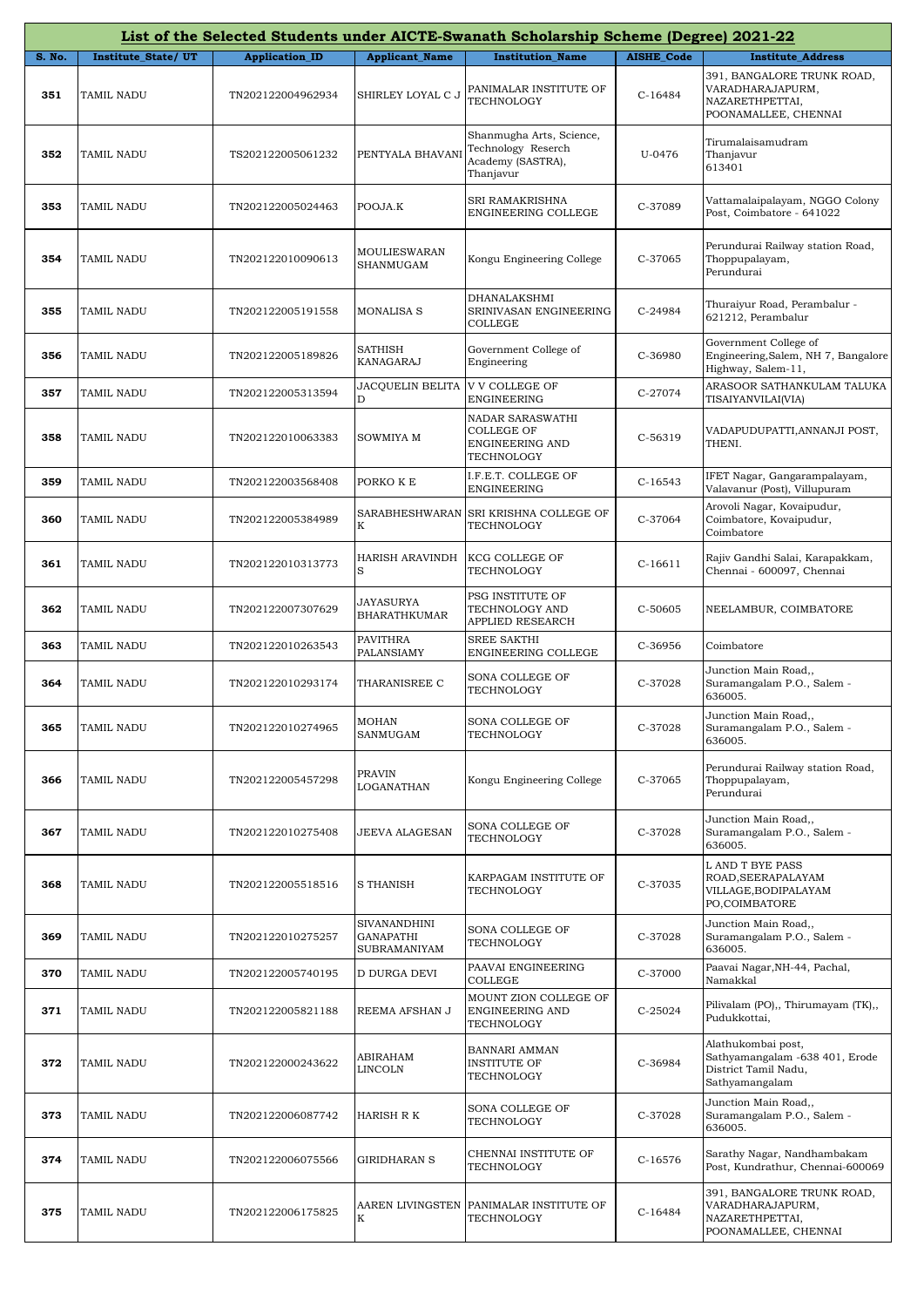|        |                    |                       |                                   | List of the Selected Students under AICTE-Swanath Scholarship Scheme (Degree) 2021-22 |                   |                                                                                                |
|--------|--------------------|-----------------------|-----------------------------------|---------------------------------------------------------------------------------------|-------------------|------------------------------------------------------------------------------------------------|
| S. No. | Institute_State/UT | <b>Application_ID</b> | <b>Applicant_Name</b>             | <b>Institution_Name</b>                                                               | <b>AISHE_Code</b> | <b>Institute_Address</b>                                                                       |
| 376    | TAMIL NADU         | TN202122006271146     | JAYASURYA S                       | KPR INSTITUTE OF<br>ENGINEERING AND<br>TECHNOLOGY                                     | C-36999           | S.F. No. 204/4, AVINASHI ROAD,<br>ARASUR, COIMBATORE - 641 407                                 |
| 377    | TAMIL NADU         | TN202122006505958     | <b>RAJADHEEPTHA</b><br>MEGANATHAN | JAYARAJ ANNAPACKIAM<br>CSI COLLEGE OF<br><b>ENGINEERING</b>                           | C-27080           | MARGOSCHIS NAGAR, NAZARETH,<br>NAZARETH                                                        |
| 378    | TAMIL NADU         | TN202122006536258     | SRUTHI RAMESH                     | K.S.RANGASAMY COLLEGE<br>OF TECHNOLOGY                                                | C-39247           | K.S.R.Kalvi Nagar, Thokkavadi (Po),<br>Tiruchengode - 637 215, Namakkal.                       |
| 379    | TAMIL NADU         | TN202122006523954     | HEMA SHREE R                      | Sengunthar Engineering<br>College (Id: C-36966)                                       | C-36966           | KOSAVAMPALAYAM,<br>KUMARAMANGALAM POST,<br>TIRUCHENGODE                                        |
| 380    | TAMIL NADU         | TN202122006565185     | VIJAYAKUMAR<br>KANTHASAMY         | K.S.RANGASAMY COLLEGE<br>OF TECHNOLOGY                                                | C-39247           | K.S.R.Kalvi Nagar, Thokkavadi (Po),<br>Tiruchengode - 637 215, Namakkal.                       |
| 381    | TAMIL NADU         | TN202122006615756     | <b>RAKSHAMBIKA</b>                | VIVEKANANDHA COLLEGE<br>OF ENGINEERING FOR<br><b>WOMEN</b>                            | C-37022           | (Autonomous) Elayampalayam,<br>Tiruchengode, Namakkal                                          |
| 382    | TAMIL NADU         | TN202122006686080     | NIVETHA G                         | ANNA UNIVERSITY,<br>COIMBATORE                                                        | C-54584           | ANNA UNIVERSITY REGIONAL<br>CAMPUS, MARUTHAMALAI MAIN<br>ROAD, NAVAVOOR                        |
| 383    | TAMIL NADU         | TN202122006676993     | MAHALAKSHMI K                     | SRI KRISHNA COLLEGE OF<br>TECHNOLOGY                                                  | C-37064           | Arovoli Nagar, Kovaipudur,<br>Coimbatore, Kovaipudur,<br>Coimbatore                            |
| 384    | TAMIL NADU         | TN202122006713757     | NEAYA P M                         | SONA COLLEGE OF<br>TECHNOLOGY                                                         | C-37028           | Junction Main Road,,<br>Suramangalam P.O., Salem -<br>636005.                                  |
| 385    | TAMIL NADU         | TN202122006720783     | <b>SUBISH S</b>                   | SRI KRISHNA COLLEGE OF<br>TECHNOLOGY                                                  | C-37064           | Arovoli Nagar, Kovaipudur,<br>Coimbatore, Kovaipudur,<br>Coimbatore                            |
| 386    | TAMIL NADU         | TN202122006724346     | R HARIBALAJI                      | SRI KRISHNA COLLEGE OF<br>TECHNOLOGY                                                  | C-37064           | Arovoli Nagar, Kovaipudur,<br>Coimbatore, Kovaipudur,<br>Coimbatore                            |
| 387    | TAMIL NADU         | TN202122006818243     | DEVASHREE<br>MANOHARAN            | PAAVAI ENGINEERING<br><b>COLLEGE</b>                                                  | C-37000           | Paavai Nagar, NH-44, Pachal,<br>Namakkal                                                       |
| 388    | TAMIL NADU         | TN202122006805167     | GUHAN<br>MURUGESAN                | KNOWLEDGE INSTITUTE<br>OF TECHNOLOGY                                                  | C-37058           | KIOT Campus, NH-47,<br>KAKAPALAYAM P.O., SALEM                                                 |
| 389    | TAMIL NADU         | TN202122006822834     | <b>KALAIARASU S</b>               | KPR INSTITUTE OF<br>ENGINEERING AND<br>TECHNOLOGY                                     | C-36999           | S.F. No. 204/4, AVINASHI ROAD,<br>ARASUR, COIMBATORE - 641 407                                 |
| 390    | TAMIL NADU         | TN202122002088881     | V.CHARAN                          | EASWARI ENGINEERING<br>COLLEGE                                                        | $C-16560$         | Bharathi salai Ramapuram Chennai                                                               |
| 391    | TAMIL NADU         | TN202122006892038     | N SRI GAYATHRI                    | DHIRAJLAL GANDHI<br>COLLEGE OF<br>TECHNOLOGY, SALEM                                   | C-45299           | Opposite to Salem Airport, Salem<br>Bengaluru Highway,<br>Sikkanampatty(PO),Omalur(TK)         |
| 392    | TAMIL NADU         | TN202122006925291     | JAI SURYA M S                     | Anna University of<br>Technology Madurai,<br>Madurai Campus (Id: C-<br>26778)         | C-26778           | Anna University Regional campus<br>Madurai, keelakuilkudi, Madurai -<br>625019, Madurai        |
| 393    | TAMIL NADU         | TN202122006941940     | <b>JAYA</b><br>DEVAPRAKASH A      | K.S.RANGASAMY COLLEGE<br>OF TECHNOLOGY                                                | C-39247           | K.S.R.Kalvi Nagar, Thokkavadi (Po),<br>Tiruchengode - 637 215, Namakkal.                       |
| 394    | TAMIL NADU         | TN202122006944113     | <b>MANOJ BABU</b>                 | PSG INSTITUTE OF<br>TECHNOLOGY AND<br>APPLIED RESEARCH                                | C-50605           | NEELAMBUR, COIMBATORE                                                                          |
| 395    | TAMIL NADU         | TN202122006983895     | SRIHARI G                         | K.S.RANGASAMY COLLEGE<br>OF TECHNOLOGY                                                | C-39247           | K.S.R.Kalvi Nagar, Thokkavadi (Po),<br>Tiruchengode - 637 215, Namakkal.                       |
| 396    | TAMIL NADU         | TN202122007048965     | AKASH                             | EASWARI ENGINEERING<br>COLLEGE                                                        | $C-16560$         | Bharathi salai Ramapuram Chennai                                                               |
| 397    | TAMIL NADU         | TN202122002120237     | S.RANJITHKUMAR                    | <b>BANNARI AMMAN</b><br><b>INSTITUTE OF</b><br>TECHNOLOGY                             | C-36984           | Alathukombai post,<br>Sathyamangalam -638 401, Erode<br>District Tamil Nadu,<br>Sathyamangalam |
| 398    | TAMIL NADU         | TN202122007196689     | KARTHICK KUMAR<br>P               | RAJALAKSHMI<br>ENGINEERING COLLEGE                                                    | $C-16626$         | RAJALAKSHMI NAGAR,<br>THANDALAM, CHENNAI                                                       |
| 399    | TAMIL NADU         | TN202122007203923     | <b>ADARSH</b>                     | EASWARI ENGINEERING<br>COLLEGE                                                        | $C-16560$         | Bharathi salai Ramapuram Chennai                                                               |
| 400    | TAMIL NADU         | TN202122007184753     | KAMESH<br>SRINIVASAN              | SRI SIVASUBRAMANIYA<br>NADAR COLLEGE OF<br>ENGINEERING                                | $C-16604$         | RAJIV GANDHI SALAI (OMR),<br>KALAVAKKAM, THIRUPORUR POST,<br>CHENNAI                           |
| 401    | TAMIL NADU         | TN202122007257397     | NAGARAJ<br>SOUNDHARAPANDI         | VAIGAI COLLEGE OF<br>ENGINEERING                                                      | C-48272           | Therkutheru Post, Melur Taluk,<br>Madurai 625122.                                              |
| 402    | TAMIL NADU         | TN202122007292571     | NARESH PAZHANI                    | UNIVERSITY COLLEGE OF<br>ENGINEERING<br>KANCHEEPURAM                                  | $C-16461$         | JCEK, Ponnerikarai Campus, NH-4<br>Chennai - Bangalore Highways,<br>Kanchipuram-631 552        |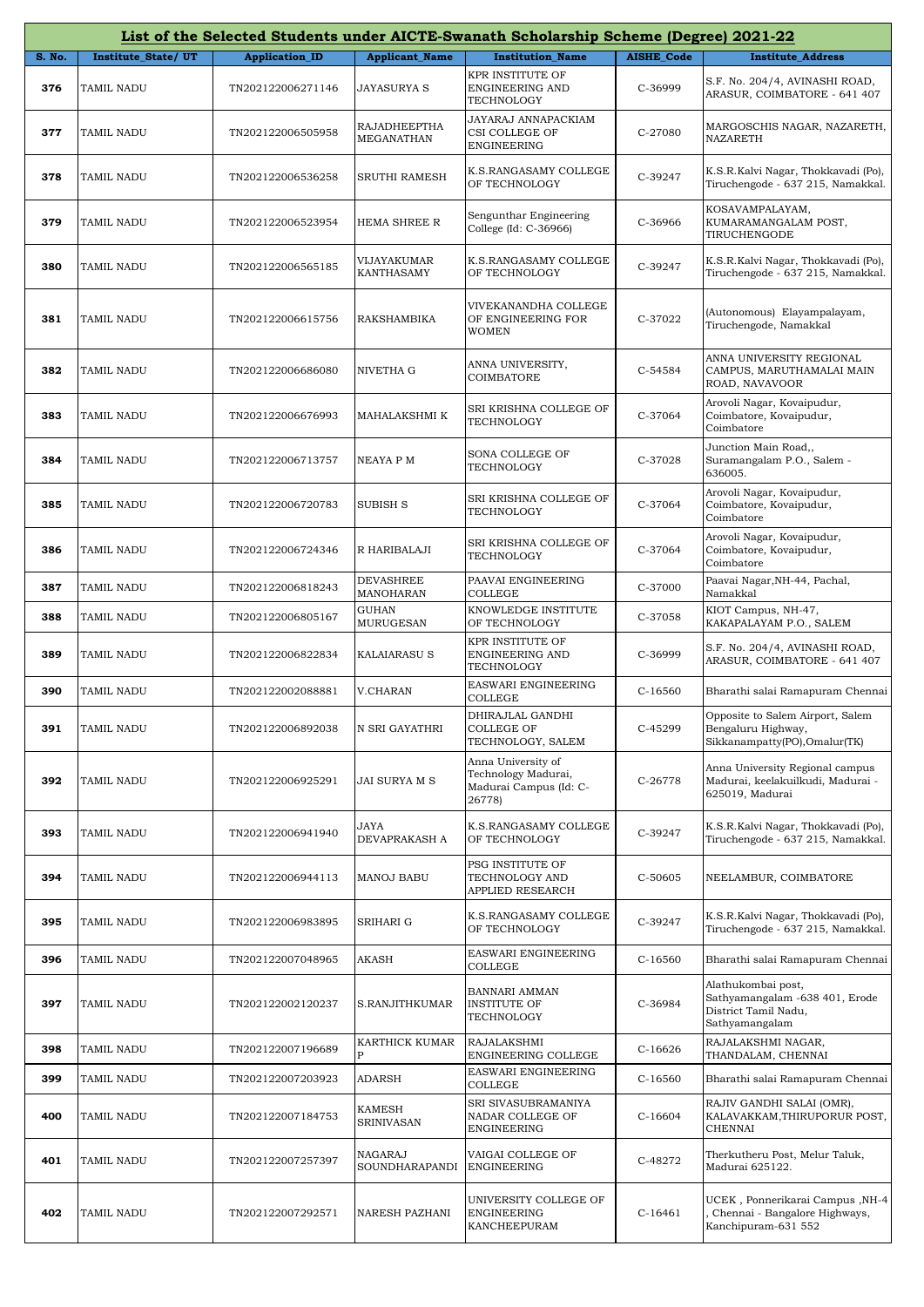|        |                    |                       |                                   | List of the Selected Students under AICTE-Swanath Scholarship Scheme (Degree) 2021-22 |                   |                                                                                                                                                |
|--------|--------------------|-----------------------|-----------------------------------|---------------------------------------------------------------------------------------|-------------------|------------------------------------------------------------------------------------------------------------------------------------------------|
| S. No. | Institute_State/UT | <b>Application_ID</b> | <b>Applicant_Name</b>             | <b>Institution_Name</b>                                                               | <b>AISHE_Code</b> | <b>Institute_Address</b>                                                                                                                       |
| 403    | TAMIL NADU         | TN202122007291167     | YAKSHITHA A                       | VIVEKANANDHA COLLEGE<br>OF ENGINEERING FOR<br><b>WOMEN</b>                            | C-37022           | (Autonomous) Elayampalayam,<br>Tiruchengode, Namakkal                                                                                          |
| 404    | TAMIL NADU         | TS202122007304497     | VANKUDOTH<br>SANTHOSH             | Bharath Institute of Higher<br>Education & Research (Id: U-<br>0446)                  | U-0446            | 173, Agaram Road<br>Selaiyur, Chennai.                                                                                                         |
| 405    | TAMIL NADU         | TN202122007312531     | DINESHKUMAR K                     | UNIVERSITY COLLEGE OF<br><b>ENGINEERING</b><br>KANCHEEPURAM                           | $C-16461$         | JCEK, Ponnerikarai Campus, NH-4<br>Chennai - Bangalore Highways,<br>Kanchipuram-631 552                                                        |
| 406    | TAMIL NADU         | TN202122007405440     | YOGESHWAR S                       | EASWARI ENGINEERING<br>COLLEGE                                                        | $C-16560$         | Bharathi salai Ramapuram Chennai                                                                                                               |
| 407    | TAMIL NADU         | TN202122006945499     | <b>BRAMEASWARAN</b>               | SHANMUGANATHAN<br>ENGINEERING COLLEGE                                                 | C-25059           | Arasampatti, Pillivalam (PO),<br>Thirumayam TK                                                                                                 |
| 408    | TAMIL NADU         | TN202122007425995     | SHEIK ABDULLA                     | JAYARAJ ANNAPACKIAM<br>CSI COLLEGE OF<br><b>ENGINEERING</b>                           | C-27080           | MARGOSCHIS NAGAR, NAZARETH,<br>NAZARETH                                                                                                        |
| 409    | TAMIL NADU         | AP202122007480997     | <b>EEDARA</b><br>THIRAPATHI REDD' | Bharath Institute of Higher<br>Education & Research (Id: U-<br>0446                   | U-0446            | 173, Agaram Road<br>Selaiyur, Chennai.                                                                                                         |
| 410    | TAMIL NADU         | AP202122007481695     | CHIGURUPATI<br><b>TEJASWI</b>     | Shanmugha Arts, Science,<br>Technology Reserch<br>Academy (SASTRA),<br>Thanjavur      | U-0476            | Tirumalaisamudram<br>Thanjavur<br>613401                                                                                                       |
| 411    | TAMIL NADU         | TN202122007538511     | SIVANSANKAR RAJA                  | SRI KRISHNA COLLEGE OF<br>TECHNOLOGY                                                  | C-37064           | Arovoli Nagar, Kovaipudur,<br>Coimbatore, Kovaipudur,<br>Coimbatore                                                                            |
| 412    | TAMIL NADU         | TN202122007598325     | JOLAMALINI S                      | JEPPIAAR INSTITUTE OF<br>TECHNOLOGY, JEPPIAAR<br>NAGAR, KUNNAM (Id: C-<br>50925)      | C-50925           | KUNNAM, SUNGUVARCHATRAM,<br>SRIPERUMBUDUR, KANCHIPURAM<br>DISTRICT PIN: 631604.                                                                |
| 413    | TAMIL NADU         | TN202122004012655     | DINESH.R                          | KGISL INSTITUTE OF<br>TECHNOLOGY                                                      | C-36989           | 365, KGISL Campus,<br>Saravanampatty, Coimbatore                                                                                               |
| 414    | TAMIL NADU         | TN202122007627965     | <b>S ELAKIYA</b>                  | KGISL INSTITUTE OF<br>TECHNOLOGY                                                      | C-36989           | 365, KGISL Campus,<br>Saravanampatty, Coimbatore                                                                                               |
| 415    | TAMIL NADU         | TN202122007686961     | NIVETHA<br>MALAYAVEERAN           | VAIGAI COLLEGE OF<br>ENGINEERING                                                      | C-48272           | Therkutheru Post, Melur Taluk,<br>Madurai 625122.                                                                                              |
| 416    | TAMIL NADU         | TN202122006937657     | S.J.SANTHOSH                      | K.S.RANGASAMY COLLEGE<br>OF TECHNOLOGY                                                | C-39247           | K.S.R.Kalvi Nagar, Thokkavadi (Po),<br>Tiruchengode - 637 215, Namakkal.                                                                       |
| 417    | TAMIL NADU         | TN202122007699889     | SWANTH S                          | SRI KRISHNA COLLEGE OF<br>TECHNOLOGY                                                  | C-37064           | Arovoli Nagar, Kovaipudur,<br>Coimbatore, Kovaipudur,<br>Coimbatore                                                                            |
| 418    | TAMIL NADU         | TN202122007712292     | SUGAN R                           | M.A.M. COLLEGE OF<br>ENGINEERING AND<br>TECHNOLOGY                                    | C-25045           | TRICHY CHENNAI TRUNK ROAD,<br>SIRUGANUR, TIRUCHIRAPPALLI                                                                                       |
| 419    | TAMIL NADU         | TN202122007715244     | BHARATHI M                        | K.S.RANGASAMY COLLEGE<br>OF TECHNOLOGY                                                | C-39247           | K.S.R.Kalvi Nagar, Thokkavadi (Po),<br>Tiruchengode - 637 215, Namakkal.                                                                       |
| 420    | TAMIL NADU         | TN202122007714990     | ASWIN R J                         | St. Josephs College of<br>Engineering                                                 | $C-16537$         | OLD MAMALLAPURAM ROAD,<br>SEMMEMCHERRY,<br>CHENNAI - 600119                                                                                    |
| 421    | TAMIL NADU         | TN202122006204956     | DIVYAPRAKASH<br><b>KUPPUSAMY</b>  | KNOWLEDGE INSTITUTE<br>OF TECHNOLOGY                                                  | C-37058           | KIOT Campus, NH-47,<br>KAKAPALAYAM P.O., SALEM                                                                                                 |
| 422    | TAMIL NADU         | TN202122007852382     | ARUNAGIRINATHAN<br>M              | SNS COLLEGE OF<br>TECHNOLOGY                                                          | C-36947           | SNS Kalvi Nagar, Sathy Main<br>Road(NH209), Vazhiyampalayam,<br>SNS Kalvi Nagar, Sathy Main<br>road(NH209), Vazhiyampalayam,<br>Saravanampatti |
| 423    | TAMIL NADU         | TN202122007878057     | SHEREENA A                        | KGISL INSTITUTE OF<br>TECHNOLOGY                                                      | C-36989           | 365, KGISL Campus,<br>Saravanampatty, Coimbatore                                                                                               |
| 424    | TAMIL NADU         | TN202122007873741     | UDHAYAKUMAR R                     | SNS COLLEGE OF<br>TECHNOLOGY                                                          | C-36947           | SNS Kalvi Nagar, Sathy Main<br>Road(NH209), Vazhiyampalayam,<br>SNS Kalvi Nagar, Sathy Main<br>road(NH209), Vazhiyampalayam,<br>Saravanampatti |
| 425    | TAMIL NADU         | TN202122007953808     | R ARUN                            | SNS COLLEGE OF<br><b>ENGINEERING</b>                                                  | C-37036           | SNS KALVI NAGAR, SATHY MAIN<br>ROAD, KURUMBAPALAYAM,<br>COIMBATORE, COIMBATORE                                                                 |
| 426    | TAMIL NADU         | TN202122007951725     | <b>SIVAKUMAR</b>                  | SNS COLLEGE OF<br><b>ENGINEERING</b>                                                  | C-37036           | SNS KALVI NAGAR, SATHY MAIN<br>ROAD, KURUMBAPALAYAM,<br>COIMBATORE, COIMBATORE                                                                 |
| 427    | TAMIL NADU         | TN202122008103898     | SRIKANTH<br>SARAVANAN             | SRI SIVASUBRAMANIYA<br>NADAR COLLEGE OF<br><b>ENGINEERING</b>                         | $C-16604$         | RAJIV GANDHI SALAI (OMR),<br>KALAVAKKAM,THIRUPORUR POST,<br>CHENNAI                                                                            |
| 428    | TAMIL NADU         | TN202122008175491     | GURU CHARAN R                     | SRI KRISHNA COLLEGE OF<br>TECHNOLOGY                                                  | C-37064           | Arovoli Nagar, Kovaipudur,<br>Coimbatore, Kovaipudur,<br>Coimbatore                                                                            |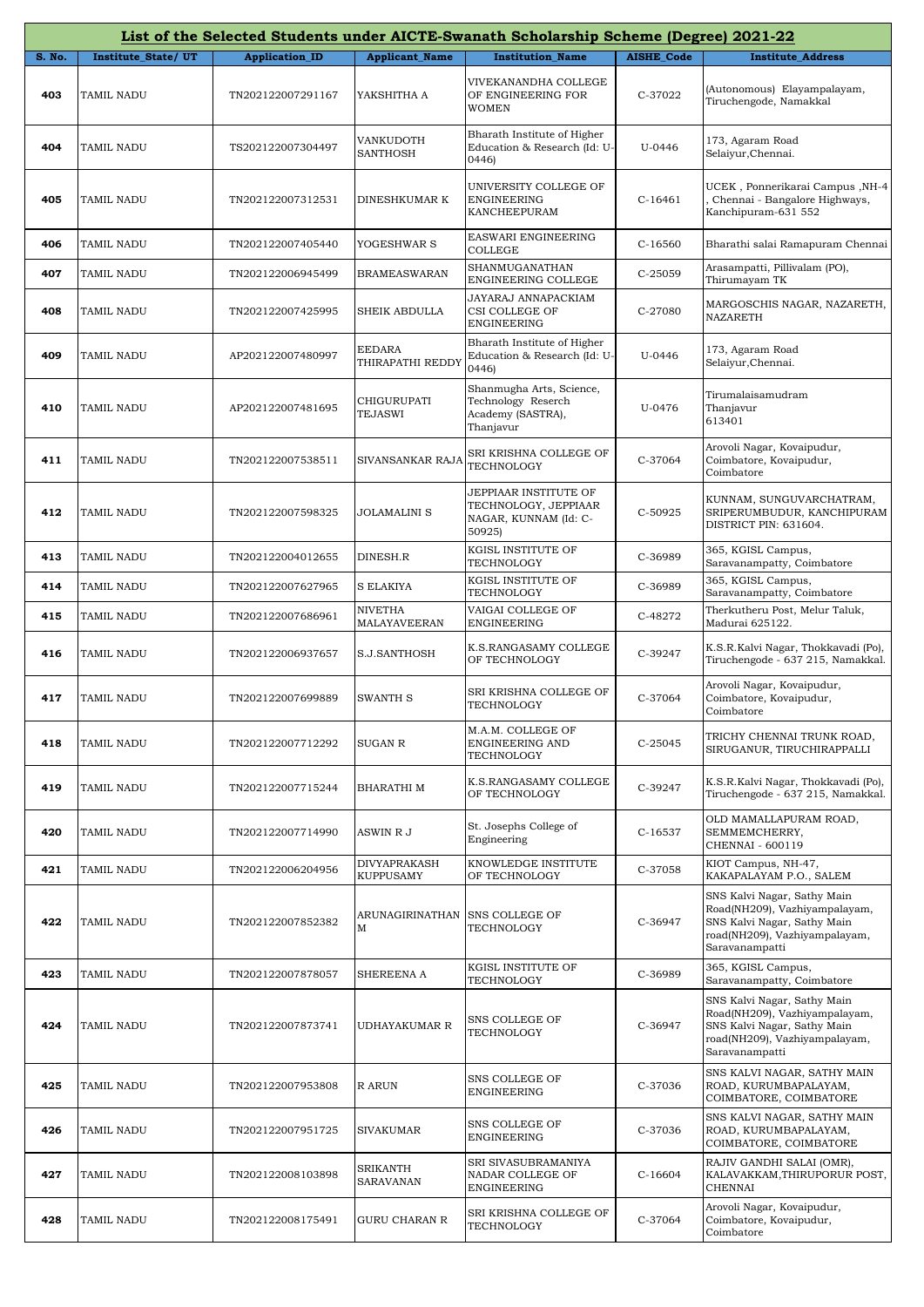|        |                           |                       |                                    | List of the Selected Students under AICTE-Swanath Scholarship Scheme (Degree) 2021-22 |                   |                                                                                                                                                  |
|--------|---------------------------|-----------------------|------------------------------------|---------------------------------------------------------------------------------------|-------------------|--------------------------------------------------------------------------------------------------------------------------------------------------|
| S. No. | <b>Institute State/UT</b> | <b>Application_ID</b> | <b>Applicant_Name</b>              | <b>Institution Name</b>                                                               | <b>AISHE Code</b> | <b>Institute_Address</b>                                                                                                                         |
| 429    | <b>TAMIL NADU</b>         | TN202122003098111     | A. SHYAM KHAN                      | GOVERNMENT COLLEGE<br>OF ENGINEERING<br>BODINAYAKKANUR                                | C-51677           | GOVERNMENT COLLEGE OF<br>ENGINEERING<br>MELACHOKKANATHAPURAM<br>BODINAYAKKANUR THENI<br><b>DISTRICT</b>                                          |
| 430    | TAMIL NADU                | TN202122008223040     | GOWTHAMBALAGI<br>M                 | K.S.RANGASAMY COLLEGE<br>OF TECHNOLOGY                                                | C-39247           | K.S.R.Kalvi Nagar, Thokkavadi (Po),<br>Tiruchengode - 637 215, Namakkal.                                                                         |
| 431    | <b>TAMIL NADU</b>         | TN202122008257084     | BALAABHILEESH T<br>S R             | SNS COLLEGE OF<br>TECHNOLOGY                                                          | C-36947           | SNS Kalvi Nagar, Sathy Main<br>Road(NH209), Vazhiyampalayam,<br>SNS Kalvi Nagar, Sathy Main<br>road(NH209), Vazhiyampalayam,<br>Saravanampatti   |
| 432    | <b>TAMIL NADU</b>         | TN202122008278935     | DHIVYA S                           | KGISL INSTITUTE OF<br>TECHNOLOGY                                                      | C-36989           | 365, KGISL Campus,<br>Saravanampatty, Coimbatore                                                                                                 |
| 433    | TAMIL NADU                | TN202122008354775     | ASAIRAJA R                         | JAYARAJ ANNAPACKIAM<br>CSI COLLEGE OF<br><b>ENGINEERING</b>                           | C-27080           | MARGOSCHIS NAGAR, NAZARETH,<br>NAZARETH                                                                                                          |
| 434    | <b>TAMIL NADU</b>         | TN202122008379355     | SRIRANJANI<br><b>BADRINATH</b>     | NANDHA ENGINEERING<br>COLLEGE (AUTONOMOUS)                                            | C-36958           | Pitchandampalayam Post,<br>Vaikkalmedu, erode Perundurai<br>Road, Erode 638052                                                                   |
| 435    | TAMIL NADU                | TN202122008598202     | SHREENIVASAN S                     | KNOWLEDGE INSTITUTE<br>OF TECHNOLOGY                                                  | C-37058           | KIOT Campus, NH-47,<br>KAKAPALAYAM P.O., SALEM                                                                                                   |
| 436    | <b>TAMIL NADU</b>         | TN202122000132030     | POOVETHA.N                         | CENTRAL INSTITUTE OF<br>PLASTICS ENGINEERING<br>AND TECHNOLOGY                        | $C-16479$         | CIPET (Govt. of India), T.V.K<br>Industrial Estate, Guindy, Chennai                                                                              |
| 437    | <b>TAMIL NADU</b>         | TN202122008684016     | NAVEEN MANI                        | KONGUNADU COLLEGE OF<br>ENGINEERING AND<br>TECHNOLOGY                                 | C-24986           | Namakkal-Trichy main<br>road, Tholurpatti Post 621215,<br>Thottiam Taluk, Thottiam Trichy<br>District Tamil Nadu                                 |
| 438    | TAMIL NADU                | TN202122008789915     | B SANJAYGANESH                     | KCG COLLEGE OF<br>TECHNOLOGY                                                          | $C-16611$         | Rajiv Gandhi Salai, Karapakkam,<br>Chennai - 600097, Chennai                                                                                     |
| 439    | <b>TAMIL NADU</b>         | TN202122008994366     | ABDUR RAHIM<br>SHEIK               | St. Josephs College of<br>Engineering                                                 | $C-16537$         | OLD MAMALLAPURAM ROAD,<br>SEMMEMCHERRY,<br>CHENNAI - 600119                                                                                      |
| 440    | <b>TAMIL NADU</b>         | TN202122009099737     | DEEPA<br>RAJENDIRAN                | UNIVERSITY COLLEGE OF<br><b>ENGINEERING</b><br>KANCHEEPURAM                           | $C-16461$         | UCEK, Ponnerikarai Campus, NH-4<br>Chennai - Bangalore Highways,<br>Kanchipuram-631 552                                                          |
| 441    | <b>TAMIL NADU</b>         | TN202122009147433     | VIJAYHARSHAN C A                   | Government College of<br>Engineering                                                  | C-36980           | Government College of<br>Engineering, Salem, NH 7, Bangalore<br>Highway, Salem-11,                                                               |
| 442    | TAMIL NADU                | TN202122002705077     | ABINANTH R J                       | MISRIMAL NAVAJEE<br>MUNOTH JAIN<br>ENGINEERING COLLEGE                                | $C-16488$         | <b>GURU MARUDHAR KESARI</b><br>BUILDING JYOTHI NAGAR<br>THORAIPAKKAM CHENNAI                                                                     |
| 443    | TAMIL NADU                | TN202122009490628     | KARTHIK<br>VELMURUGAN              | LOYOLA INSTITUTE OF<br>TECHNOLOGY                                                     | $C-16518$         | PALANCHUR, NAZARETHPET POST,<br>CHENNAI - 600 123                                                                                                |
| 444    | TAMIL NADU                | TN202122009517821     | V B GNANAVEL                       | Kongu Engineering College                                                             | C-37065           | Perundurai Railway station Road,<br>Thoppupalayam,<br>Perundurai                                                                                 |
| 445    | TAMIL NADU                | TN202122009674654     | SUJITHRAJ JAIRAJ                   | JAYARAJ ANNAPACKIAM<br>CSI COLLEGE OF<br>ENGINEERING                                  | C-27080           | MARGOSCHIS NAGAR, NAZARETH,<br>NAZARETH                                                                                                          |
| 446    | TAMIL NADU                | TN202122009677611     | ANJU R                             | <b>SREE SAKTHI</b><br>ENGINEERING COLLEGE                                             | C-36956           | Coimbatore                                                                                                                                       |
| 447    | TAMIL NADU                | TN202122009719670     | ASMITHA KANNAN                     | PAAVAI COLLEGE OF<br>ENGINEERING                                                      | C-37017           | NH 44, Pachal, Namakkal                                                                                                                          |
| 448    | TELANGANA                 | TS202122003077553     | GADUGU NITHISH<br>KUMAR            | Vasavi College of<br>Engineering                                                      | C-26162           | D.No.9-5-81, Near Taramathi,<br>Ibrahimbagh, Hyderabad-500031                                                                                    |
| 449    | TELANGANA                 | TS202122003470763     | JAYAPAL REDDY<br>CHANDA            | JNTUH COLLEGE OF<br><b>ENGINEERING</b><br><b>HYDERABAD</b>                            | C-19913           | JNTUH COLLEGE OF<br>ENGINEERING HYDERABAD,<br>Kukatpally, Hyderabad, MEDCHAL<br>DIST. 500085                                                     |
| 450    | TELANGANA                 | TS202122005856878     | PUTLA JEEVA<br>RATNAM              | JNTUH COLLEGE OF<br>ENGINEERING<br><b>HYDERABAD</b>                                   | C-19913           | JNTUH COLLEGE OF<br>ENGINEERING HYDERABAD,<br>Kukatpally, Hyderabad, MEDCHAL<br>DIST. 500085                                                     |
| 451    | TELANGANA                 | AP202122006218263     | VELLALA NAGA<br>SARAN KRISHNA      | UNIVERSITY COLLEGE OF<br>ENGINEERING KAKATIYA<br><b>UNIVERSITY</b><br>KOTHAGUDEM      | $C-27616$         | M.E. COMPMLEX UCE, KU,<br>KOTHAGUDEM CHATAKONDA (R)<br>OPP RATHI PETROL<br>BUNKLAKSHMIDEVIPALLY<br>BHADRADRI KOTHGUDEM<br>KHAMMAM DIST TELANGANA |
| 452    | TELANGANA                 | AP202122007496349     | ANNAPUREDDY<br>KARTHIKEYA<br>REDDY | Sreenidi Institute of Science<br>&Technology (Id: C-19951)                            | C-19951           | Yamnampet (Village), Ghatkesar<br>(Mandal), Medchal-Malkajgiri<br>(District), Hyderabad, Telangana -<br>501301                                   |
| 453    | TELANGANA                 | TS202122007886645     | MOHAMMED BIN<br>SULTAN BAHYAL      | MATRUSRI ENGINERING<br>COLLEGE                                                        | C-25498           | 16-1-486,, Saidabad, Hyderabad-<br>500059                                                                                                        |